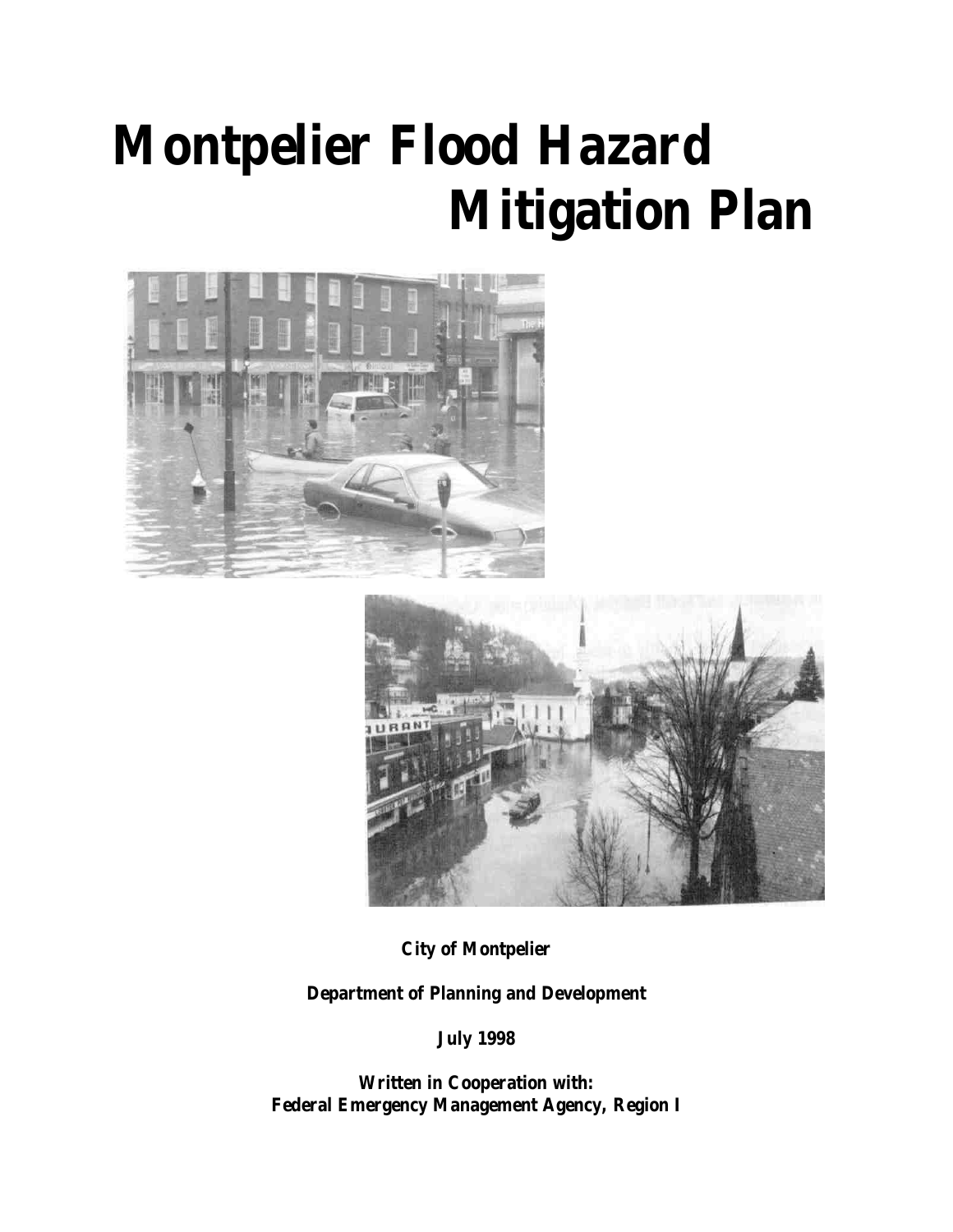# **Table of Contents**

| I.  |                 |  |
|-----|-----------------|--|
|     | A.              |  |
|     | <b>B.</b>       |  |
|     | C.              |  |
|     | D.              |  |
|     | E.              |  |
|     | F.              |  |
| Π.  |                 |  |
|     | A.              |  |
|     | <b>B.</b>       |  |
|     | $\mathcal{C}$ . |  |
|     | D.              |  |
|     | E.              |  |
|     | F.              |  |
|     | G.              |  |
|     | H.              |  |
|     | I.              |  |
|     | J.              |  |
|     | K.              |  |
| Ш.  |                 |  |
|     | A.              |  |
|     | <b>B.</b>       |  |
|     | $C$ .           |  |
| IV. |                 |  |
|     | $A_{\cdot}$     |  |
|     |                 |  |
|     |                 |  |
|     | <b>B.</b>       |  |
|     | C.              |  |
|     | D.              |  |
|     | E.              |  |
| V.  |                 |  |
| VI. |                 |  |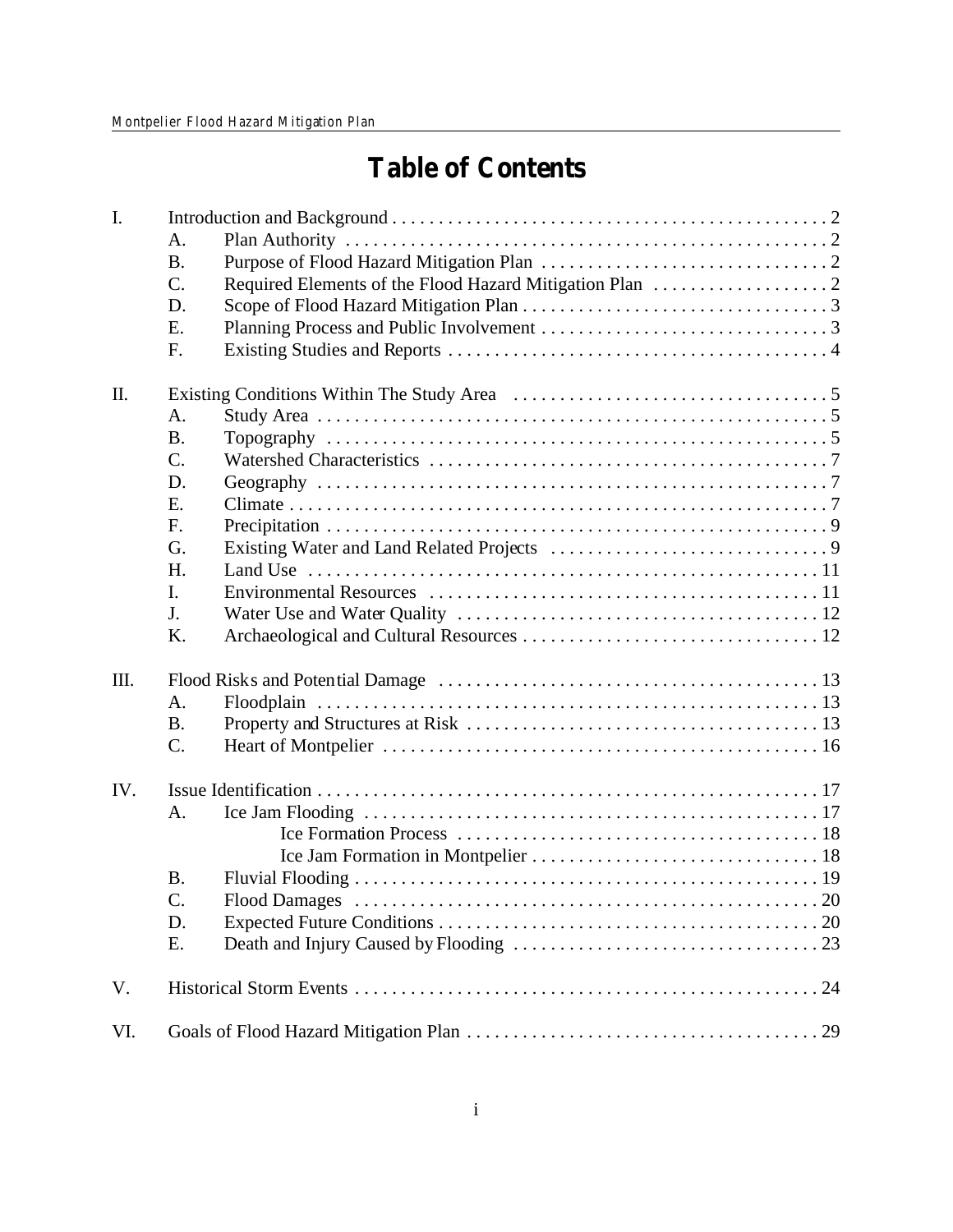| VII.  |                 |                                                              |  |
|-------|-----------------|--------------------------------------------------------------|--|
|       | A.              |                                                              |  |
|       | <b>B.</b>       |                                                              |  |
|       | $\mathcal{C}$ . |                                                              |  |
|       | D.              |                                                              |  |
|       | E.              |                                                              |  |
|       | F.              |                                                              |  |
|       | F.              |                                                              |  |
| VIII. |                 |                                                              |  |
|       | $\mathsf{A}$ .  |                                                              |  |
|       | <b>B.</b>       |                                                              |  |
|       | $\mathbf{C}$ .  |                                                              |  |
|       | D.              |                                                              |  |
|       | E.              | Municipal Programs, Activities and Mitigation Measures  38   |  |
|       | F.              |                                                              |  |
|       | G.              |                                                              |  |
|       | H.              |                                                              |  |
|       | $\mathbf{I}$ .  | Flood Hazard Mitigation Options Not Included in this Plan 42 |  |
|       |                 |                                                              |  |
|       |                 |                                                              |  |
|       |                 |                                                              |  |
|       |                 |                                                              |  |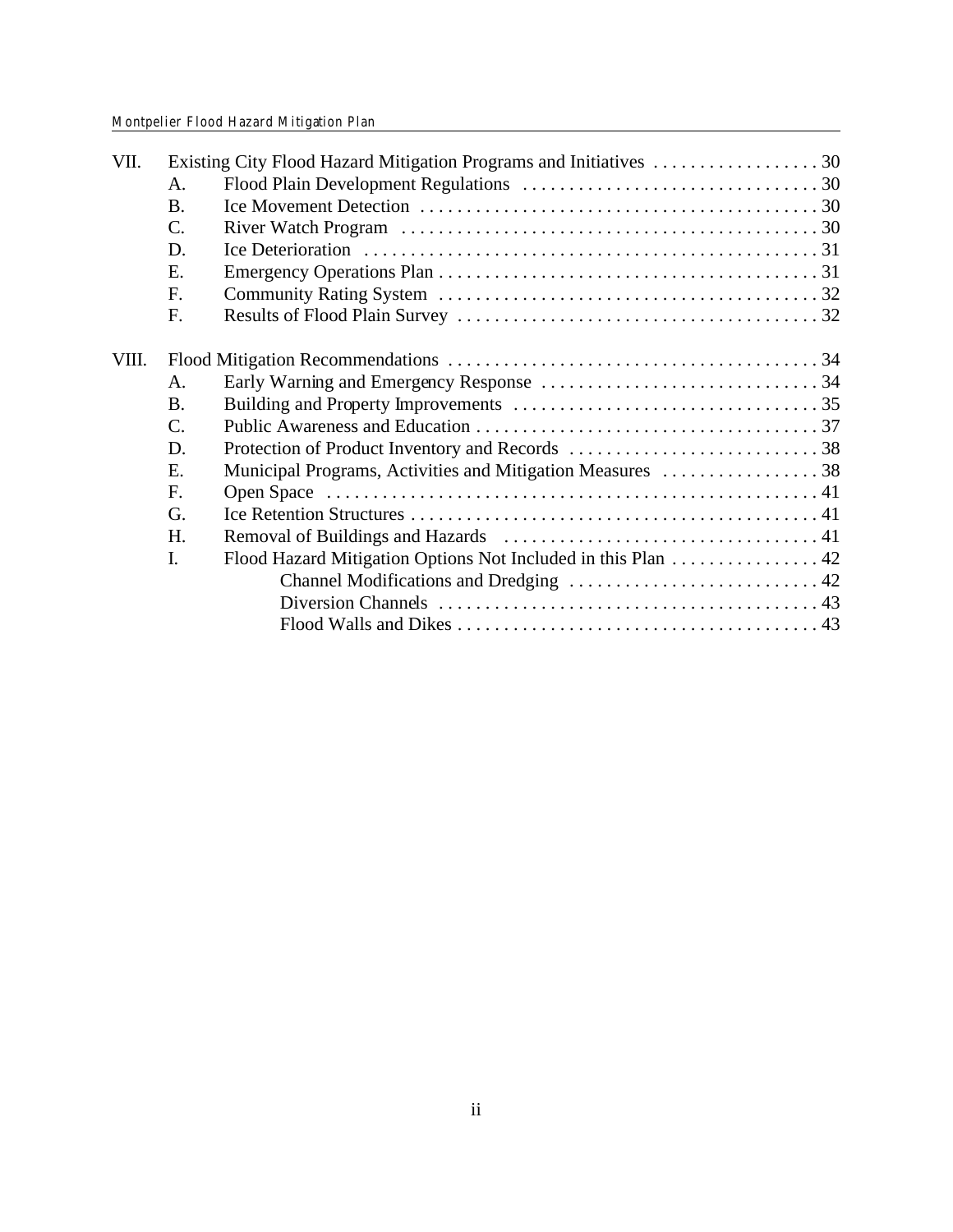# **List of Figures**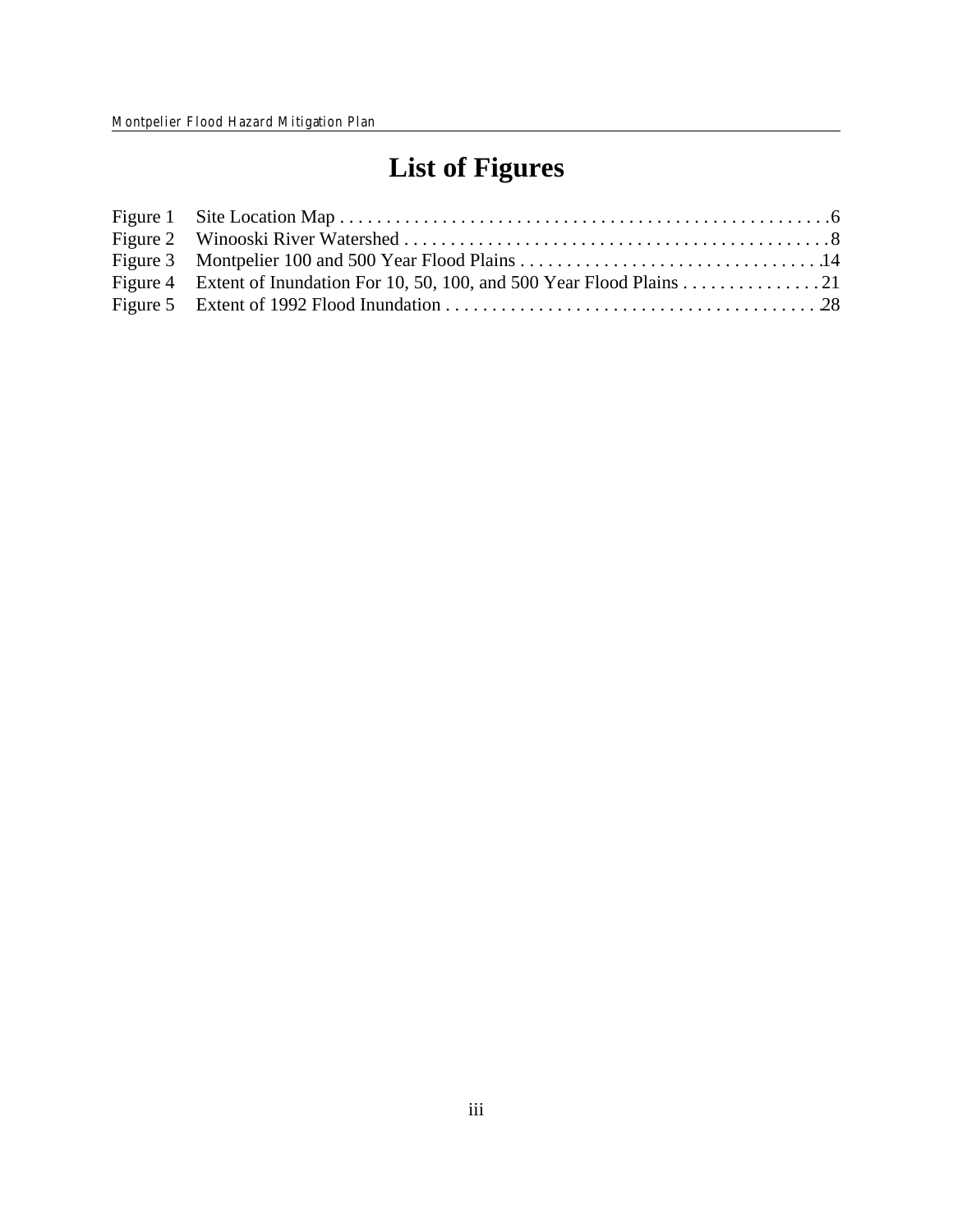# **List of Tables**

| Table 3 Flood Stage Elevations for Fluvial Flooding (Open), Ice Jam Flooding |  |
|------------------------------------------------------------------------------|--|
|                                                                              |  |
|                                                                              |  |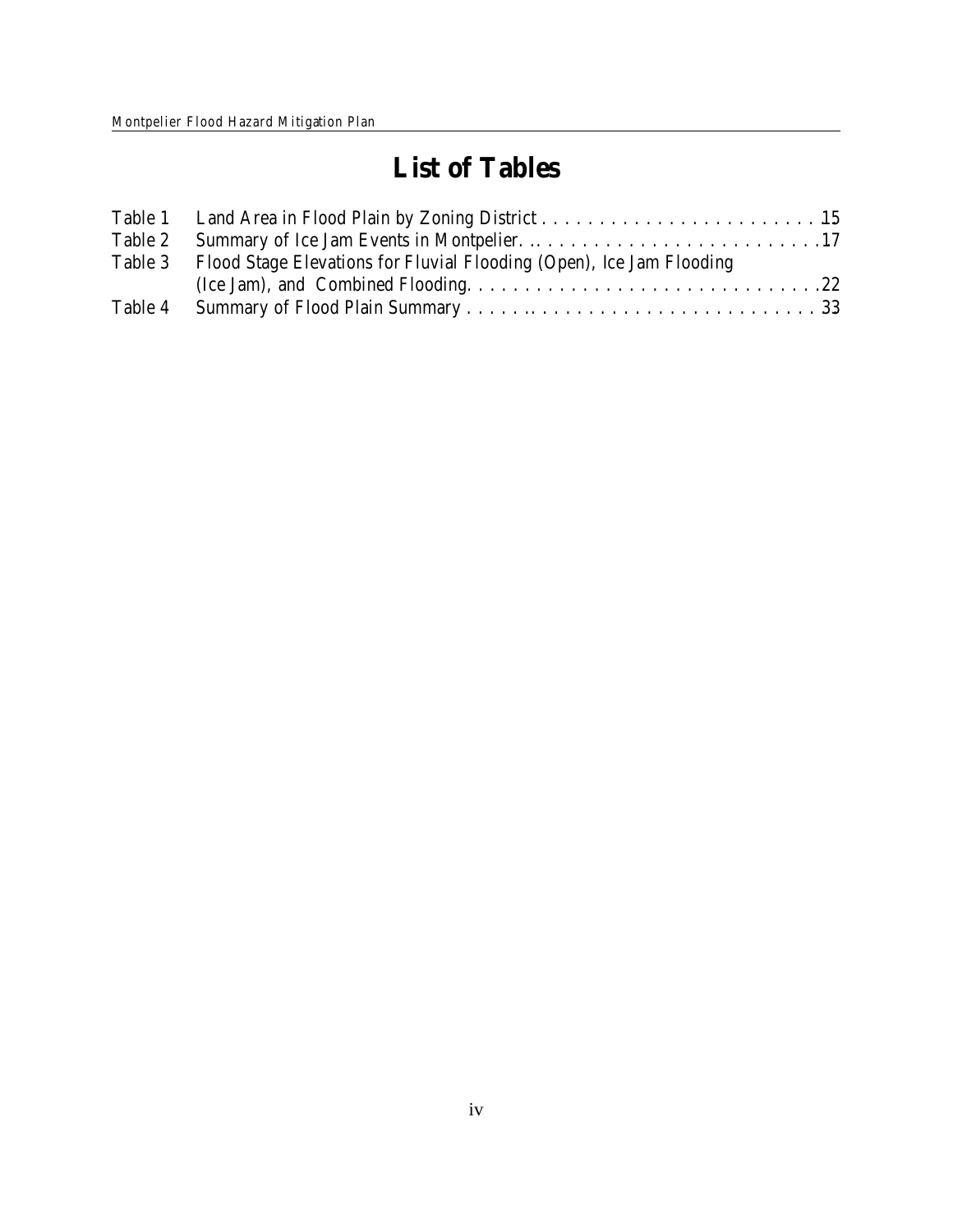# **I. Introduction and Background**

The City of Montpelier has been severely affected by flooding of various forms since its founding in the 1700s. In more recent times, residents, city government, state government, the Army Corps of Engineers, and the Federal Emergency Management Agency have constructed flood mitigation devices, enacted various forms of legislation, and initiated numerous activities and programs designed to mitigate flooding and flood damage in the city. While many of these strategies have been successful in reducing some forms of flooding, the threat of flooding and flood damage remains significant. Past floods have caused millions of dollars in damages to the city and its residents and the potential exists for further damage to the city's buildings, property, infrastructure, and people. This plan presents strategies to mitigate future flood losses in the event flooding does occur.

# **A. Plan Authority**

This plan was authorized under Section 553 of the National Flood Insurance Reform Act of 1994. Section 553 authorizes a Flood Mitigation Assistance Program to provide grants to communities for planning assistance. The purpose of the Flood Mitigation Assistance Program is to assist local governments in funding cost-effective actions that reduce or eliminate the long-term risk of flood damage to buildings, manufactured homes, and other insurable structures as well as reduce or eliminate claims under the National Flood Insurance Program (NFIP) through mitigation activities.

**B. Purpose of Flood Hazard Mitigation Plan**

The purpose of the Flood Hazard Mitigation Plan is to assess the flood risks which confront the City and community of Montpelier and to articulate a comprehensive strategy for implementing technically feasible flood mitigation activities. The plan will outline the risks associated with flooding, describe the existing conditions in Montpelier, describe existing mitigation programs and activities, describe previously studied mitigation strategies, and present a comprehensive list of mitigation strategies and activities. The mitigation strategies will be prioritized to assist in the implementation of the plan.

# **C. Required Elements of the Flood Hazard Mitigation Plan**

According to the enabling legislation of the Flood Mitigation Assistance Program, at a minimum, plans must include the following elements:

- 1. Description of the planning process and public involvement
- 2. Description of the existing flood hazard and identification of the flood risk, including estimates of the number and type of structures at risk, repetitive loss properties, and the extent of flood depth and damage potential.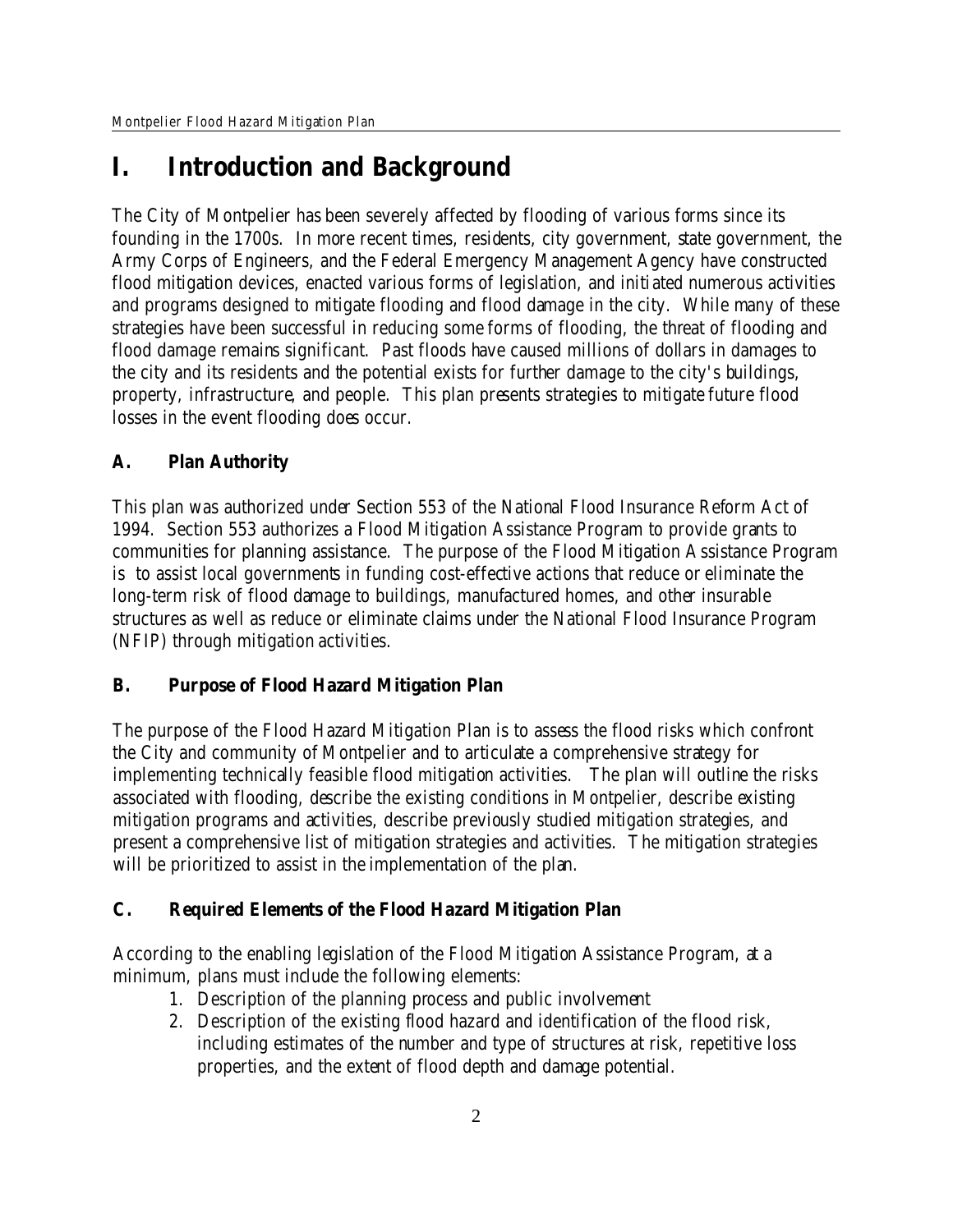- 3. The applicant's flood management goals for the area covered by the plan.
- 4. Identification and evaluation of cost-effective and technically feasible mitigation actions considered.
- 5. Presentation of the strategy for reducing flood risks and continued compliance with the NFIP, and procedures for ensuring implementation, reviewing progress, and recommending revisions to the plan.
- 6. Documentation of formal plan adoption by the legal entity submitting the plan.
- **D. Scope of Flood Hazard Mitigation Plan**

The City of Montpelier is located within Washington County just north of the geographical center of Vermont. The plan will address flooding within the boundaries of the City of Montpelier as it has been known to occur and as it may occur in the future. Flooding is a phenomenon which is affected by and affects an area much larger than one municipality; however, the plan will focus solely on mitigating flooding in Montpelier.

**E. Planning Process and Public Involvement**

This flood hazard mitigation plan has been developed through the involvement of Montpelier citizens, the business community, the Federal Emergency Management Agency (FEMA), the City Planning Commission, the City Council, and various municipal departments. In December, 1997 a survey and informational brochure were mailed to all of the property owners in the flood plain. The informational brochure was meant to inform flood plain property owners of the history of flooding in Montpelier, municipal regulations pertaining to flooding, and methods to reduce the risk of flood damage or injuries related to flooding. The survey asked questions relating to property owners' knowledge of flood issues, physical aspects of their buildings, whether owners carried flood insurance or knew it was available, and their desire for various financial incentives and programs to help reduce the risk of flood damage to their properties. The response to the survey was commendable with over 20% of the survey forms returned. Over 135 survey responses were received (20.5%), the results of which are summarized in Chapter Five.

The City hosted a flood plan workshop on February 5, 1998 to present results of the survey, review past flood events, and solicit recommendations and comments from the public. The workshop was attended by citizens, FEMA officials and representatives from the city's Police, Public Works, and Planning Departments.

The draft flood hazard plan was reviewed by the Montpelier Planning Commission at two public hearings. The Montpelier City Council reviewed the plan over the course of two public hearings and adopted it at their meeting on July 22, 1998.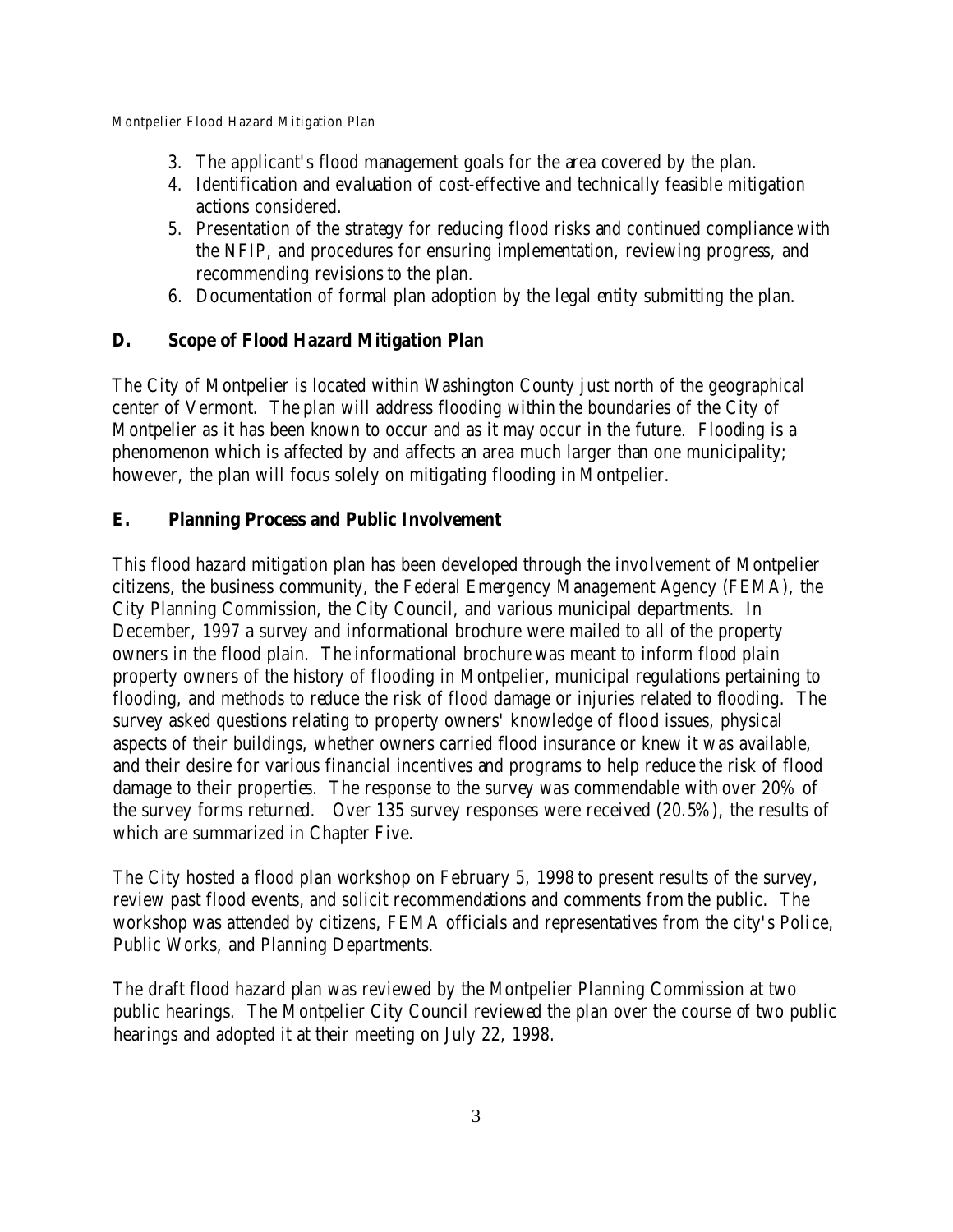- **F. Existing Studies and Reports**
- 1. *The Flood, November 3-4, 1927, Montpelier, Vermont*. Provides a narrative description and extensive pictorial evidence of damages caused by the Great Flood of 1927.
- 2. *Document #17, 71st Congress, 3rd Session: Winooski River, Vermont*, February 21, 1931. A comprehensive report describing the Winooski River describing potential improvements in response to the 1927 flood.
- 3. *Flood Plain Information, Winooski and North Branch Rivers, City of Montpelier, Vermont*, Department of the Army, New York District, Corps of Engineers, July 1970. This report presents historical and future flood events in accordance with the Flood Control Act of 1960. The report presents inundation plans and water surface profiles for the immediate and standard project flood events.
- 4. *Flood Insurance Study City of Montpelier, Washington County, Vermont*, Department of the Army Corps of Engineers, New York District, May 1975. The report contains considerable data regarding flood hazard zones and flow data on the branches and reaches in the area.
- 5. *Advanced Remedial Measures, Ice Jam Montpelier, Vermont*, Emergency Technical Assistance Team, January 1978. Intended to assist the District Engineer in determining whether to undertake advanced remedial measures to alleviate present and potential flooding due to an ice jam one of Montpelier's rivers.
- 6. *Flood Insurance Study City of Montpelier, Washington County, Vermont*, Department of the Army Corps of Engineers, New York District, August 1981. Describes the flood hazards in Montpelier and intended to be used to further proper land use and floodplain development.
- 7. *Interagency Hazard Mitigation Team (IHMT) Report*, Region I IHMT, 1992. Presents the findings of the IHMT that met in Montpelier to identify and recommend mitigation measures to allow federal, state, and local governments to better prepare for future floods.
- 8. *Montpelier Ice-Jam Flood of 1992*, U.S. Department of the Interior, U.S. Geological Survey. Provides a detailed description of the formation of the ice-jam, subsequent flooding of Montpelier, and breakup of the ice jam.
- 9. *Ice Jam Mitigation at Montpelier, VT: Winter 1992-93 Program and Long Term Options*, Cold Regions Research and Engineering Laboratory. September 3, 1993.
- 10. *Winooski River Floodwater Management Study Montpelier, Vermont*, U.S. Department of Agriculture, Soil Conservation Service, February 1994
- 11. *Winooski River Flood Control Reconnaissance, Study City of Montpelier, Vermont*, DuBois and King Inc., March 1994.
- 12. *Montpelier Rivers Report*, Hans Estrin, March 1995.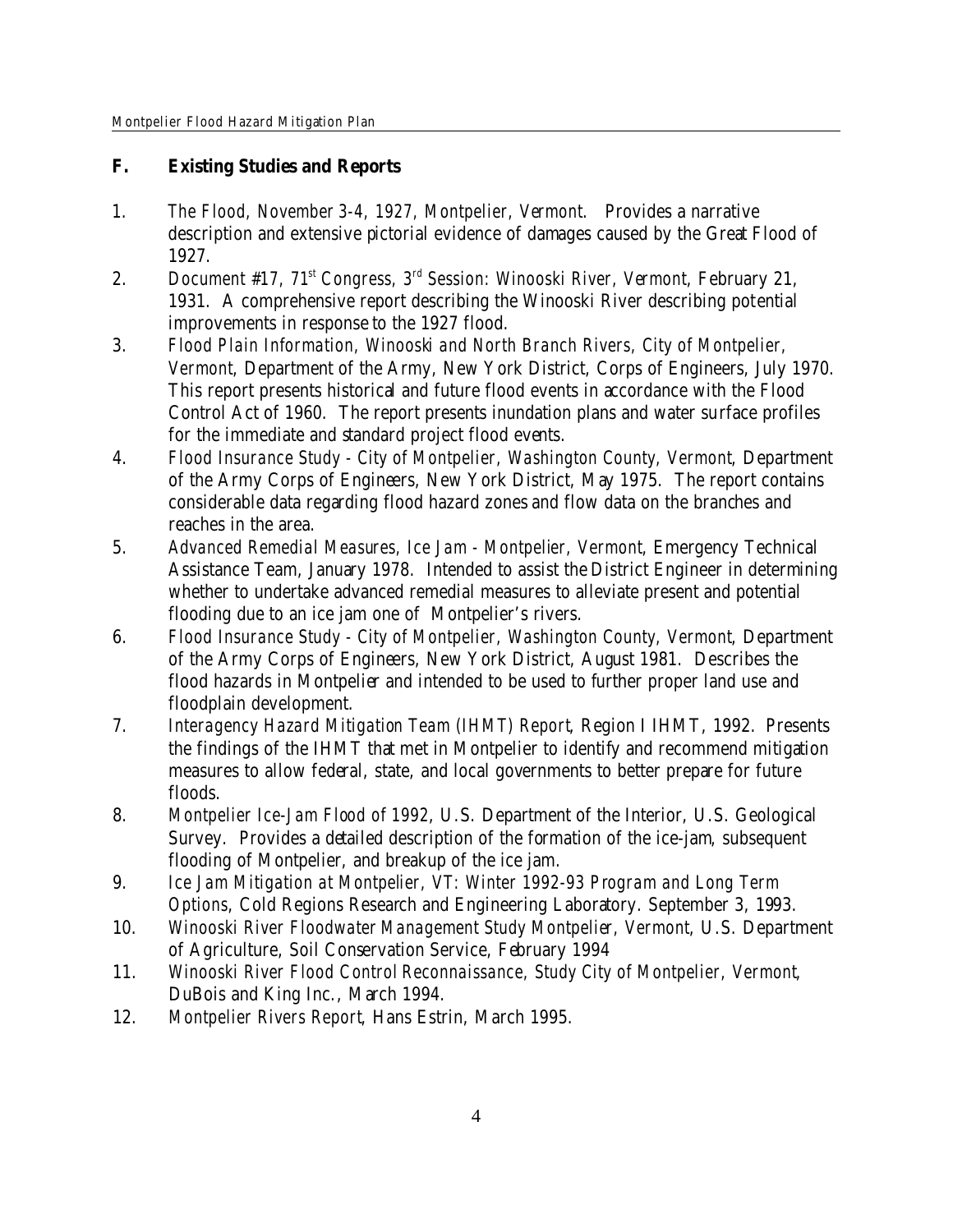# **II. EXISTING CONDITIONS WITHIN THE STUDY AREA**

#### **A. Study Area**

Montpelier, established in 1791, is located in the upper watershed of the Winooski River. The layout of the city was largely influenced through geography, with riverside development offering appealing transportation routes and mill sites while homes were built on higher ground. Early development included saw and grist mills, inns, churches, and schools. By 1858, the City's main streets achieved their current alignments parallel to the rivers and the commercial core of the city was well established near the confluence of the Winooski and North Branch Rivers. The 1996 figures produced by the Department of Health indicate a population of 8,432.

The south central section of Montpelier lies within the floodplain of the Winooski River and three major tributaries: the Dog River, the North Branch and the Stevens Branch. Included in this section of the city is the historic district; the downtown business district with commercial and retail businesses; federal, state and municipal office buildings; police and fire departments; numerous churches; the City's high school and an elementary school; restaurants; and other public facilities.

The study area consists of the section of Montpelier which lies within the 500-year floodplain of the Winooski River and its tributaries, which begins at the City of Montpelier/Town of Middlesex Town line and extends approximately 5.5 miles up the Winooski River to the City of Montpelier/Town of Berlin line. Approximately 1.3% of Montpelier lies within the 500 year flood plain and 7.2% within the 100 year flood plain. The study area also extends approximately .5 miles up the Dog River, .75 of a mile up the North Branch and .5 miles up the Stevens Branch of the Winooski River 9Figure 1 Site Location Map)

#### **B. Topography**

The City of Montpelier is located on the western slopes of the Green Mountains, a northward extension of the Appalachian Mountain range. The general area consists of rolling hills, high ridges, and terraces and low lying floodplain areas. The maximum elevation, approximately El. 1,200 feet above sea level, is located atop a hill in the northern comer of the city and the low area, El. 494, is located on the Winooski River at the west central corner of the city. In addition to the Winooski River and its tributaries, numerous mountain streams and brooks flow in and around the surrounding area. The high mountainous terrain and low-lying floodplains provide for great topographic relief. As a result, flash floods are frequent during high intensity storm events. In addition, this relief causes fast releases of river ice during break up, resulting in nearly instantaneous ice jams and subsequent inundation of the floodplains.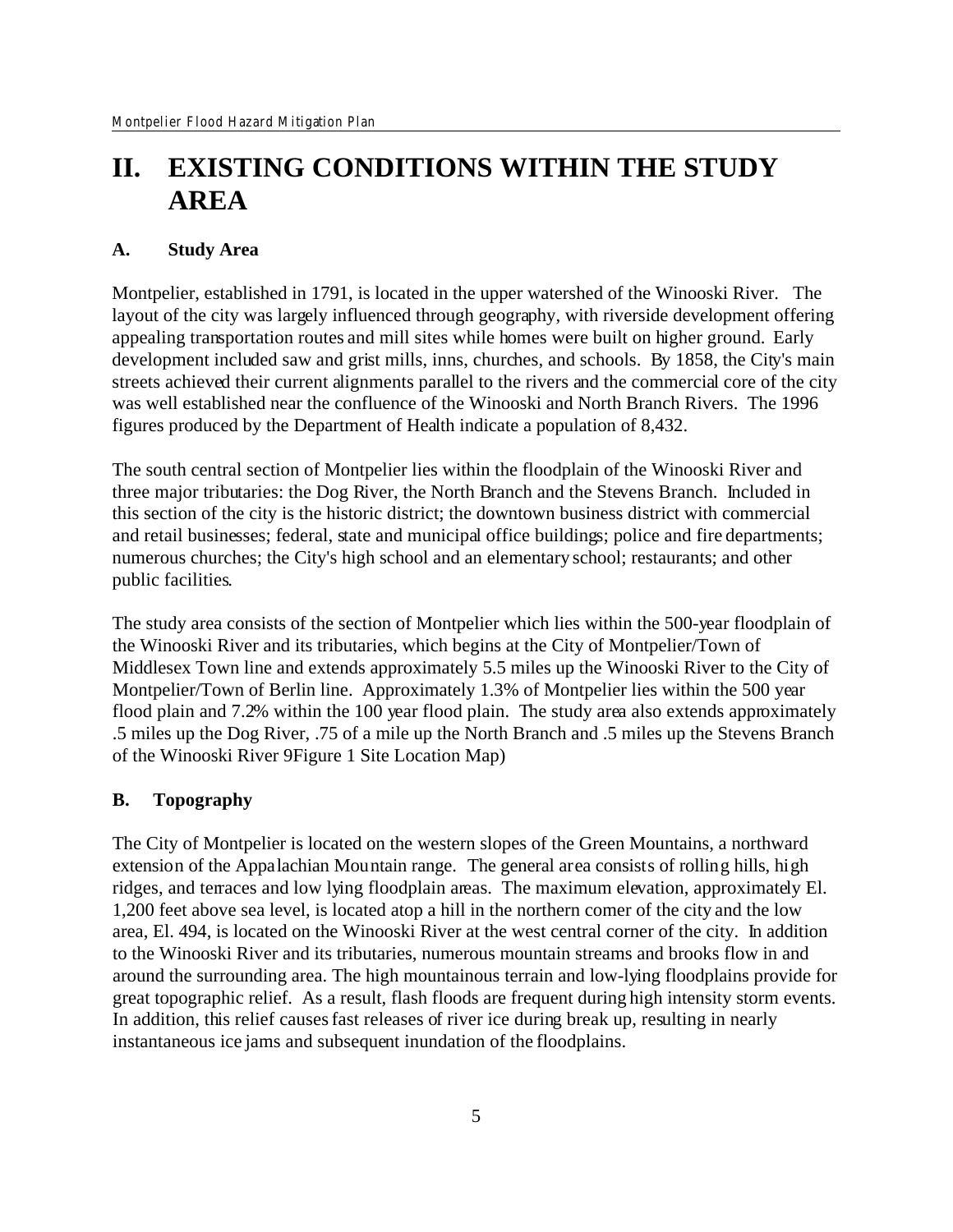Montpelier Flood Hazard Mitigation Plan

**Figure 1 to be available separately.**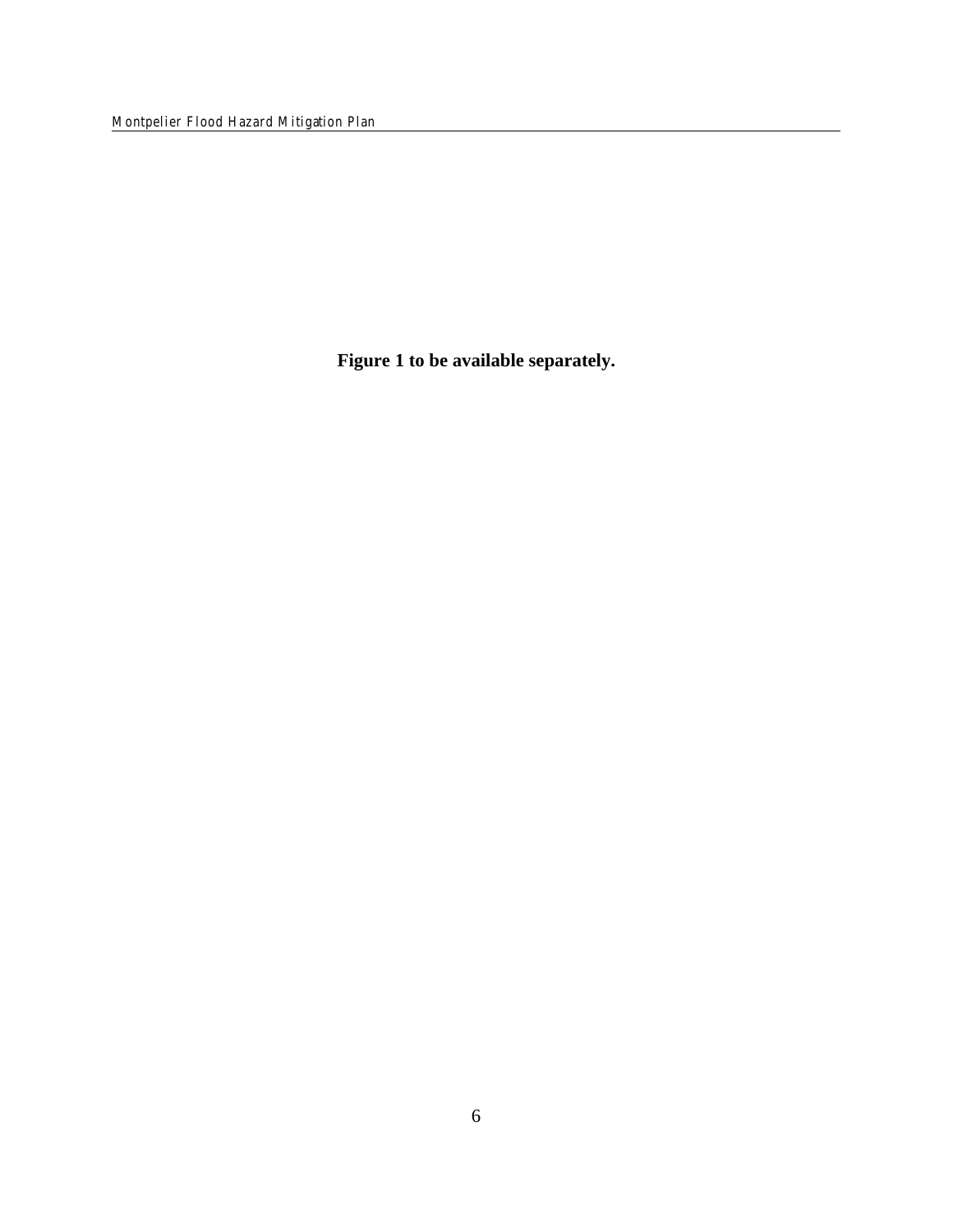# **C. Watershed Characteristics**

The headwaters of the Winooski River begin in the northeast corner of Washington County, in the Town of Cabot. The river flows in a northwesterly direction for approximately 90 miles until discharging four miles north of Burlington into Lake Champlain. The total drainage area of the Winooski river is approximately 1,080 square miles and drains 11.9 percent of the State of Vermont.

The Winooski River has seven (7) major tributaries: the Huntington River at Jonesville, the Little River at Waterbury, the Mad River at Middlesex, the Dog River at Montpelier, the North Branch at Montpelier, the Stevens Branch at Montpelier and the Kingsbury Branch at East Montpelier.

The drainage area at the downstream limit of the study area is 491 square miles, which includes the Dog River, North Branch, Stevens Branch and Kingsbury Branch. The North Branch, Stevens Branch and Dog River drain 80, 129, and 94 square miles respectively. In downtown Montpelier, at its confluence with the North Branch, the drainage area of the Winooski River is approximately 390 square miles and decreases upstream to approximately 200 square miles above the confluence with the Stevens Branch. Roughly 33% of the watershed's area lies behind three flood control dams at Wrightsville, East Barre, and Molly's Falls. (Figure 2 Winooski River Watershed)

# **D. Geography**

The geography of the study area is characterized by a narrow valley floor ranging in width from approximately 500 up to 1,500 feet. Steep hillside slopes form the walls of the valley which extend up to 500 feet above the Winooski River.

According to the Vermont Geological Survey, the physiographical location of the study area is within the New England Uplands Province as described by Fenneman (1938). Tectonically, the study area is located in the Crystalline Appalachians Province as classified by King (1959).

Soils in the region vary in depth, covering deltas, deposits of gravel, sands, and clays. The upland material is predominantly glacial till and the valley floor consists of glacial deposits, sediments, and alluvial soils. The river bed consists of rock outcrops and alluvial deposits of gravels and sands. Silt accumulations are found behind existing dams and naturally slowflowing regions.

# **E***.* **Climate**

The State of Vermont is located within the temperate region of North America. The study area is representative of the average statewide climate, which is subjected to the four full seasons of the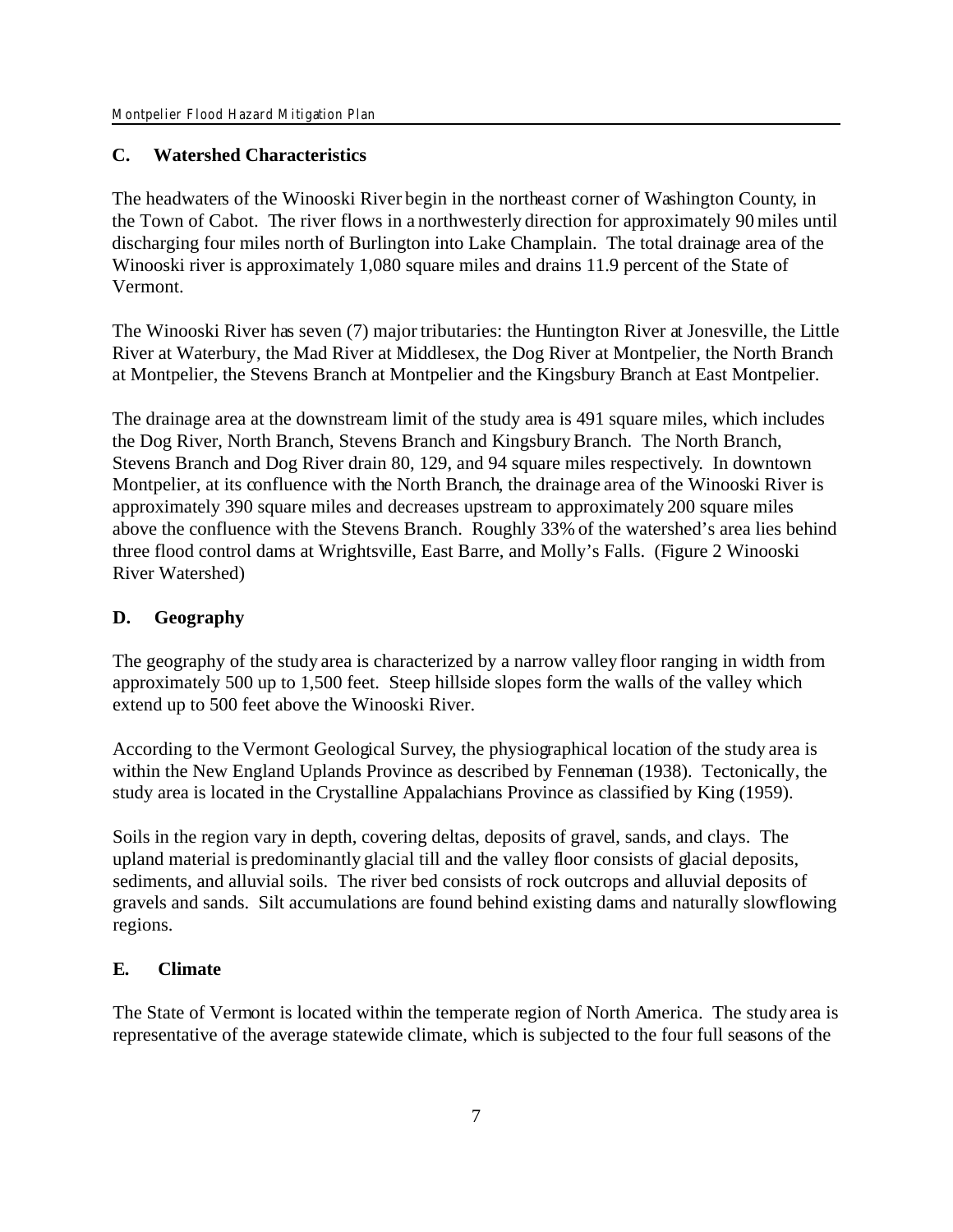Montpelier Flood Hazard Mitigation Plan

**Figure to be available separately.**

**Figure 2. Winooski River Watershed**

**Figure to be available separately.**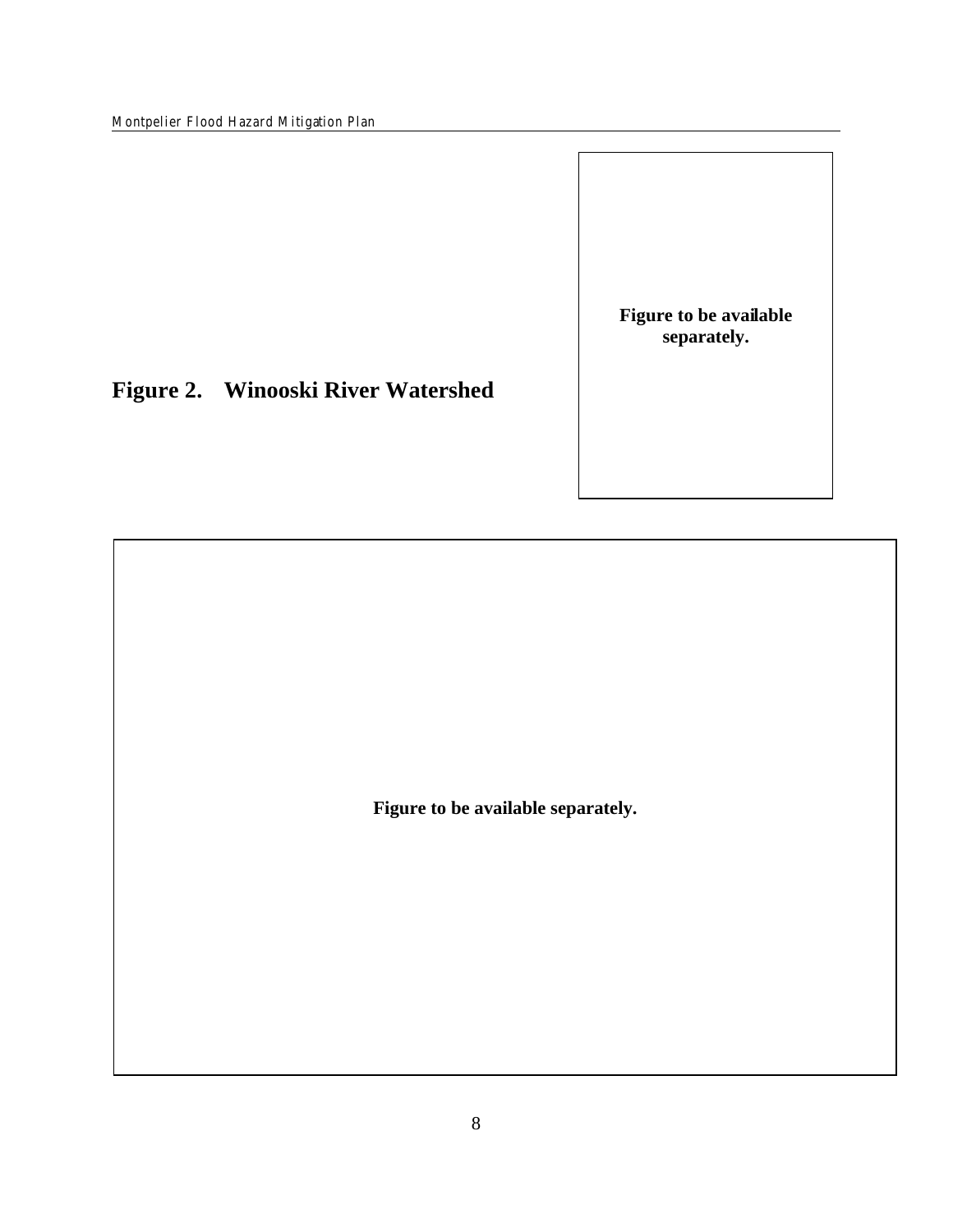year.

The long term, average annual temperature is approximately 42°F as recorded at the National Weather Service, MONTPELIER FFA AP, climatological recording station located at the E.F. Knapp State Airport in Berlin, Vermont. The warmest month is July, with a long term average temperature of 67°F. The coldest month is January, with an average temperature of 16°F degrees.

# **F. Precipitation**

The mean annual precipitation recorded at the MONTPELIER FAA AP recording station is approximately 34 inches with the greatest average monthly total occurring in August and the least in January.

The average annual precipitation within the City limits ranges from 40 inches in the northern area of higher elevations, to 34 inches in the southern central valley locations.

The State of Vermont and the New England region is subjected to transcontinental, coastal, and hurricane-type storm events. The transcontinental storms are more numerous and generally produce lower intensity, longer duration rainfall. Coastal and hurricane storm events result in higher intensity, short duration rainfall.

# **G. Existing Water and Land Related Projects**

Numerous water and land related projects constructed on the Winooski River have a direct affect upon the study area.

# **Reservoirs**

Two flood control reservoirs are located upstream of the study area. Both were designed and constructed by the U.S. Army Corps of Engineers in the 1930s following the aftermath of the 1927 flood, and are currently owned and operated by the State of Vermont.

- The East Barre Flood Control Reservoir is located on the Jail Branch in East Barre. Construction was completed in 1935 and provides flood control to 38.7 square miles of watershed. This reservoir is located approximately 13.2 river miles upstream of the USGS Montpelier gage.
- The Wrightsville Flood Control Reservoir is located on the North Branch in Middlesex. Construction was completed in 1935 and provides flood control to 68.1 square miles of watershed. This reservoir is located approximately 4.5 river miles upstream from the USGS Montpelier gage.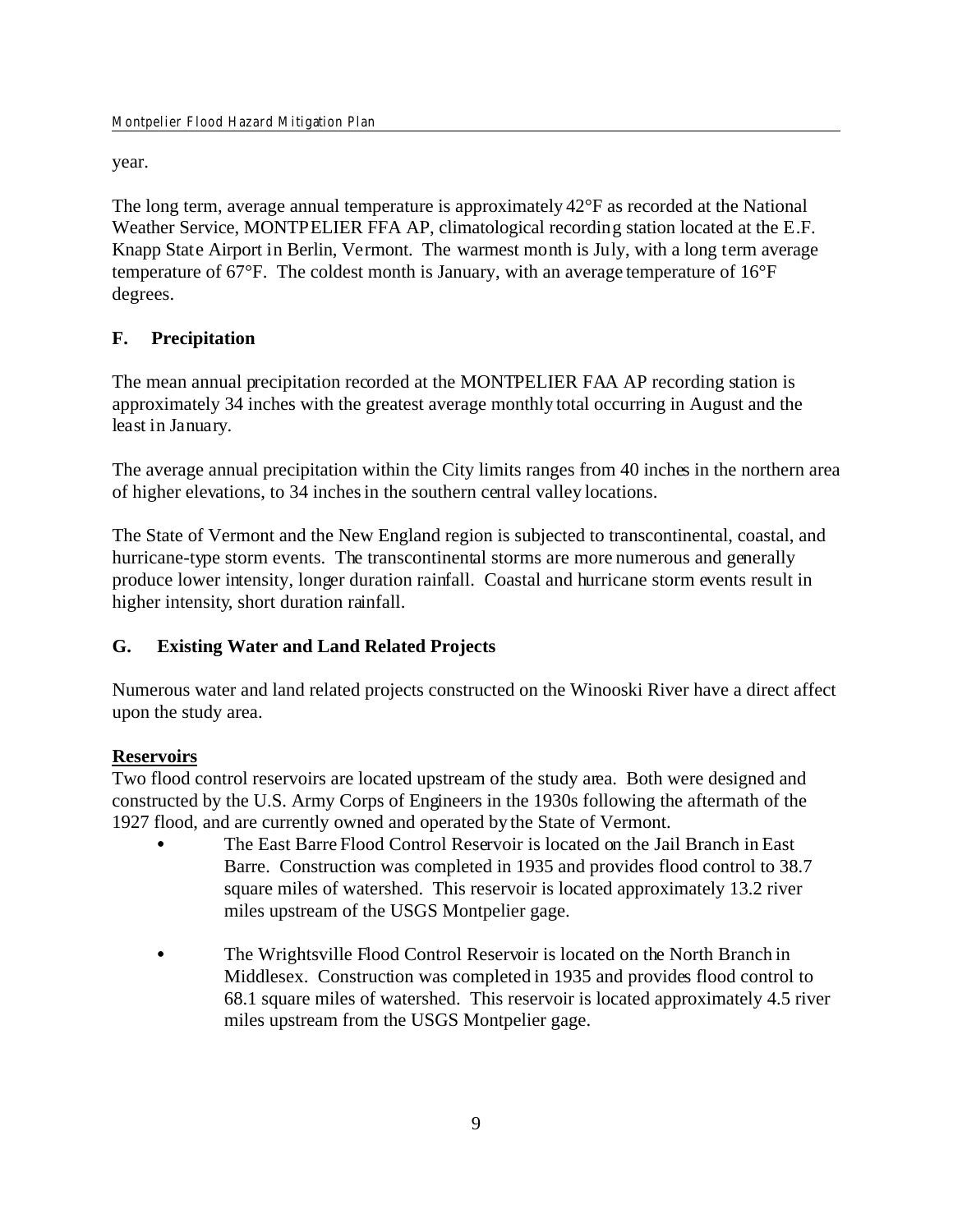### **Dams**

- The Levesque Station (former Montpelier Hydroelectric Dam Number 4) is a hydroelectric dam located on the Winooski River in the Town of Berlin approximately 4.7 river miles upstream of the USGS Montpelier gage. This dam does not have storage capacity for fluvial events, but may provide ice retention capacity.
	- Montpelier Dam Number 3 is located on the Winooski River in Montpelier at river station 180+00. This dam was originally constructed to provide condensation water for a steam plant. The existing remnant of the original station is an approximate 6 foot high, 181 foot wide concrete gravity dam with no operating control gates
	- C The Bailey (Clothespin) Dam was constructed in 1938 to replace a deteriorated timber crib dam which was constructed in the mid 1800s. The dam was removed and replaced with a low broad crested weir by the U.S. Army Corps of Engineers in 1975. This new weir is not considered a major obstacle to ice movements.
	- Green Mountain Power Number 2 is a hydroelectric dam located in Middlesex Gorge in the town of Middlesex. The dam is approximately 5.8 river miles downstream of the USGS Montpelier gage. It has been suggested in previous studies that the pool behind the dam, which extends approximately 18,400 feet upstream, results in thick, strong sheets of ice cover which impedes the progress of ice moving downstream.
	- The Lane Shops dam is an abandoned dam located approximately a half mile north of the Winooski River on the North Branch. The dam does not appear to be a major impediment to river flow or ice movement.

### **Other Impediments and Improvements:**

- Many bridges are located in the study area and include railroad bridges, foot bridges, and automotive bridges. There are six automotive bridges which span the Winooski River, many of which have abutments which extend into the river. The railroad bridge located in the slow moving reach between the Bailey Avenue and Main Street bridges has three abutments which extend into the river and were significantly affected in the 1992 ice jam. The north branch river has seven automotive bridges and two foot bridges which span the river. The Dog River has one automotive bridge while the Stephens Branch has no bridges in the study area.
- Significant channel modification projects have been undertaken on the Winooski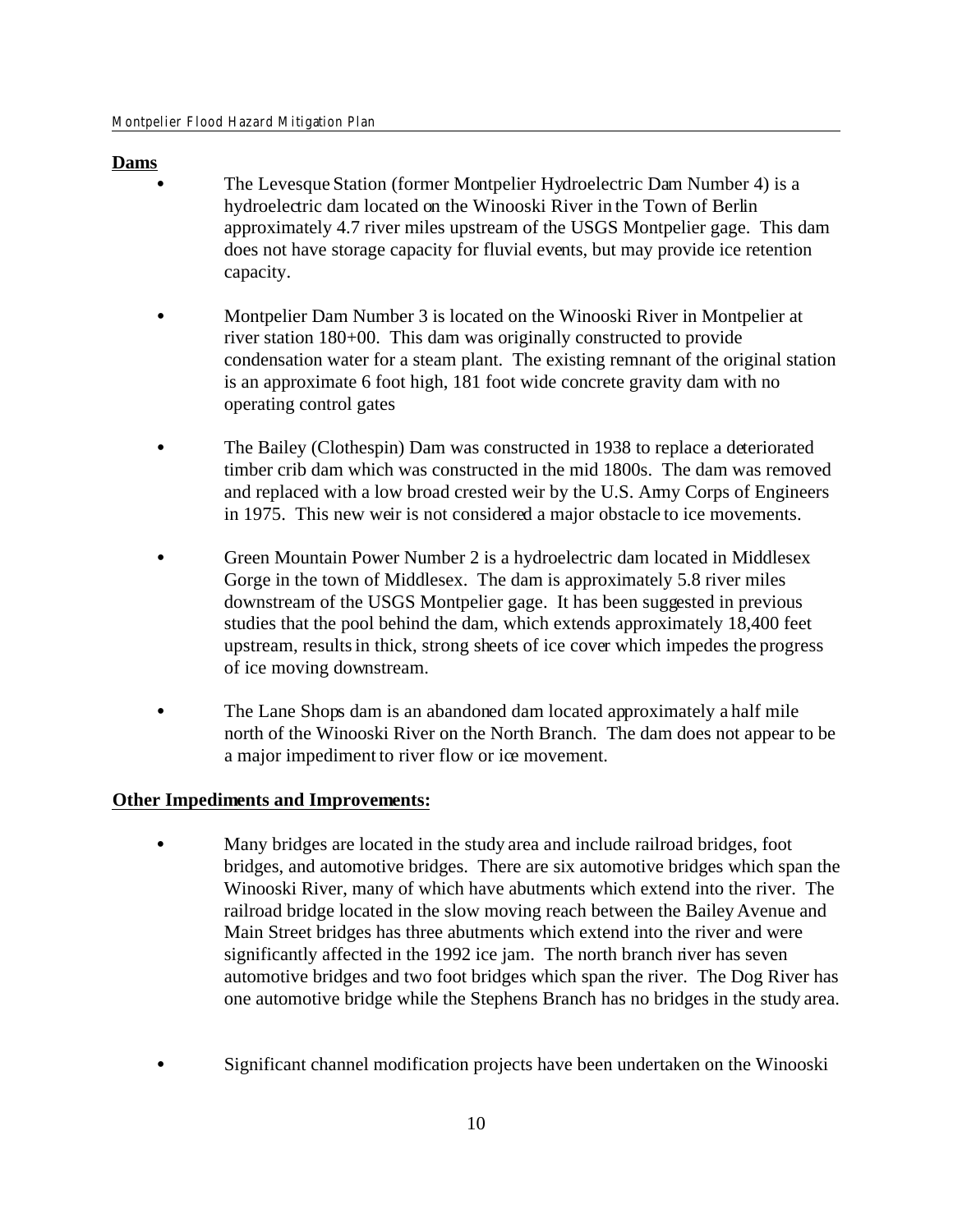and North Branch Rivers. These rivers have been straightened and narrowed through the addition of walls since the early settlement period of Montpelier. Particularly in the downtown area near the confluence of the two rivers, few natural areas of the rivers remain. In the downtown area, the rivers have been narrowed significantly, particularly the North Branch, with high walls surrounding the river on both sides.

### **H. Land Use**

Current land use within the Montpelier is predominately residential; however, the area located within the floodplain is predominately retail, commercial and institutional. Main Street and upper State Street is mostly small business retail stores. State Street also consists of many state and locally owned buildings including the historic State House and Pavilion Building. The federal building and county court house are also located on State Street and are prone to flood damages.

The region of Washington County surrounding Montpelier is relatively rural. Montpelier, Barre City and the connecting U.S. Route 302 (Barre-Montpelier Road) corridor serve as the development center of the county.

### **I. Environmental Resources**

An inventory of environmental resources was collated by DuBois and King, Inc., from data available through the U.S. Fish and Wildlife Service, the Vermont Agency of Natural Resources Department of Fish and Wildlife, the ANR Non-game and Natural Heritage Program, and the ANR Water Quality Division. In general, the study area of the Winooski River offers very limited environmental habitat or species due to urban degradation or the encroachment of development into the stream bed zone. The majority of the study area can be characterized as having thin to nonexistent riparian zones (and therefore extremely limited flora or fauna) with a stream bed that is generally wide and shallow and which is dominated by shifting sands and gravels (providing poor aquatic habitat).

There are no federally listed or proposed endangered or threatened species within the study area. The State of Vermont has identified a limited habitat for a freshwater mussel, the eastern pearlshell (Margaritifera margaritifera) near the confluence of the Winooski River and the North Branch. Additionally, some sections of the river within the study area have flow and stream bed characteristics that are conducive to macroinvertebrate habitat. The three tributaries within the study area (the North Branch, the Stevens Branch, and the Dog River) have more developed environmental resources and support naturally reproducing populations of brown and rainbow trout, and other various minnow and sucker species.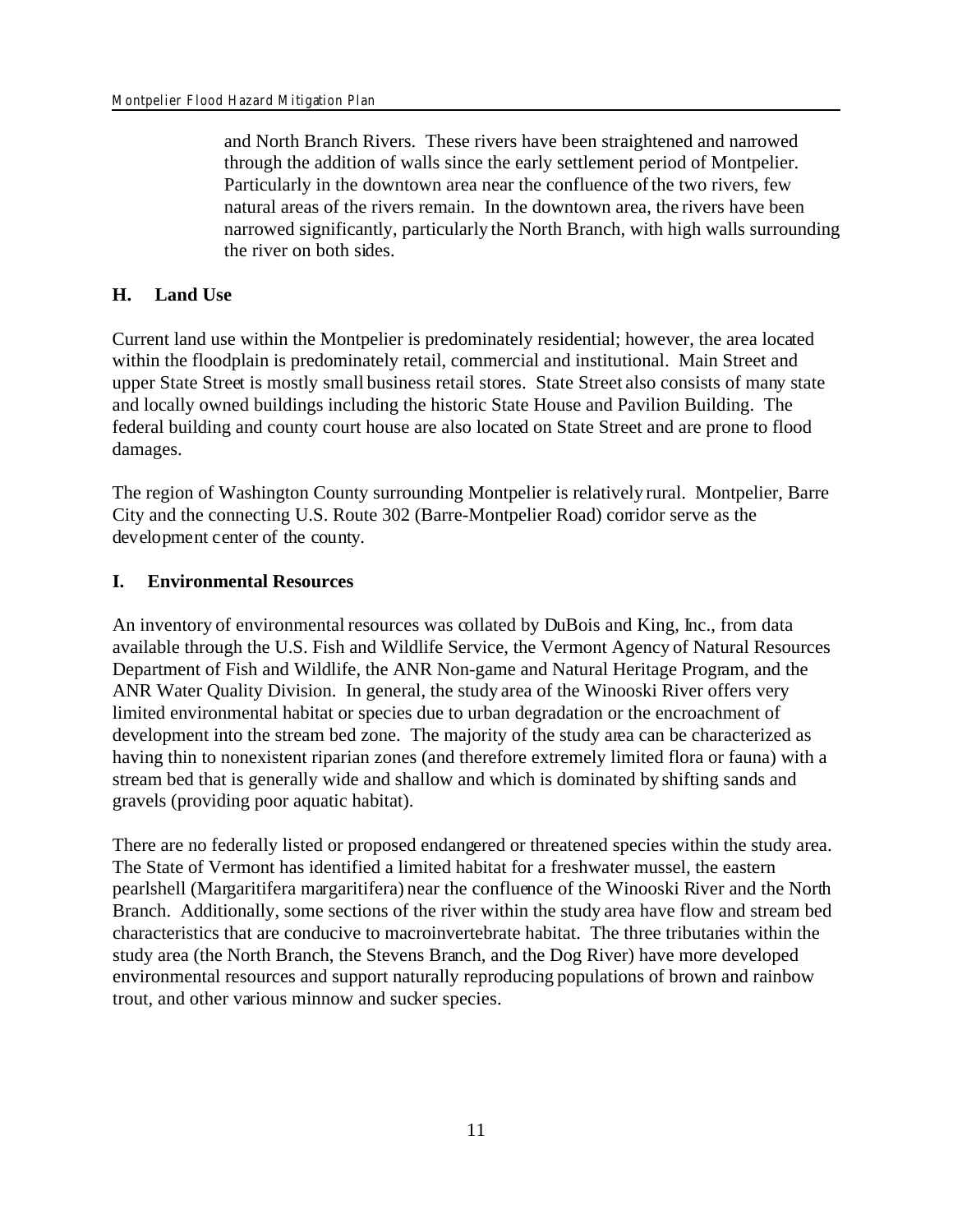### **J. Water Use and Water Quality**

Historically, the primary use of water in the Winooski River has been for hydropower at mill sites and hydroelectric facilities such as Green Mountain Power Dam No. 2, Bailey (Clothespin) Dam, Montpelier No. 3  $\&$  4, the Lane Shops Dam, and Wrightsville Reservoir. To this day, hydroelectric power is generated at three dams located within the general study area (Green Mountain Power No. 2, Wrightsville Flood Control Reservoir, and Levesque Dam).

The presence of these and other dams located downstream have limited the navigational and and transportation opportunities. The U.S. Coast Guard has indicated that navigation on the Winooski River extends only 9.5 miles above the mouth with Lake Champlain.

The city does not use the river water as a source of potable water supply. Its supply comes from a reservoir locally referred to as Berlin Pond and from groundwater sources located in upland areas.

The Winooski and North Branch Rivers do serve as an amenity to the City and visitors. Existing recreational paths along sections of the river provide for passive recreation and aesthetics while more paths are being planned. Current in-stream recreational use is limited to fishing and minor canoe activity.

The Winooski River through Montpelier is classified as Class B water by Vermont Water Quality Standards. Class B waters are to be managed to achieve and maintain consistently good aesthetic value and high quality habitat for aquatic biota, fish, and wildlife. There is, however, a waste management zone located at the outfall of the wastewater treatment facility, which is located immediately upstream of the confluence with the Dog River along the left bank.

### **K. Archaeological and Cultural Resources**

An Archaeological Sensitivity Study was performed for the project area during the fall and winter of 1993 by Archaeology Consulting Team, Essex Junction, Vermont. This report determined that there is a moderate to high probability of Native American and European American archaeological sites existing within the project area. Vermont Archaeological Inventory files document three Native American sites in Montpelier, though none are within the project area. However, though there have been few Native American cultural materials recovered, significant archaeological deposits are believed to exist in the floodplain deposits of Montpelier. There are also three known European American sites in Montpelier, one of which is within the project area. This site includes the archaeological materials associated with the Vermont State House, a National Historic Landmark.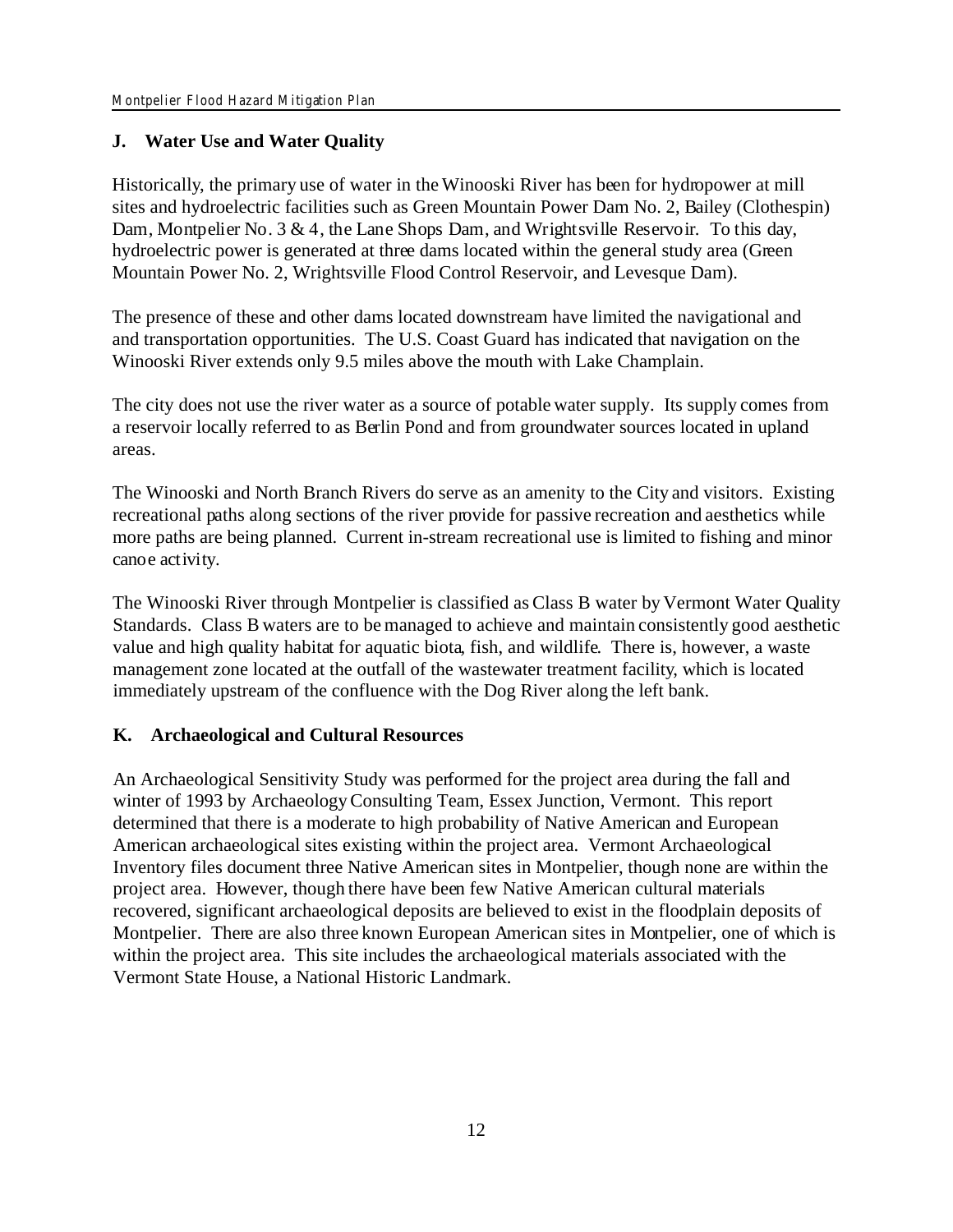# **III. Flood Risks and Potential Damage**

### **A. Floodplain**

The flood plain in Montpelier is depicted in the Flood Insurance Rate Maps (FIRM) produced by the Federal Emergency Management Agency (FEMA) revised February 17, 1982 and in a report completed by the Soil Conservation Service in 1994. The flood plain is divided into two basic zones; Zone A or the 100 year flood plain, and Zone B or the 500 year flood plain. The 100 year flood plain is the area with a 1% chance of flooding in a given year while the 500 year flood plain is the area with a 0.2% chance of flooding in a given year.

The 100 year flood plain encompasses 478.6 acres or 7.2% of the entire city while the 500 year flood plain encompasses 86.5 acres or 1.3% of the entire city. Much of the land surrounding each of the city's four rivers is located within the flood plain. In most areas, the flood plain consists of only a small area on either side of the river; however, in the downtown area near the confluence of the Winooski and North Branch Rivers the floodplain widens considerably. (Figure 3 Flood Plain Map)

### **B. Property and Structures at Risk**

While the combined flood plains comprise only 8.5% of the total area of the city, this small percentage undervalues the impact that the flood plain has on the built environment of the city. The following statistics reveal the importance and impact of the flood plain on Montpelier's built environment:

### **Property:**

| Number of properties in Montpelier           |         | 2794                |
|----------------------------------------------|---------|---------------------|
| Number of properties in 100 year flood plain | $=$     | 653 (23.4%)         |
| Number of properties in 500 year flood plain | $=$     | 95 (3.4%)           |
| Total properties in both flood plains        |         | 748 (26.8%)         |
| <b>Structures:</b>                           |         |                     |
| Number of structures in Montpelier           | $=$     | 3350                |
| Number of structures in 100 year flood plain | $=$     | 568 (17%)           |
| Number of structures in 500 year flood plain | $=$     | 150 (4.5%)          |
| Total structures in both flood plains        | $=$     | 728 (21.5%)         |
| <b>Assessed Value (Sept. 97):</b>            |         |                     |
| Total Assessed Value in Montpelier*          | $=$     | 409,567,759         |
| Assessed Value in 100 year flood plain*      | $=$ $-$ | 104,968,100 (25.6%) |
| Assessed Value in 500 year flood plain*      |         | 47,496,500 (11.6%)  |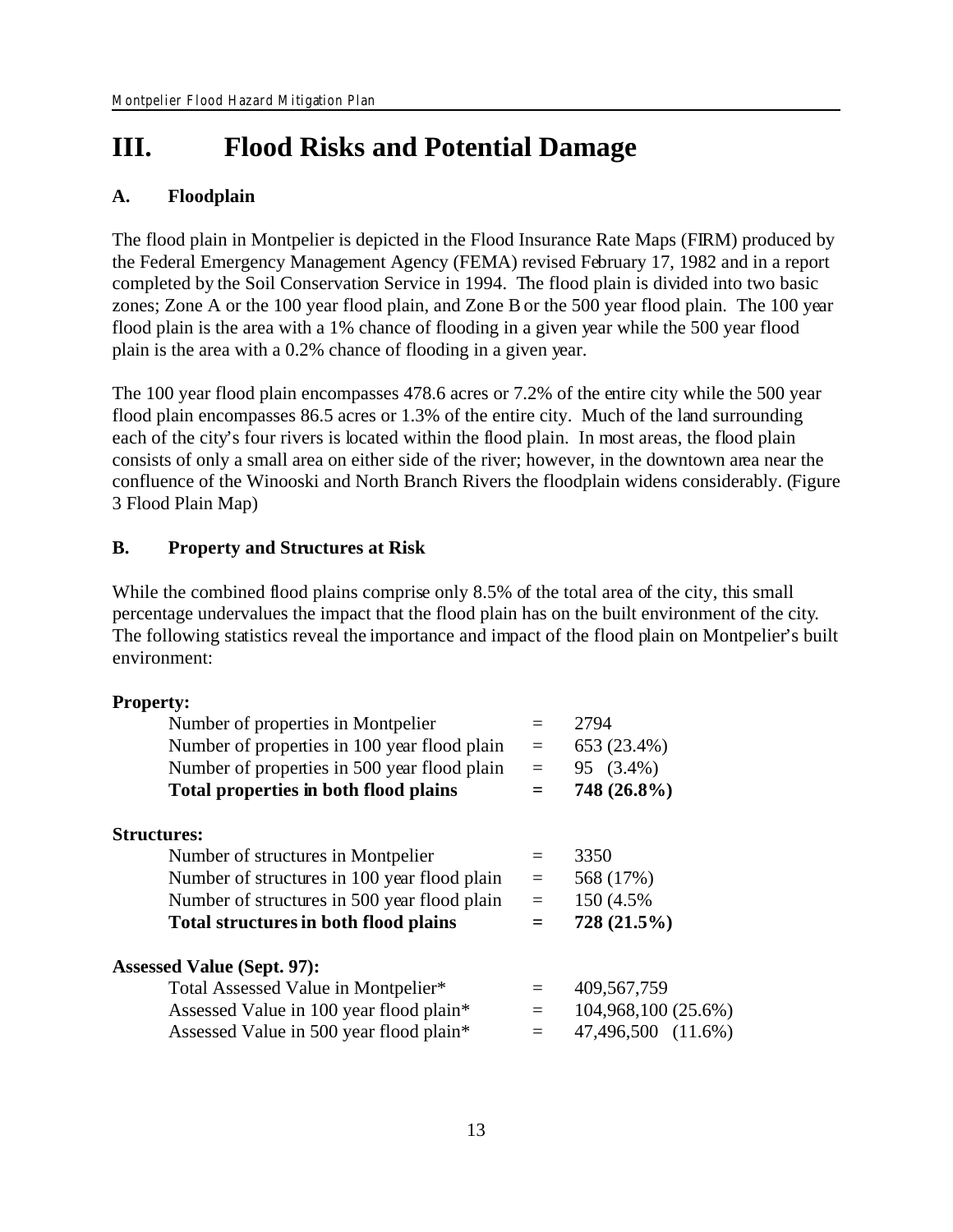**Figure 3 to be available separately.**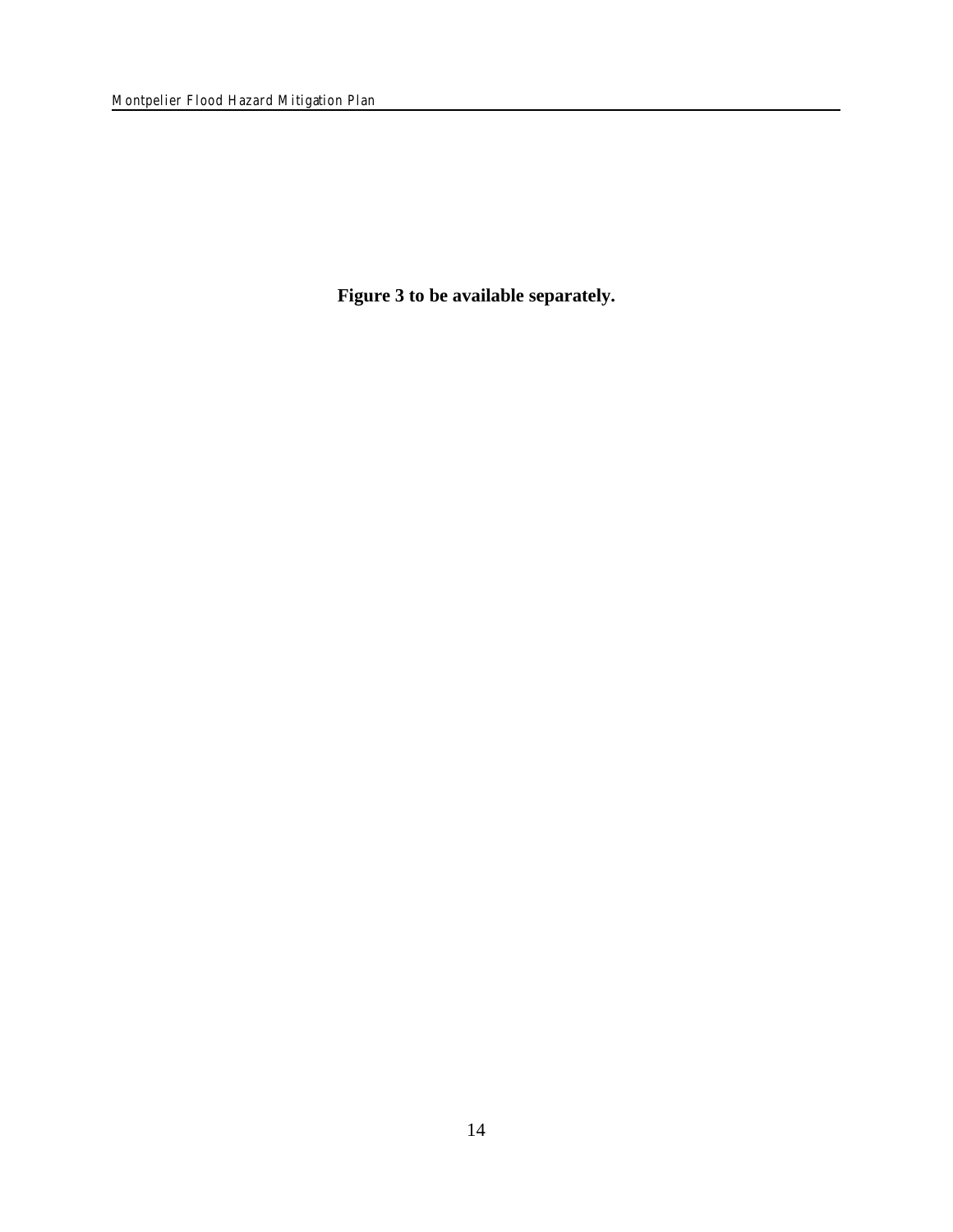#### **Total Assessed Value in both flood plains\* = 152,464,600 (37.2%)**

\*Government owned and other tax-exempt properties are represented in these figures.

| <b>Zoning District</b>              | Acres in<br><b>Zoning</b><br><b>District</b> | Acres in<br>$100 \text{ yr}$<br><b>Flood Plain</b> | $%$ in<br>Flood<br>Plain | Acres in<br>500 yr<br><b>Flood Plain</b> | $%$ in<br>Flood<br>Plain | Total %<br>in Flood<br><b>Plain</b> |
|-------------------------------------|----------------------------------------------|----------------------------------------------------|--------------------------|------------------------------------------|--------------------------|-------------------------------------|
| Low Density Residential (LDR)       | 3191.73                                      | 59.45                                              | 1.86%                    | 7.45                                     | 0.23%                    | 2.06%                               |
| Medium Density Residential<br>(MDR) | 2048.83                                      | 82.21                                              | 4.01                     | 17.17                                    | 0.84                     | 4.85                                |
| High Density Residential (HDR)      | 223.23                                       | 38.43                                              | 17.3                     | 15.57                                    | 6.97                     | 24.0                                |
| Central Business I (CB-I)           | 48.81                                        | 40.08                                              | 82.11                    | 1.10                                     | 2.25                     | 84.36                               |
| Central Business II (CB-II)         | 73.67                                        | 30.96                                              | 42.02                    | 3.8                                      | 5.16                     | 47.18                               |
| Civic (CIV)                         | 35.42                                        | 19.15                                              | 54.06                    | 1.62                                     | 4.57                     | 58.63                               |
| General Business (GB)               | 320.58                                       | 135.64                                             | 42.31                    | 23.74                                    | 7.41                     | 49.72                               |
| Industrial (IND)                    | 172.00                                       | 62.44                                              | 36.30                    | 13.63                                    | 7.92                     | 44.22                               |
| Cemetery (CEM)                      | 21.97                                        | $\overline{\phantom{a}}$ .                         | 0.00                     | 0.20                                     | 0.91                     | 0.91                                |
| Recreation (REC)                    | 184.15                                       | 9.10                                               | 4.94                     | 0.35                                     | 0.19                     | 5.13                                |
| Office Park (OP)                    | 275.54                                       | 1.16                                               | 0.42                     | 1.82                                     | 0.66                     | 1.08                                |
| Total                               | 6595.93                                      | 478.62                                             |                          | 86.45                                    |                          |                                     |

**Table 1. Land Area in Floodplain by Zoning District**

Source: *City of Mo ntpelier G eograp hic Inform ation System and property data*

While the total area of both flood plains accounts for only 8.5% of the city its effect on the property, structures and value of the city's real estate is much greater. Nearly 27% of the city's individual properties are at least partially within the flood plain while 21.5% of all of the city's structures are found within the flood plain. More significant is the percentage of the city's total assessed value which is located within this small area of the city. Over 37% of the city's total assessed value is found within the flood plain since most of the city's commercial properties are located in the downtown or along Barre Street or Berlin/River Street, much of which are within the flood plain. This is shown in the breakdown of the flood plain by zoning district which indicates that 51.1% of the city's five commercial zoning districts is within the combined 100 and 500 year flood plain. While no numbers exist to measure the amount of infrastructure that exists in the flood plain, it is considerable compared to the city as a whole since the flood plain encompasses the most developed areas of the city (Table 1).

While the potential damage to be incurred by the city if a major flood happens is significant, the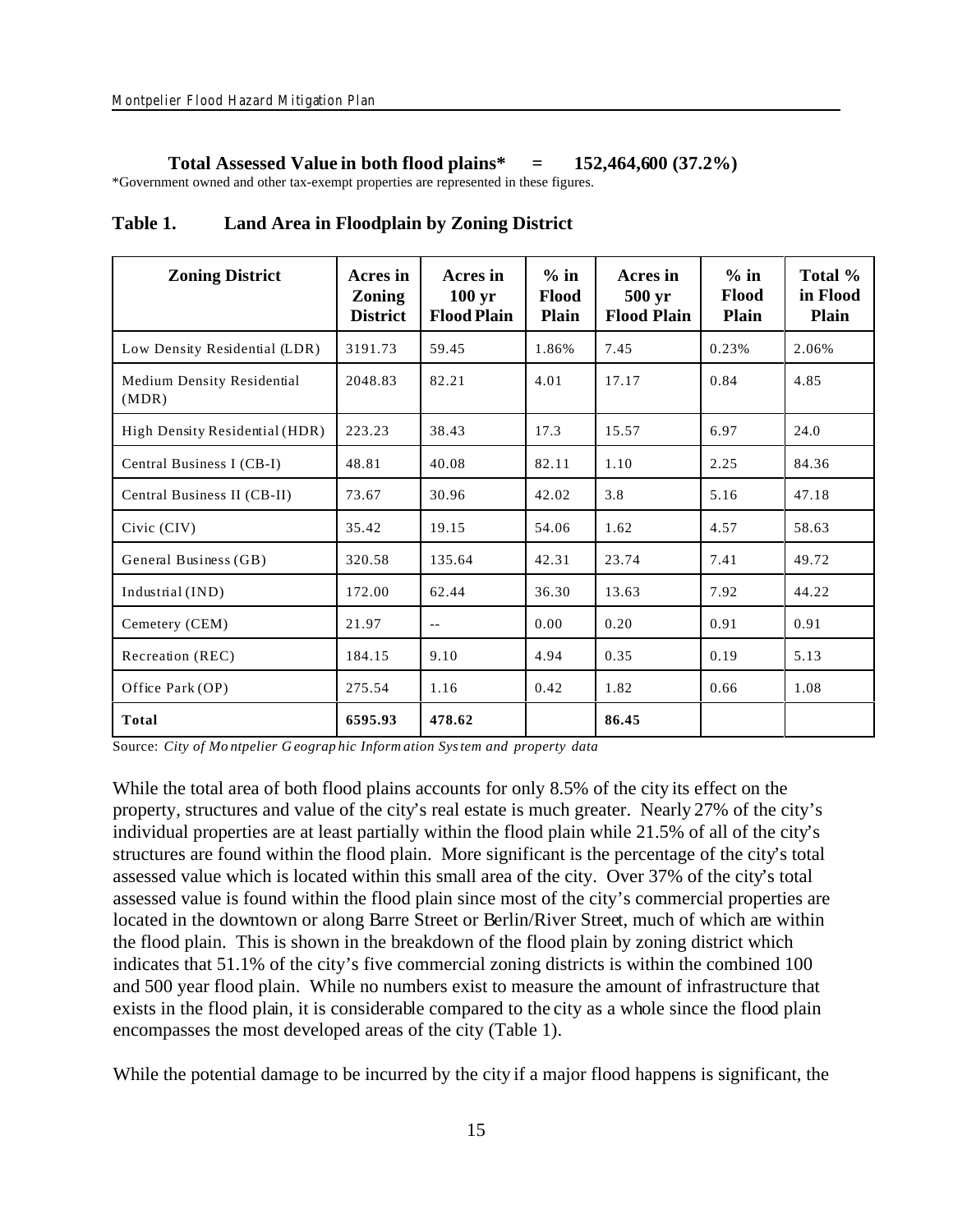number of property owners who have flood insurance policies is surprisingly low. According to FEMA, of the 653 properties within the 100 year flood plain there are only 224 flood insurance policies for the entire city.. The 224 policies account for \$20,302,600 in total flood insurance. The National Flood Insurance Program has paid out a total of \$1,520,731 from 12 3 claims.

# **C. Heart of Montpelier**

While the impact of the flood plain is easily assessed in terms of the number of potential structures and properties at risk, it is difficult to assess the emotional impact that a potential flood may have on the city. The key areas of the city, the Capitol Complex and the downtown are located almost entirely within the flood plain. These two areas are the focus of the city's residents and provide the identity of Montpelier. Other important elements of the city found within the flood plain is City Hall and most of the properties on the National Register of Historic Places. Tremendous historic resources are located within the flood plain and are at risk of being damaged in a flood.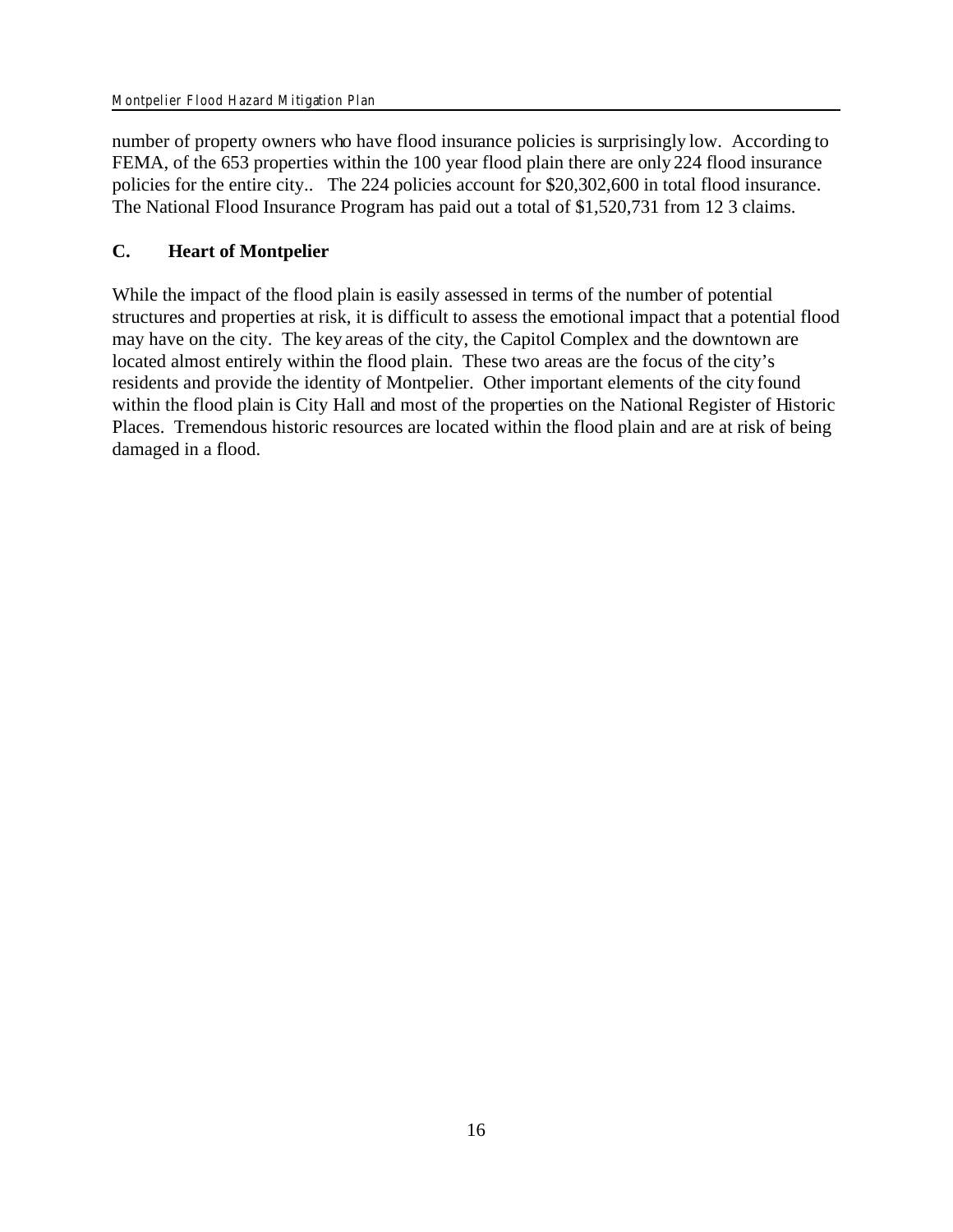# **IV. Issue Identification**

Montpelier has historically been, and is still today, susceptible to two both fluvial and ice jam floods. Both types of flooding have caused enormous amounts of damage to the city and still pose a significant threat. The following descriptions of ice jam and fluvial flooding were taken from the DuBois and King Inc. 1994 Winooski River Flood Control Study.

**A. Ice Jam Flooding**

Montpelier has always been subject to ice jam floods due to the relatively steep river gradient upstream of the city and the flat gradients downstream. Flood damages have continually increased since the City was initially settled in the 1800s due to development in and around the floodplain. Current development within the floodplain of the city is subjected to inundation, surcharge seepage, and structural damage from ice jams and the resulting increase of the water surface of the river.

In the event of a major ice jam flood the entire downtown area of Montpelier, including the historic business district, and the floodplain throughout the rest of the study area may be inundated depending on the location of the ice jam. As witnessed during the March 1992 event, and also recorded during the 1900 and other historical flood events, multiple areas were flooded as the ice flow moved downstream prior to its final jam location below Bailey Avenue.

# **Table 2. Summary of Ice Jam Events in Montpelier**

| Date                     | <b>Ice Jam Location</b>                | Flood/No Flood |
|--------------------------|----------------------------------------|----------------|
| <b>February 13, 1900</b> | <b>Cemetery Bend</b>                   | Flood          |
| February 25, 1915        | Langdon Farm, Granite Street Bridge    | Flood          |
| March 28, 1917           | downstream of Granite Street Bridge    |                |
|                          | and below Cemetery                     | No Flood       |
| March 26, 1920           | <b>Bailey Dam</b>                      | Flood          |
| <b>January 19, 1929</b>  | <b>Granite Street Bridge and below</b> |                |
|                          | <b>Cemetery Bend</b>                   | Flood          |
| <b>January 9, 1930</b>   | confluence with Dog River and          |                |
|                          | confluence with Steven's Branch        | No Flood       |
| <b>January 9, 1935</b>   | Baily Dam, below Cemetery, Silver      |                |
|                          | Ledge, Middlesex Dam                   | Flood          |
| March 16-17, 1936        | Cemetery Bend, Middlesex,              |                |
|                          | confluence with Steven's Branch        | Flood          |
| December 30, 1948        | Main Street Bridge and upstream of     |                |
|                          | <b>Granite Street Bridge</b>           | No Flood       |
| March 5, 1964            | Main Street Bridge, Middlesex          | Flood          |
| December 21, 1973        | <b>Bailey Dam</b>                      | Flood          |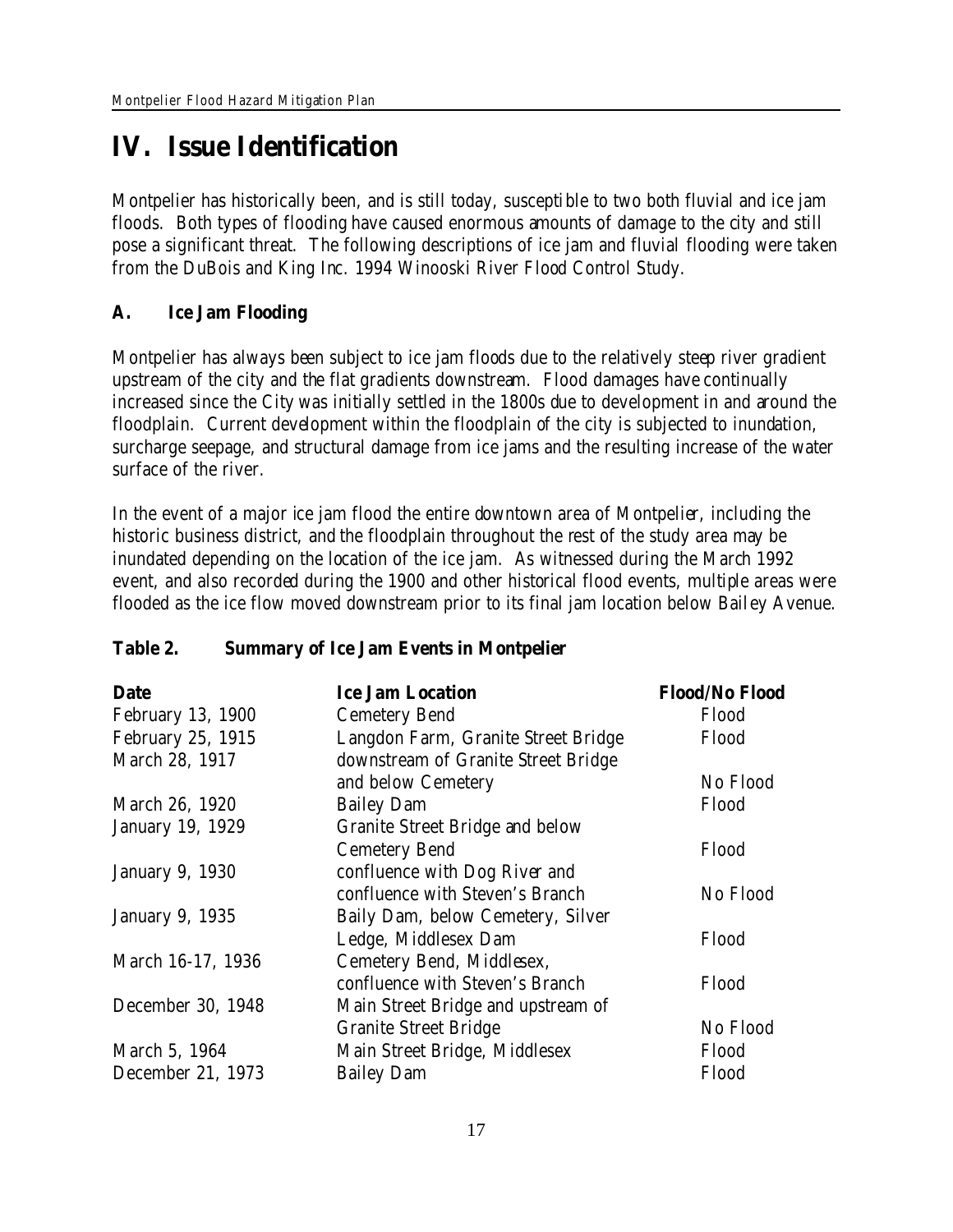| <b>January 8, 1978</b> | <b>Bailey Avenue Bridge</b>           | No Flood |
|------------------------|---------------------------------------|----------|
| March 18, 1980         | vicinity Bailey Avenue Bridge         | No Flood |
| February 12, 1981      | <b>Cemetery Bend area</b>             | No Flood |
| March 19, 1986         | <b>Cemetery Bend area</b>             | No Flood |
| March 4, 1991          | <b>Cemetery Bend area</b>             | No Flood |
| March 11, 1992         | Railroad Bridge (briefly), downstream |          |
|                        | of Bailey Avenue Bridge               | Flood    |

#### **Ice Formation Process**

In general, ice formed within the study area is thick, stable ice usually associated with open, slow moving bodies of water. This is because the Winooski River, particularly downstream of Bailey Avenue, has a flat gradient stream bed and low flow velocity. The three dams within the study area (Middlesex, Bailey (Clothespin) and Pioneer dams) create additional reaches of slow moving water, conducive to sheet ice formation.

The ice cover occurs gradually, beginning at the edge of the river as shore ice and extending to the center of the river. The river thalweg, having the fastest velocity, is usually the last section of the river to freeze over. The growth of the sheet ice is generally augmented by frazil ice flows produced in the steeper reaches of the river.

**Ice Jam Formation in Montpelier**

A detailed evaluation of existing and historical ice jam flooding within the study area has been developed by the Cold Regions and Research Laboratory (CRREL) in Hanover, New Hampshire (1993). The following presents an overview of the report.

The process of ice jam formation can vary with each event. Typical parameters involved in an ice jam include the areal extent, thickness and stability of the ice cover, stream discharge, antecedent rainfall and watershed snow cover, temperature and stream channel characteristics.

In general, ice jams which occur within the Winooski River can be associated with breakup during a mid- to late-winter thaw, although ice-jams have occurred at various times throughout the winter. Typically, ice cover located in the steeper sections of the Winooski, Stevens, and Dog River tributaries will break up and run downstream during or shortly after periods of warm temperatures and rainfall.

Broken ice can lodge against a more stable cover of ice located in the main stem. As previously mentioned, these areas are located behind dams and other areas where flow velocity is slow. In addition, broken ice can lodge against natural or man made constrictions such as river bends, bridge piers/abutments or dams.

The reach from Bailey Avenue bridge to the Dog River, including Cemetery Bend, is the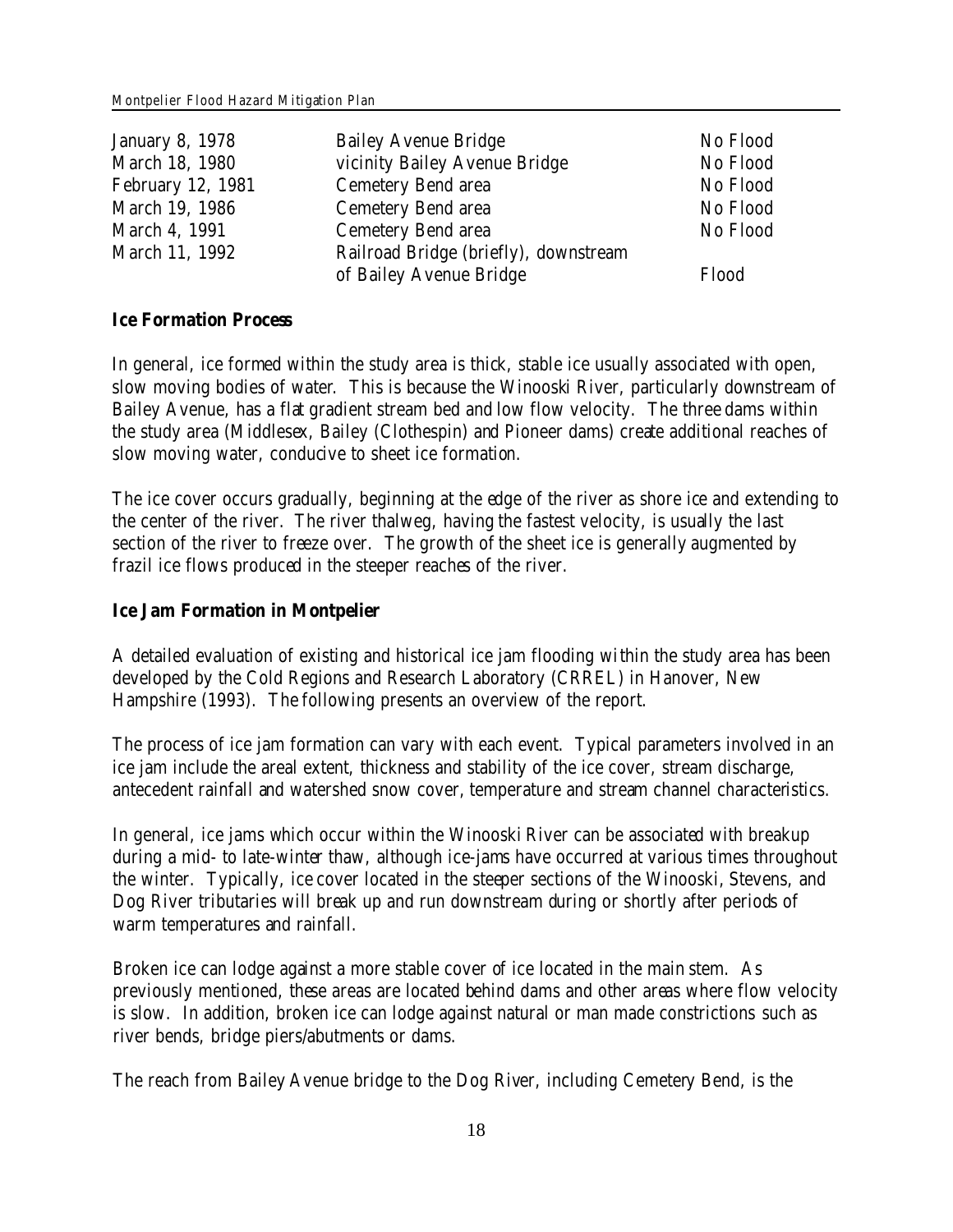location most susceptible to the formation of ice jams. Approximately 12 of the 17 recorded jams since 1900 have occurred in this reach, particularly around the Cemetery Bend area. The March 1992, ice jam occurred approximately 400 feet downstream of Bailey Ave.

The mechanics of ice jam formation within this area is relatively clear. Unstable, fractured ice enters this area from upstream. The energy available to pass this unstable ice without stalling decreases because of the reduction in energy gradient. The energy gradient reduction results from a decrease in the river bed slope, numerous structures encroaching into the river (wingwalls, etc.), geometries of the stream channel, and backwater conditions downstream. The average slope of the river bed from the toe of Bailey (Clothespin) Dam to the centerline of the Bailey Bridge is approximately 0.0016 feet/foot. The river bed slope from the bridge to the USGS gaging station is approximately 0.0006 feet/foot. (The break in the river bed slope is gradual and does not occur exactly at Bailey Bridge, but rather in the immediate area.) This change in gradient is compounded by the typical presence of a stable, competent cover of ice located in the reach below Bailey Avenue, which is formed by the reduced velocities and shallow depths in the area. As unstable ice flows into the area from upstream, it loses energy from the change in slope, increasing the potential for it to stall.

There are numerous features within the river channel which create hydraulic losses and reduce the energy gradient. These features include bridge abutments and piers (3 bridges are located between Bailey (Clothespin) Dam and Bailey Avenue bridge, one with a center pier), rock outcroppings, significant bends in the river and buildup of sands and gravel shoals.

Backwater from downstream is another factor that can contribute to the decrease in the energy gradient within this area. If high flows are within the Dog River, or if an ice jam forms upstream of the dam in Middlesex, then the potential exists for the river water level to rise below Cemetery Bend and Bailey Bridge. This rising water causes a backwater effect which decreases the energy gradient available to the unstable ice cover.

Any of these factors, usually a combination of each, can cause an ice jam to occur. This appears to be the case with the March 1992 event. According to the USGS Montpelier Ice Jam Flood of 1992 report, the stream data recorded at the USGS gaging station indicated the presence of backwater before the ice jam occurred. The thickness of the ice cover upstream of the gage, measured by the USGS on February 18, 1992, was approximately 1.7 feet.

The North Branch does not appear to contribute significant ice to Winooski River jams although backwater from the Winooski River causes outflow from the the North Branch fairly early in a flood event. The Wrightsville Detention Reservoir located on the North Branch appears to moderate discharge during high runoff events sufficiently to minimize adverse breakup effects.

# **B. Fluvial Flooding**

As mentioned previously , the largest known flood to occur in the State of Vermont, the Great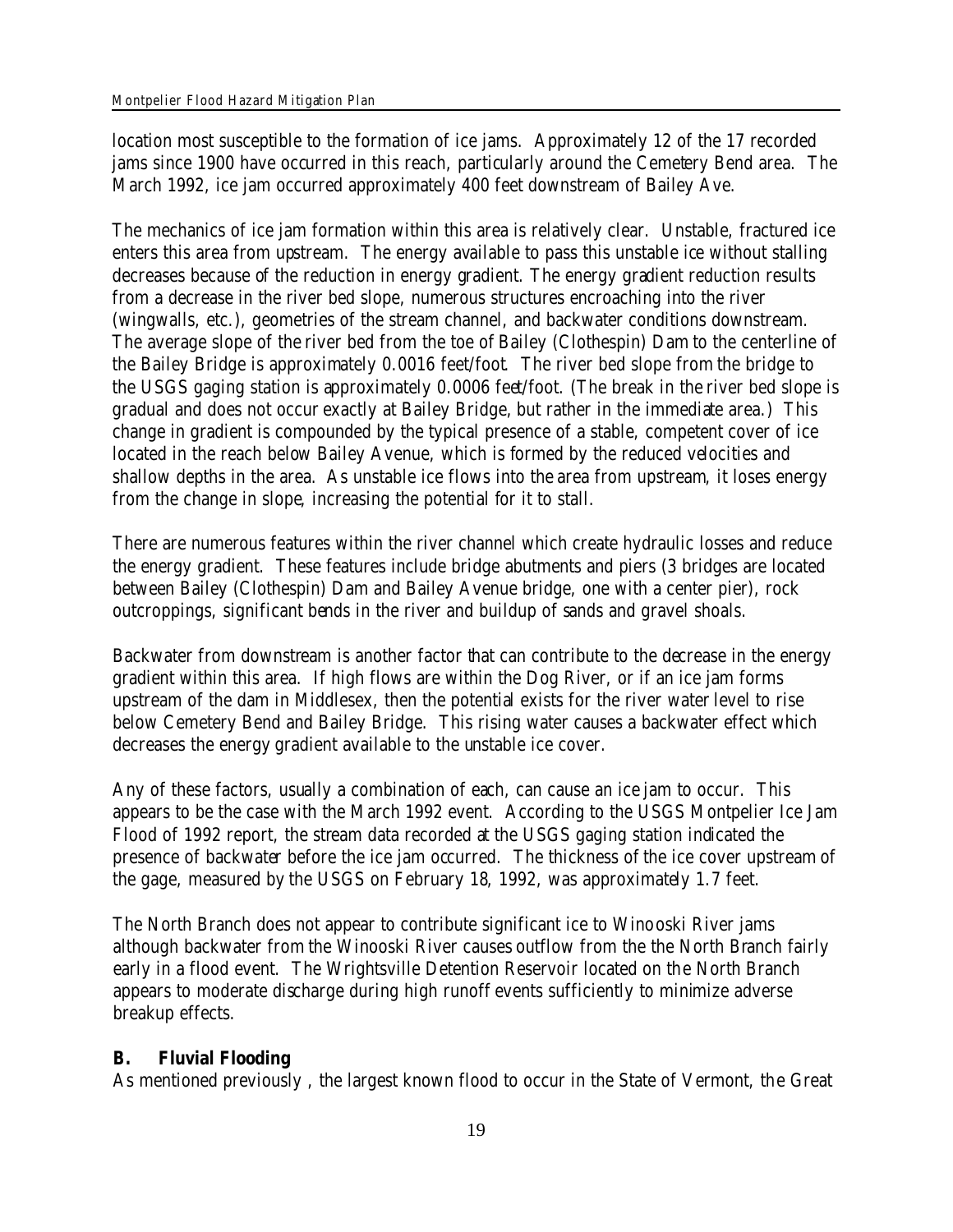Flood of 1927, occurred within the study area. As a result of this and other previous flood events, flood control reservoirs were constructed in the watershed of the Winooski River. The purpose of these reservoirs was to provide storage volume and reduce peak flows associated with large magnitude fluvial storm events.

Two flood control reservoirs were constructed within the watershed upstream of the study area; the East Barre reservoir and the Wrightsville Reservoir. These reservoirs provide storage for approximately 38.7 and 68.1 square miles of drainage area, respectively, or approximately 27 percent of the drainage area at the gage in Montpelier, which is approximately 397 square miles. The presence of these two reservoirs has dramatically reduced the effects of fluvial flooding. Since their construction in the 1935, only two significant fluvial floods have occurred neither of which came close to the water levels endured during the 1927 flood. The existence of these two reservoirs has served to reduce the impact of fluvial flooding and has left ice jam flooding as the most important type of flooding to control and mitigate.

# C. **Flood Damages**

The principal problem in the study area is the damage incurred during a flood event, whether caused by ice jam or fluvial events. The damage can be extensive, as witnessed during the March 1992 flood event when inundation of the downtown area resulted in over \$5 million in damages.

The types of flood damages are varied. Bridges, water and wastewater facilities, buildings, and other infrastructure can and have been severely damaged by flood waters over the years. Other types of damages are incurred over the long term which include the economic vitality of the city, lost opportunity for investment and development, and the anxiety of property owners, the public school system, and all residents of the area.

The frequency of flood events significantly compounds the principal problem of flood damages. The March 1992 ice jam event has been estimated by CRREL to be a 40-year event. Damages associated with fluvial events are also significant, although the construction of the flood control reservoirs provides for some relief. Out of bank flooding along the North Branch and into the downtown floodplain would occur at less than the 50-year frequency. (Figure 3 Flood Inundation Map)

# **D. Expected Future Conditions**

If no action is taken, the study area will continue to be inundated during severe flood events and incur significant damages. As previously indicated, these damages will not be limited to monetary losses during the event itself, but also long term damages associated with reduced investment and development in the downtown area and undue anxiety for residents of the community.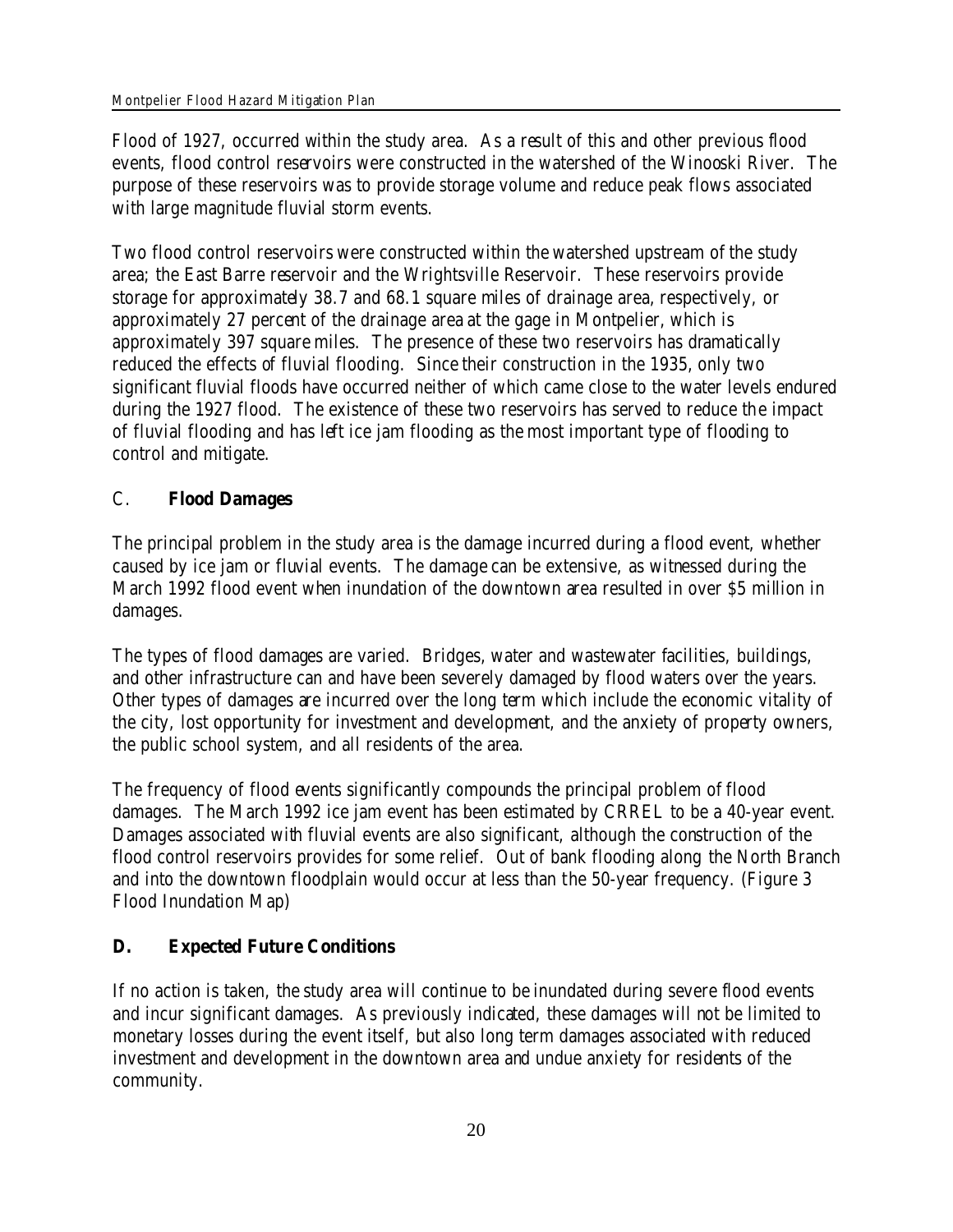**Figure to be available separately.**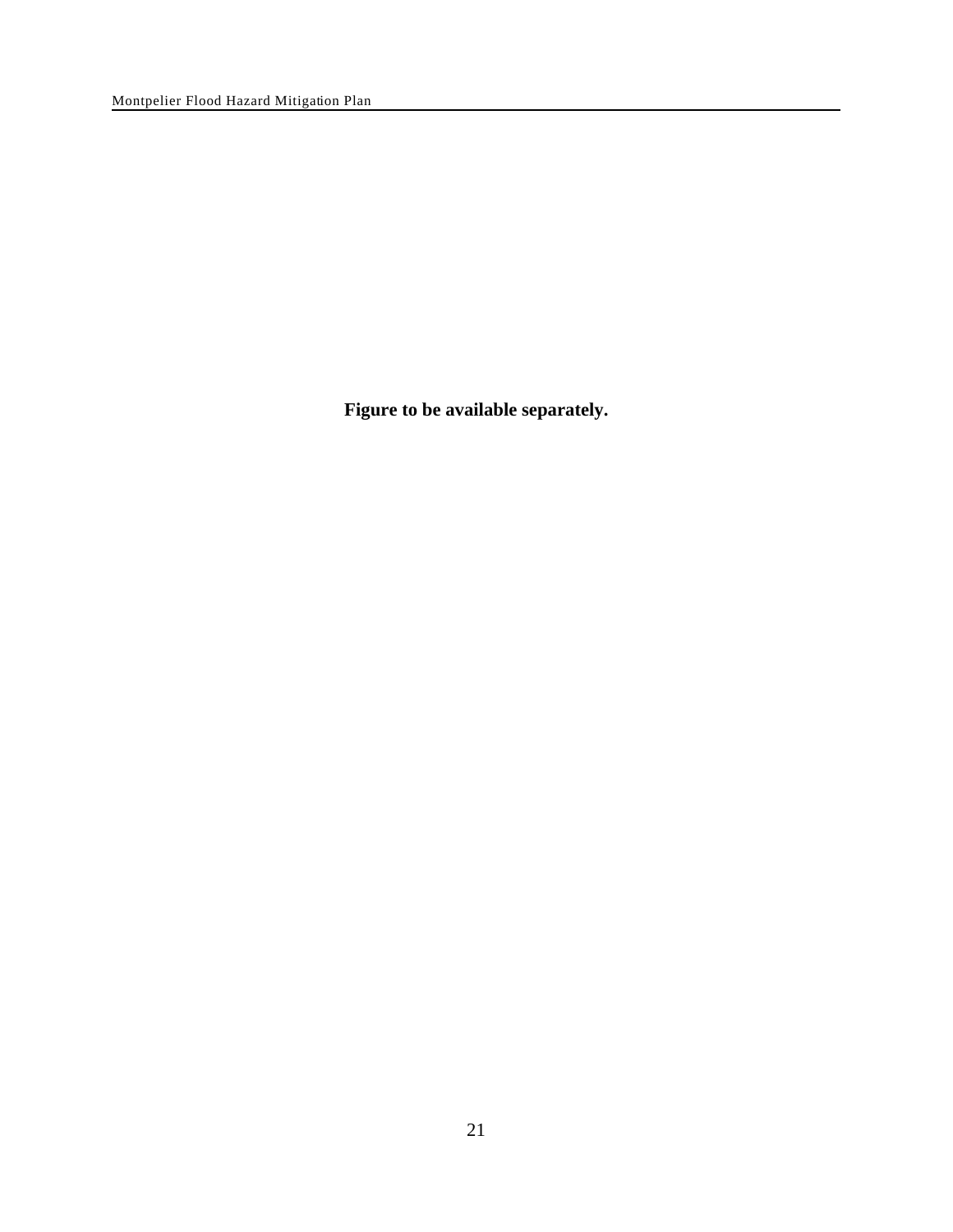|                  |                |       | <b>Surface Water Elevations</b> |              |       |                            |       |       |               |              |       |                |              |                |            |              |
|------------------|----------------|-------|---------------------------------|--------------|-------|----------------------------|-------|-------|---------------|--------------|-------|----------------|--------------|----------------|------------|--------------|
|                  |                |       | 2 Year Flood                    |              |       | 10 Year Flood              |       |       | 50 Year Flood |              |       | 100 Year Flood |              | 500 Year Flood |            |              |
| Reach            | River<br>Level | Open  | Ice<br>Jam                      | Comb<br>ined | Open  | Ice<br>Comb<br>Jam<br>ined |       | Open  | Ice<br>Jam    | Comb<br>ined | Open  | Ice<br>Jam     | Comb<br>ined | Open           | Ice<br>Jam | Comb<br>ined |
| $\vert 1 \vert$  | 496.4          | 513.3 | 508.3                           | 513.4        | 516.3 | 511.5                      | 516.3 | 519.8 | 514.0         | 519.8        | 521.9 | 515.0          | 521.9        | 526.5          | 517.3      | 526.5        |
| $\boldsymbol{2}$ | 501.9          | 515.1 | 510.0                           | 515.5        | 518.1 | 513.1                      | 518.1 | 521.6 | 514.6         | 521.6        | 523.6 | 515.6          | 523.6        | 528.2          | 517.0      | 528.2        |
| 3                | 503.1          | 516.0 | 513.6                           | 516.6        | 519.5 | 517.1                      | 520.0 | 523.5 | 518.8         | 523.7        | 525.3 | 519.5          | 525.3        | 529.8          | 521.0      | 529.8        |
| $\overline{4}$   | 503.9          | 516.2 | 515.0                           | 517.6        | 519.7 | 520.3                      | 521.2 | 524.5 | 522           | 524.7        | 526.7 | 522.7          | 526.5        | 532.3          | 524.7      | 532.2        |
| $5\phantom{.0}$  | 504.2          | 517.0 | 516.2                           | 518.1        | 520.4 | 521.0                      | 521.7 | 525.7 | 523.0         | 526.0        | 528.3 | 524.9          | 528.3        | 530.4          | 526.0      | 534.4        |
| 6                | 515.3          | 523.0 | 524.3                           | 525.6        | 524.9 | 529.2                      | 529.3 | 528.4 | 531.2         | 531.1        | 530.8 | 531.7          | 532.2        | 536.5          | 533.0      | 536.2        |
| $\overline{7}$   | 515.7          | 526.4 | 526.2                           | 527.8        | 528.8 | 530.6                      | 530.8 | 532.0 | 532.0         | 532.8        | 534.3 | 532.7          | 534.0        | 539.8          | 534.0      | 539.8        |
| 8                | 517.2          | 528.7 | 527.5                           | 529.8        | 531.1 | 530.5                      | 531.8 | 534.6 | 532.0         | 534.6        | 537.5 | 532.8          | 537.5        | 544.4          | 534.0      | 544.4        |
| 9                | 524.2          | 535.7 | 532.2                           | 535.7        | 537.5 | 534.8                      | 537.5 | 540.5 | 536.0         | 540.4        | 542.1 | 536.5          | 542.1        | 547.5          | 537.5      | 547.5        |
| 10               | 522.1          | 539.0 | 534.0                           | 539.0        | 541.0 | 537.0                      | 541.0 | 544.8 | 538.8         | 544.8        | 547.0 | 539.0          | 547.0        | 551.7          | 540.2      | 551.7        |

**Table 3 Flood Stage Elevations for Fluvial Flooding (Open), Ice Jam Flooding (Ice Jam) and Combined Flooding**

**Reach Descriptions:**

Reach #1: Extends from the GMP dam in Middlesex to the confluence with the Dog River.

Reach #2: Extends from the Dog River confluence to the Bailey Avenue Bridge.

Reach #3-5: These three reaches extend from the Bailey Avenue Bridge to the Bailey Dam (approximately Main Street Bridge).

Reach #6: Extends from the Bailey Dam to Granite Street.

Reach #7: Extends from Granite Street to the Washington County Railroad Bridge.

Reach #8: Extends from the Railroad Bridge to the Pioneer Dam.

Reach #9: Extends from the Pioneer Dam to the next upstream Washington County Railroad Bridge near the junction of Rts 2 &302 Reach #10: Extends from Rts. 2 & 302 junction to the Rt. 2 bridge near Gallison Hill Road.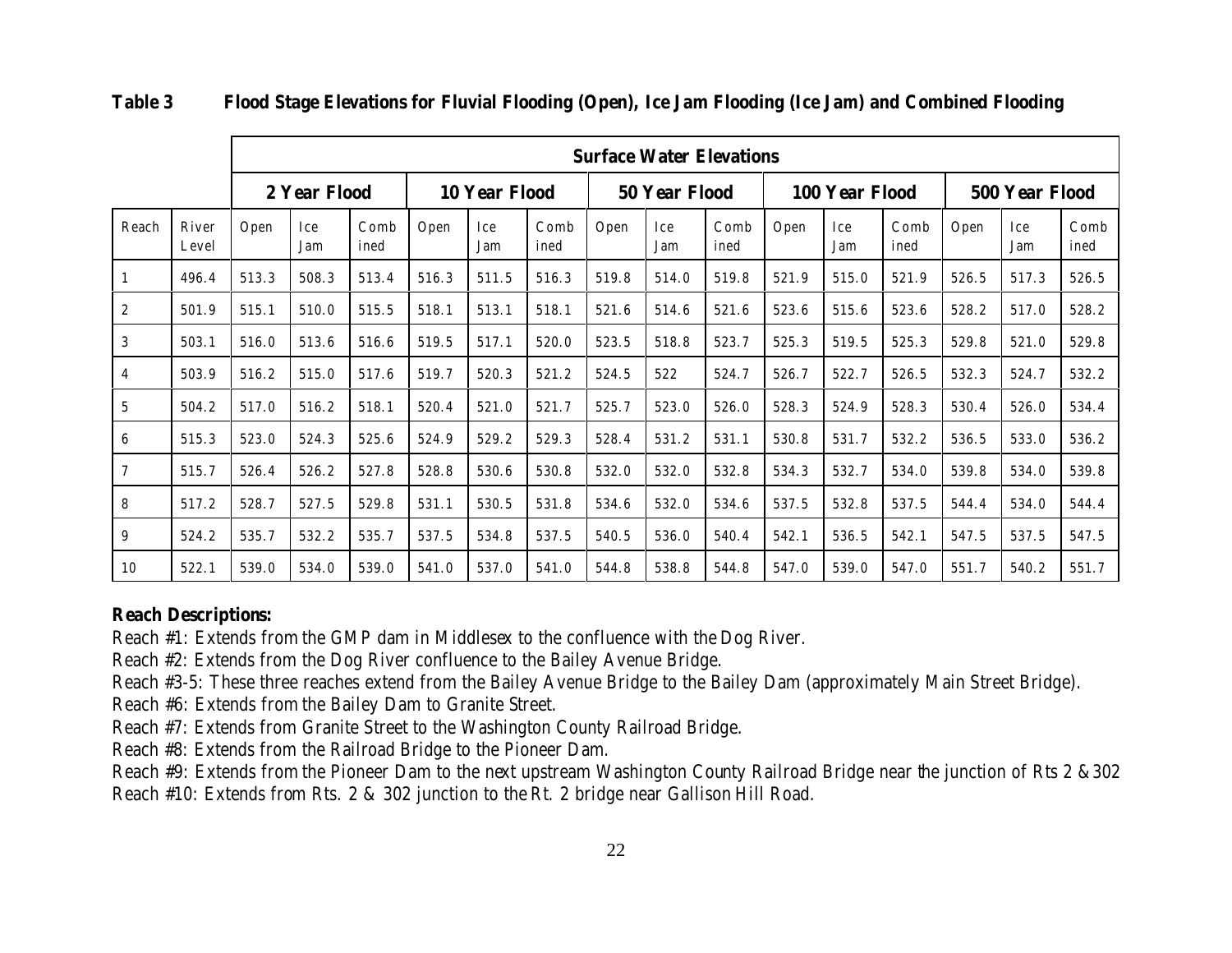Flood damages in the downtown area along State, Elm and Main Streets, and up the North Branch, begin when water reaches an approximate elevation of 519 above sea level (El. 519). At that elevation, basements begin to fill up and damages are incurred. The water level associated with the 10-year fluvial flood event in the area around the Main Street Bridge and the mouth of the North Branch is El. 520.4 and the 10-year ice jam level is El. 523.0. The June 1973 fluvial event had peak water levels in this area of approximately El. 521.5 and is representative of damages which could be expected with a 10-year storm event. Damages during that event included inundation of basements and washouts of local roads.

Extensive damages, similar to the March 11, 1992, flood event, occur when the water level increases to approximately El. 524 and above at the Bailey Dam and at the beginning of the North Branch. The 25-year flood elevation during fluvial conditions is at El. 523.5, the ice jam event is El. 524.8, while the combined flood level is approximately El. 526.0 (Table 2).

### **E. Death and Injury Caused by Flooding**

Montpelier's rivers have claimed at least three lives during this century. Two were drownings unrelated to flooding while one person lost their life during the 1927 flood. While flooding in Montpelier has only claimed one person's life, flooding remains a threat to the safety of Montpelier's residents. Mitigation techniques should strive to eliminate the loss of life and the infliction of injuries due to flooding.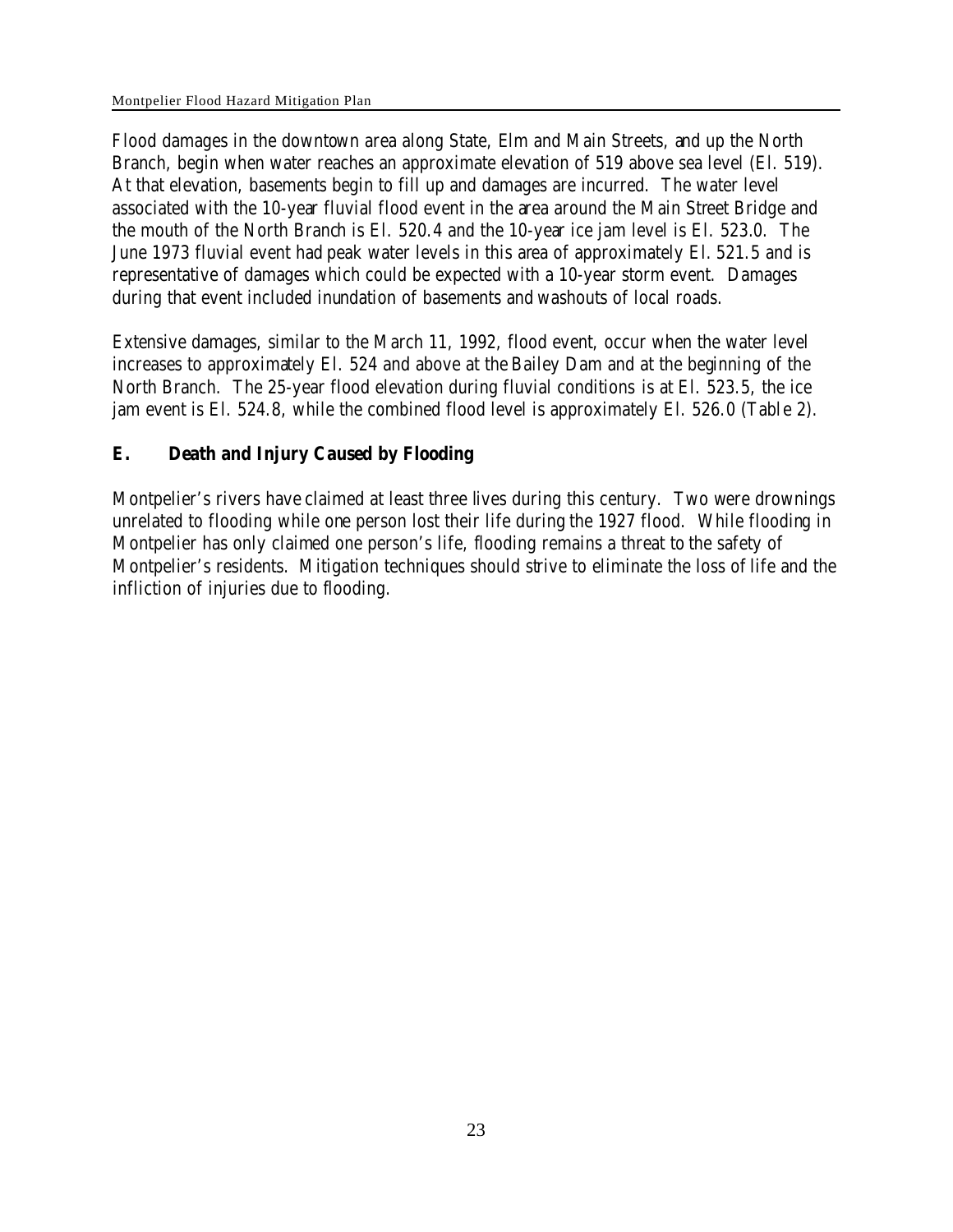# **V. Historical Storm Events**

There have been many storms and climatological occurrences which have resulted in flooding and flood related damages in Montpelier during the last two hundred years. The following summary of significant Montpelier floods was included in the 1994 Winooski River Flood Control Reconnaissance Study by DuBois and King Inc. using information compiled from various sources, including: old newspaper articles from The Times Argus; a report by Jon C. Denner and Robert O. Brown of the USGS, dated September 1, 1992, Floodplain Information report by the NYDOCOE dated July 1970, and the CRREL Existing/Historical Ice Conditions design interim submittal No. 3, dated February 3, 1994. The following summary of significant floods includes both ice jam and fluvial floods.

**July 1830: Fluvial Event**

One of the earliest recorded floods within the study area occurred in July 1830. The Winooski River crested at an estimated El. 524.5, resulting in approximately 6.5 feet of flooding in the downtown area. Basements and first floors of buildings were damaged and contents destroyed. Some buildings were completely destroyed as were several bridges on the North Branch. (Flood Plain Information, NYDCOE, July, 1970). This is the second largest known fluvial flood event to have occurred in the study area.

**October 1869: Fluvial Event**

The Winooski River crested at an estimated El. 522.1, resulting in approximately 4.1 feet of flooding in the downtown area. (Flood Plain Information, NYDCOE, July 1970). This is the third largest known fluvial flood to have occurred in the study area.

**February 14, 1900: Ice Jam Event**

This event appears to be very similar in nature to the March 11, 1992, event. According to old newspaper articles and recent reports on the 1992 ice jam, rains prior to the flood caused break up of the ice which eventually jammed downstream of Bailey Avenue, near the Green Mount cemetery.

The downtown area of Montpelier, including State, Main, and Elm Streets, was inundated by about 2 feet of water above the street level. Basements in business and residential structures were filled and damage was extensive. Boats were used to transport stranded people from flooded areas.

The flood waters caused extensive damage to structures, buildings, and building contents. Businesses within the downtown area were closed. Ice also jammed against upstream bridges causing extensive damages to at least two bridges when the ice released. The railroad bridge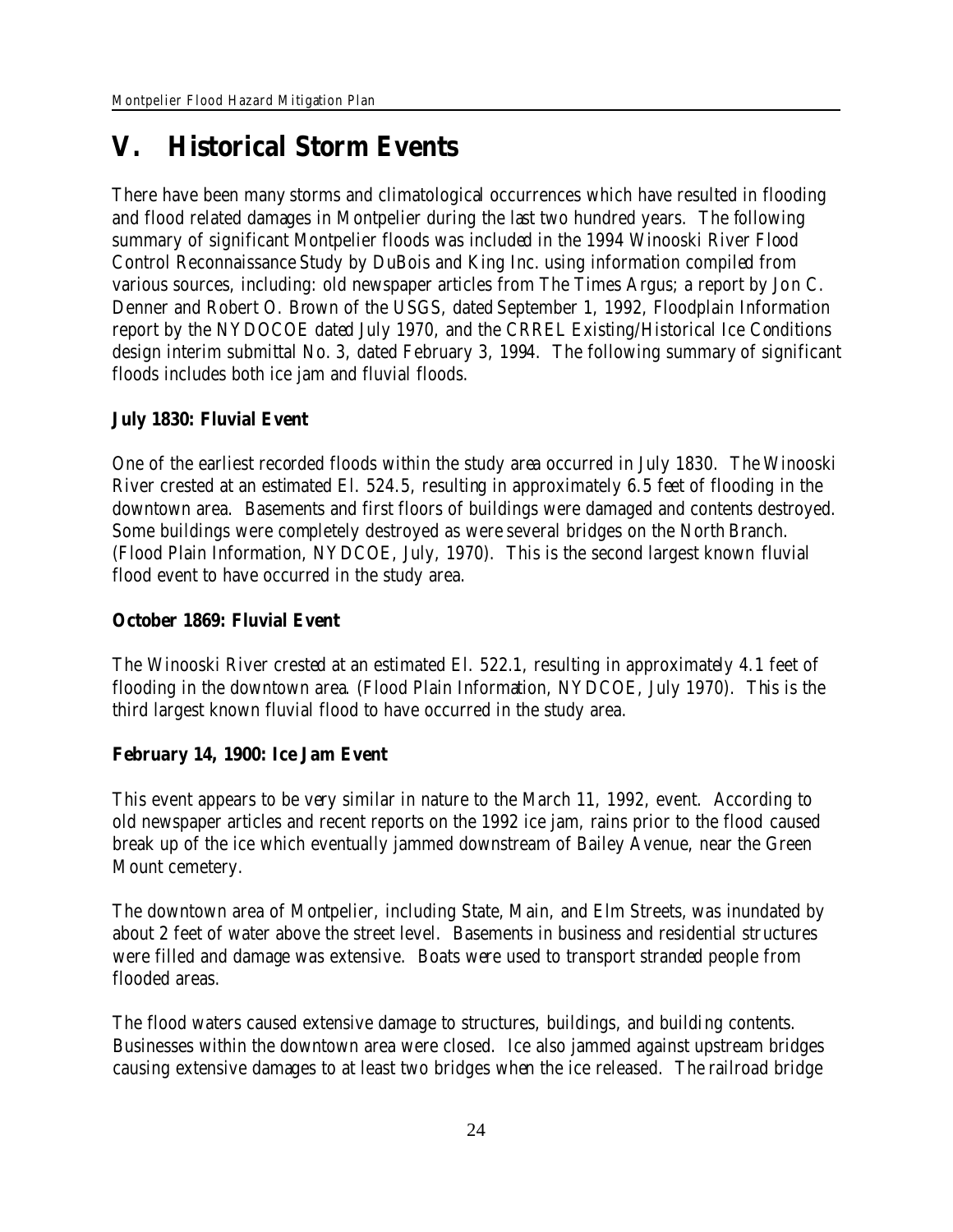was moved off its bearings and was closed to train traffic until repairs could be made. (Montpelier Argus, Feb. 14, 1900; U.S.G.S. Montpelier Ice Jam Flood of 1992, Sept. 1, 1992)

**April 7, 1912: Fluvial Event**

The worst flood to occur since the February 1900 ice jam event. According to newspaper reports, the low sections of downtown Montpelier near Main and School Streets were inundated. The Winooski River crested at approximately El. 517.30, with an open water discharge of approximately 17,200 cfs. According to the article "The entire length of Elm Street and Main Street to the foot of Clay hill were under water, while a flood poured down State Street." In addition the article indicates, "...the Winooski River had been diverted and was running down Main Street."

The basements of businesses along Main, Elm and State Streets were flooded resulting in great damages". The newspaper reports that over \$25,000 (1912 dollars) of damages were incurred in Montpelier (Montpelier Argus, April 8, 1912).

**February 25, 1915: Ice Jam Event**

Ice jamming in the river caused water to back up the North Branch and flood basements. The ice crested just below the Langdon Street bridge. Out of bank flooding was reported along Lower State Street and Pioneer Street (U.S.G.S., Montpelier Ice Jam Flood of 1992, Sept. 1, 1992).

**November 1927: Fluvial Event**

This is the largest flood (fluvial or ice caused) event known to have occurred in recorded flood history in the State of Vermont.A total of 8.6 inches of rain fell over a 38 hour period, beginning late November 2, and finally ending on November 4.

The peak discharge in the Winooski River has been estimated to be approximately 57,000 cubic feet per second (cfs). The maximum water surface level near the confluence with the North Branch was approximately El. 527.0, resulting in a depth of flooding in the downtown area of approximately 8.9 feet. (Flood Plain Information, NYDCOE, July, 1970)

One person lost his life in Montpelier during this flood. The resulting damages included total destruction of homes, businesses, bridges, roads, and automobiles, to list a few. Trees over 250 years old were uprooted and destroyed. The total damages estimated in 1927 were over \$3.2 million (The Flood, Montpelier, Vermont, November 3 & 4, 1927).

**January 10, 1935: Ice Jam Event**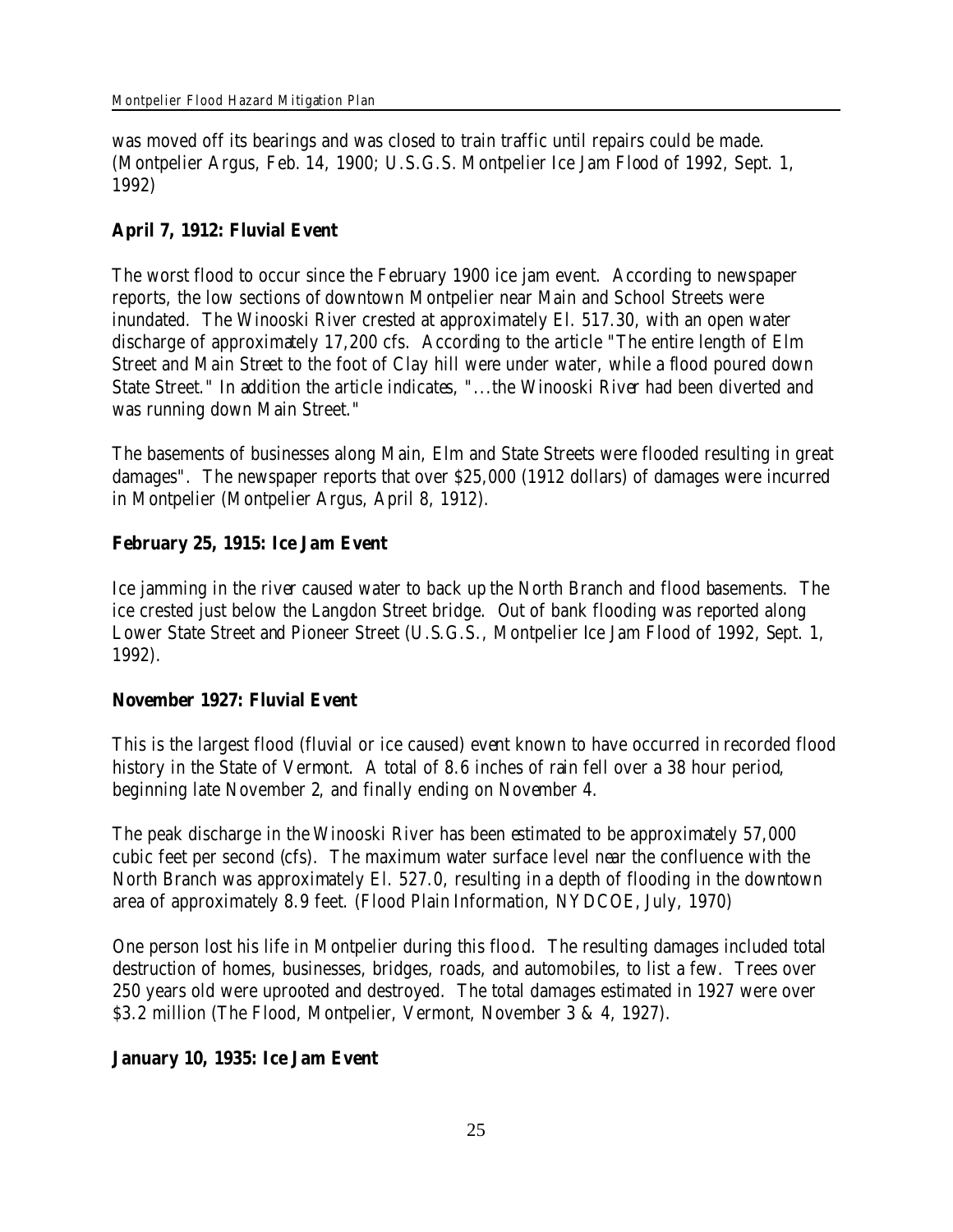Ice jammed near the Green Mountain Cemetery and at Bailey (Clothespin) Dam. Subsequent high water caused flooding of basements along State, Main and Elm Streets. Another jam occurred near the Granite Street bridge, causing the inundation of Berlin Street.

**March 1936: Ice Jam and Fluvial Events**

Two flood events occurred; the first was on March 16-17 and was caused by an ice jam at Cemetery Bend. The high water caused localized flooding of the highway toward Middlesex. The Granite Street bridge was threatened by high water and ice. The newspaper article does not indicate if significant damages were incurred.

Continuing rain caused additional flooding between March 18-20. This flood, the largest to have occurred since 1927, had a recorded peak discharge at the Montpelier gauge of 15,600 cfs. The corresponding water surface elevation was El. 516.4. High water caused the flooding of basements and the destruction of contents in buildings adjacent to the North Branch. The water was over the road along Lower State Street and the basements in that area were also flooded. According to the article "The damage in this city and nearby towns was not very extensive. Enough water was held back by the dams at Wrightsville and East Barre so that the flood was kept under control." (Montpelier Argus, March 18&19, 1936, U.S.G.S., Montpelier Ice Jam Flood of 1992, Sept. 1, 1992)

**March 4, 1964: Ice Jam Event**

An ice jam formed at the Main Street bridge, resulting in high water reaching Rte. 2 and adjacent local roads. Businesses along the North Branch were damaged by flood waters (Cold Regions Research and Engineering Laboratory, Design Interim Submittal No. 3, Feb. 3, 1994).

**June 1973: Fluvial Event**

According to newspaper reports, this flood was officially declared as the worst flood since 1927. However, no injuries were reported and damage was "...far less than officials had feared". Swollen rivers were almost out of their banks in central portions of the City. At the height of the flood, Montpelier was cut off from the surrounding communities as all roads except Interstate 89 were flooded and closed. Several roads in the City were washed out. A gate on the old Bailey (Clothespin) Dam was blasted in an attempt to reduce the water level behind the dam. Additional damages included the flooding of basements along State, Main and Elm streets, and the subsequent damage and destruction of contents.

Based on predictions made by the U.S. Weather Service, Public Safety officials were fully expecting several feet of water to inundate downtown Montpelier. Officials were surprised when the river began to recede so quickly (Times Argus, July 2, 1973).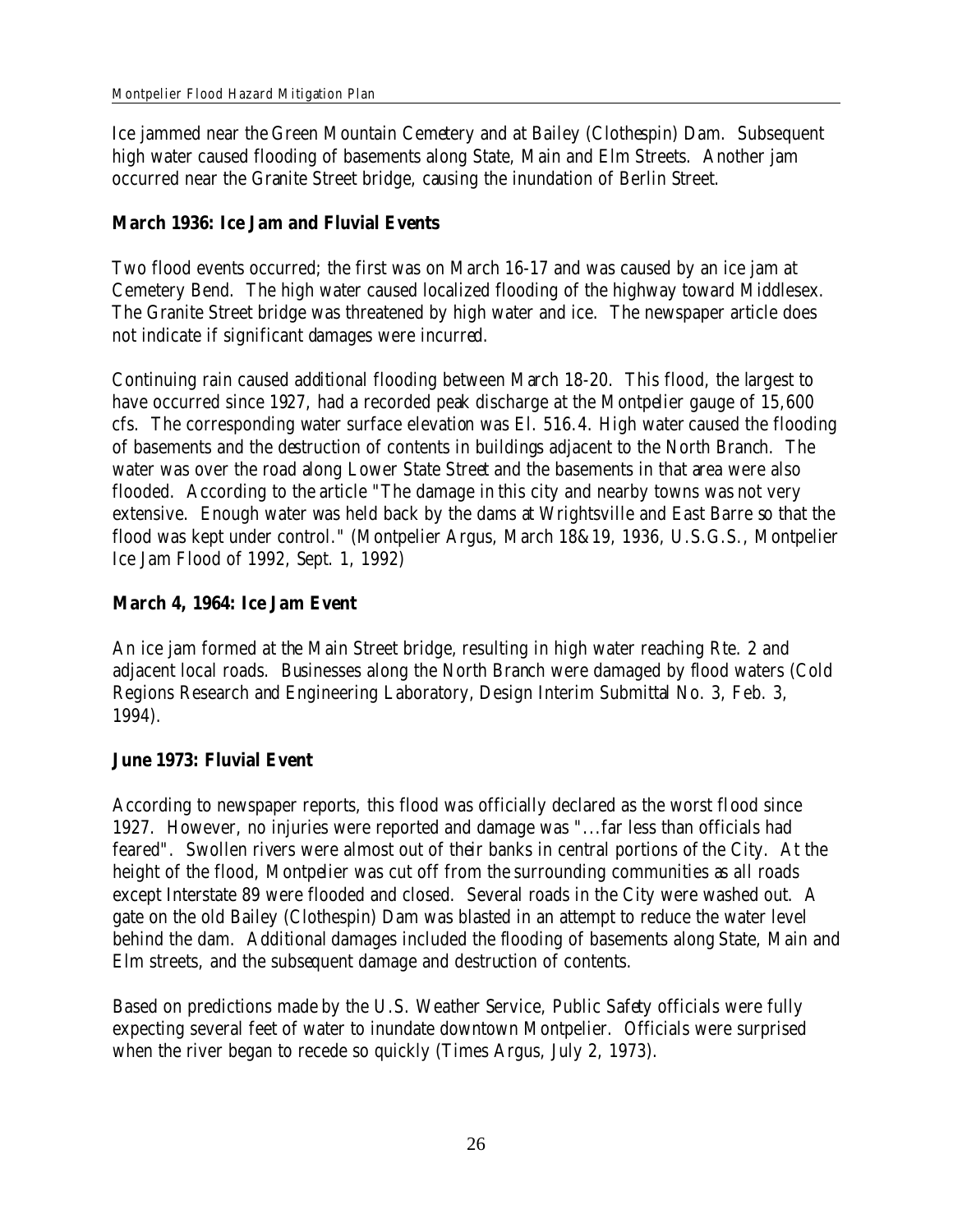### **January 10, 1978: Ice Jam Event**

An ice jam formed near the Bailey Avenue bridge resulting in high water within the Winooski River and North Branch and flooding within the City. The basements in buildings along State and Elm streets were flooded resulting in damages to contents. The water on the North Branch was high enough for the ice to touch the steel stringers on the Langdon Street and Bailey Avenue bridges. At one point, water was up to the axles on automobiles in the low-lying parking lot near the North Branch. A few automobiles parked in this area were damaged. Low lying sections of Lower State Street and Route 2 toward Middlesex were overtopped. Heavy rains also caused extensive ponding of water in certain areas of downtown Montpelier (Times Argus, January 8, 1978, U.S.G.S., Montpelier Ice Jam Flood of 1992, Sept. 1, 1992).

### **February 12, 1981: Ice Jam Event**

An ice jam formed on the Stevens Branch resulting in flooding of highly developed sections of the Barre-Montpelier Road (U.S. 302). Included in this section were a shopping center, a trailer park and local roads. The Vermont Shopping Center was inundated with up to 2 feet of water from the Stevens Branch. People from a local trailer park had to be evacuated. The article indicated that damages may soar into the hundreds of thousands of dollars (Times Argus, February 1 1 & 12, 198 1, U.S.G.S., Montpelier Ice Jam Flood of 1992, Sept. 1, 1992).

**March 1992: Ice Jam Event**

This is the largest ice jam caused flood event known to have occurred in Montpelier, in terms of the depth of flooding and inundation.Fractured ice stalled approximately 300 feet downstream of the Bailey Avenue bridge, creating a jam and effectively blocking the river channel from conveying the flow of water. Less than one hour after the jam formed, water backed up and overflowed the low point of the river banks in the general vicinity of Langdon Street to School Street on the North Branch. Water depths up to 5 feet covered downtown Montpelier.

The first floor and basements of many buildings were flooded, damaging and/or destroying contents. Numerous automobiles were swept away by the flood waters. Additional damage to buildings and contents included floor slabs in certain buildings, destroyed inventory, machinery, equipment and records, and utilities. Exterior infrastructure damaged included sidewalks, culverts, and a railroad bridge. The 1992 estimated total damages were upwards of \$5 million.(Figure 5 Extent of 1992 Flood Inundation)

Researching of city records and anecdotal information indicates that flooding also incurred in the following years: 1782, 1783, 1790-1809, 1810, 1826, 1828, 1842, 1850, 1895, 1901, 1902, 1909, 1914, 1925, and 1928. Detailed information is not known about many of these floods.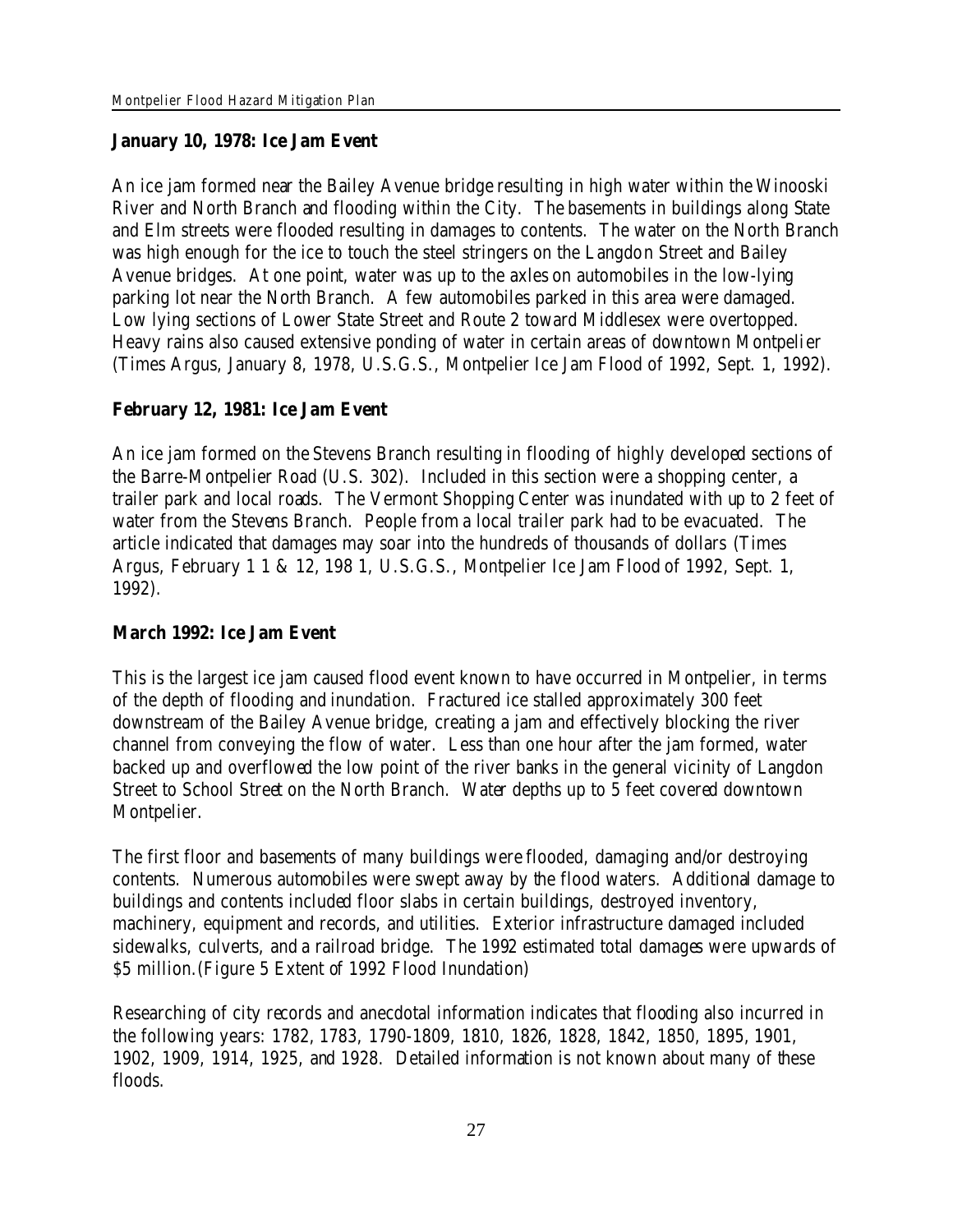**Figure 5 to be available separately.**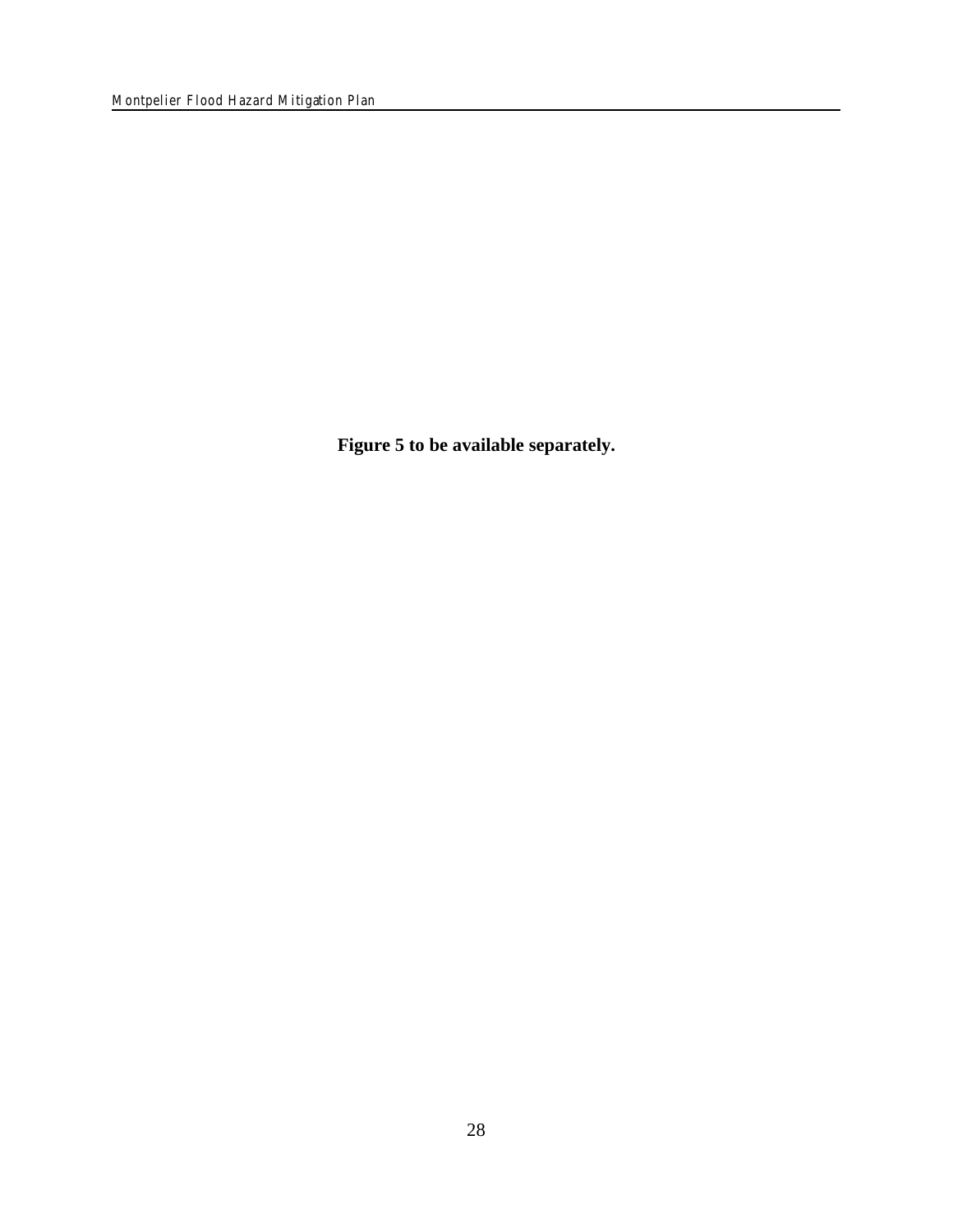# **VI. Goals of Flood Hazard Mitigation Plan**

The following represent the goals of the flood hazard mitigation plan. These goals are general in nature and the flood mitigation recommendations identified in Chapter VIII are to be used to meet the nine goals outlined below.

- 1. Reduce the loss of life and injury resulting from flooding.
- 2. Mitigate financial losses incurred by municipal, residential, industrial, agricultural, and commercial establishments due to flooding.
- 3. Reduce the damage to public infrastructure resulting from flooding.
- 4. Reduce the potential for ice jams to occur.
- 5. Allow the downtown area to continue functioning as a government, business, commercial, and historic district.
- 6. Improve education and outreach to the community regarding flood hazards and flood mitigation.
- 7. Increase cooperation among neighboring municipalities to mitigate flood damage.
- 8. Increase communication among public agencies and the early notification of residents.
- 9. Ensure that mitigation measures are sympathetic to the natural features of the city's rivers.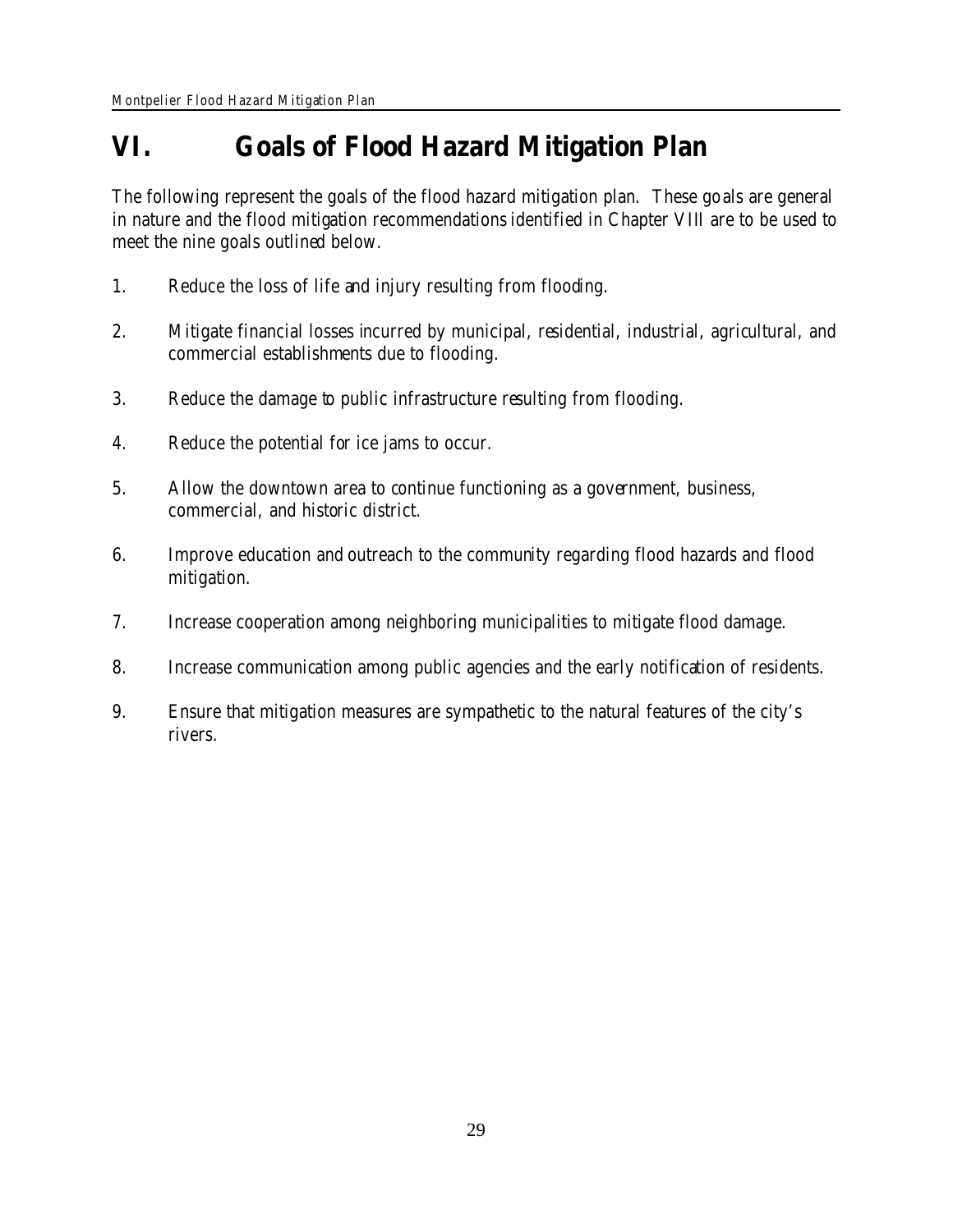# **VII. Existing City Flood Hazard Mitigation Programs and Initiatives**

# **A. Flood Plain Development Regulations**

The City has adopted a Flood Plain District overlay zone that imposes additional requirements above those required by the underlying zoning district as required by the National Flood Insurance Program. The Flood Plain District is based upon the Zone "A" flood hazard areas as designated by the Federal Emergency Management Agency (FEMA) on its Flood Insurance Study for the City of Montpelier dated February 17, 1982. The purpose of this district is to promote health, safety and general welfare, to minimize losses due to flooding, and to prevent the establishment of structures or uses that would either hinder flooding waters or be subject to devastation as a result of flooding.

Through its Zoning and Subdivision regulations, the City requires that all uses and development of land except for agricultural uses, recreational uses, residential open space, and municipal or private parking lots be permitted only upon the granting of a Flood Plain Permit by the Zoning Board of Adjustment. Standards for construction in the Flood Plain District include anchoring structures and other appurtenances properly, using flood resistant materials, locating utilities properly, minimizing infiltration of water and sewer systems, and elevating structures above the flood plain.

Buildings constructed since the City adopted the flood plain standards were not inundated during the 1992 flood. Unfortunately, most of the structures in the city were constructed prior to the flood plain regulations being enacted and were not designed and constructed to withstand significant flooding. Zoning regulations are therefore not a long term solution for flood hazard mitigation but it is recommended that the City continue to enforce and apply the flood plain development regulations.

# **B. Ice Movement Detection**

The City has invested in three ice movement detection units which are frozen into the river each winter. The units are normally placed on the Winooski River near the Pioneer Street dam, on the Dog River, and the Stephens Branch River. The units have been successful in a number of instances of detecting ice movement. When ice movement is detected, the units automatically dial the Police Department at which time personnel are sent to investigate. If ice movement is corroborated then further mitigation measures can be initiated or contemplated.

# **C. River Watch Program**

The River Watch Program was initiated following the 1992 ice jam flood as a means to better monitor the river and its ice cover. Volunteers were trained and given certain sections of the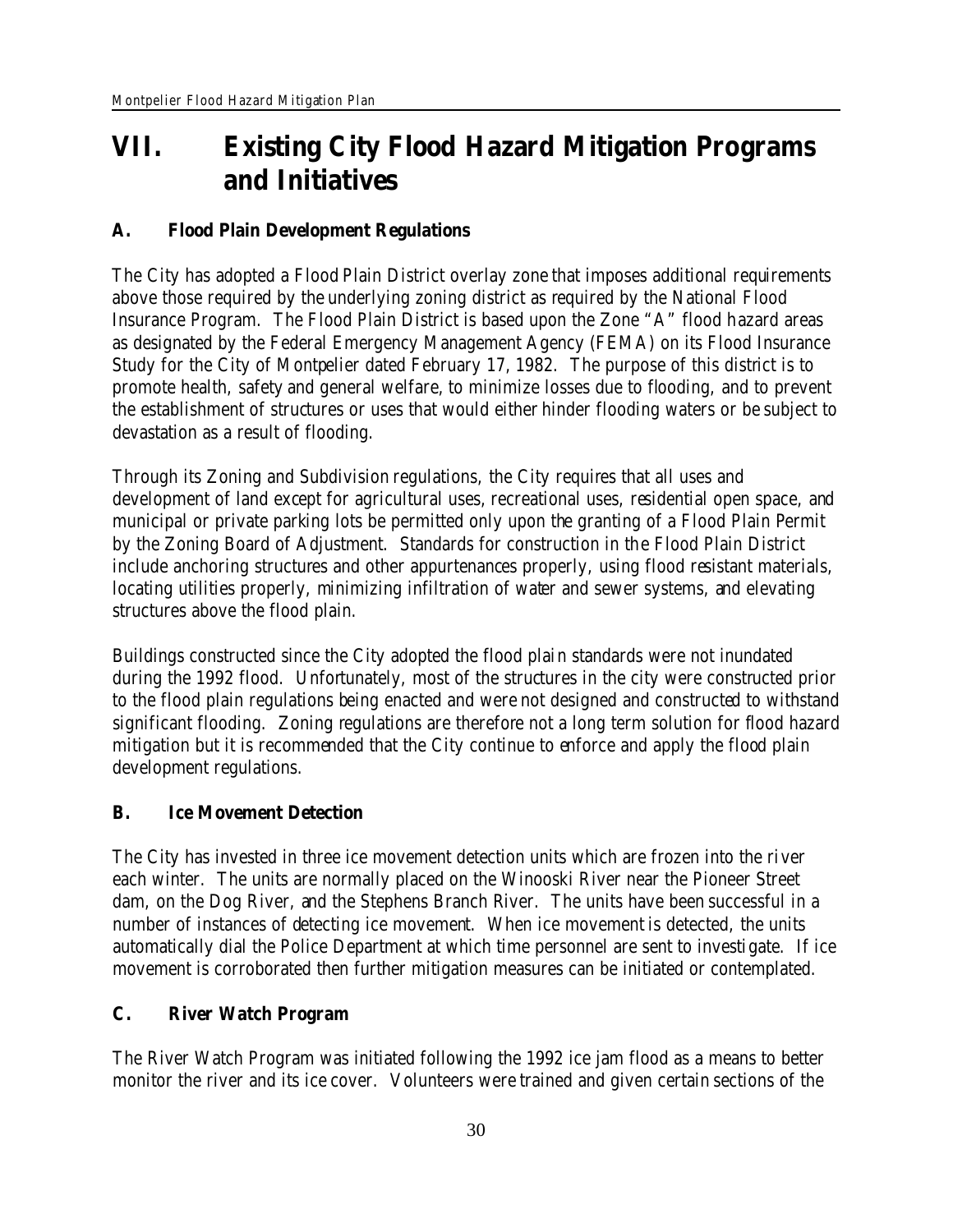river to monitor and report on any ice movement. This program was successful in providing the City and CRREL with a comprehensive picture of ice formation and movement on the city's rivers. During the last few winters the program has not been necessary due to the mild winters and limited ice formation on the rivers.

# **D. Ice Deterioration**

The City has experimented with a number of mechanical and thermal techniques for ice deterioration. Mechanical techniques include cutting through the ice and the usage of a crane with a steel I-beam to destroy the ice cover. The City has a process in place of cutting through the ice at critical areas to create unstable conditions which will encourage a more orderly ice breakup and allow for the passage of upstream ice. During the last two weeks of February the ice is inspected to determine if ice cutting is warranted. A 4" wide section is cut along both side of the river to disengage the ice from the rock and vegetation along the riverbanks, then chevron shaped cuts are made across the river. The ice is cut from the Bailey Avenue bridge to the Cemetery Bend and is done as many times as necessary to maintain the ice in a weakened state.

Each winter a crane with a steel I-beam is parked near the Cemetery Bend to break-up the ice cover in this area but more importantly to break-up ice jams once they have formed. The Cemetery Bend reach of the Winooski River has been the cause of a majority of the ice jams in the city. The crane was a suggestion of the CRREL 1992 report but its use has not been required since its placement in order to judge its effectiveness.

The City has also experimented with using an excavation vehicle to drive along the riverbed from Bailey Avenue to Cemetery Bend to crush and break up the ice. An access point at the Bailey Avenue bridge has been maintained in the event that a vehicle is needed to break the ice in the future.

The City and CRREL experimented with thermal weakening techniques during the winter of 1992-93. Thermal weakening techniques include the dusting of the ice with dark material to increase the absorption of solar radiation, which in turn weakens the ice cover. The techniques were successful in weakening the ice cover but have not been used since for a number of reasons. The process of preparing the proper type of mulch leaves, storing the material, and finding a suitable machine to spread the leaves has meant this option is not as feasible as other ice weakening options. State permits are required to place material on the ice and this may also be an impediment to incorporating a large scale thermal weakening program if needed in the future. Aesthetically this option is not as desirable since it may require having the dark material on the ice for much of the winter.

# **E. Emergency Operations Plan**

The Emergency Operations Plan includes a supplement for Ice Jam Mitigation which is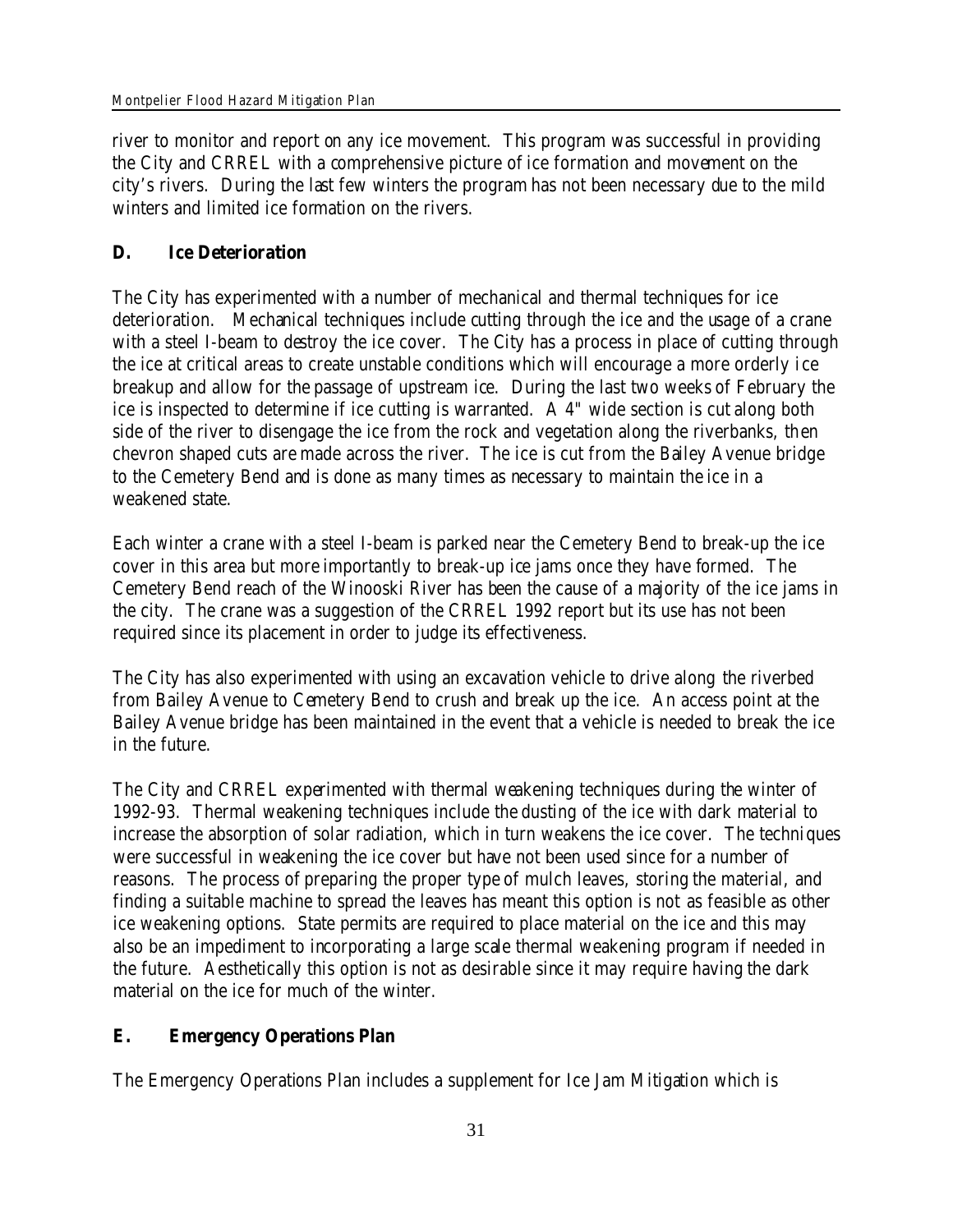included in the Department of Public Works section (Annex K). The plan indicates annual readiness efforts which include river watch participation, equipment readiness, and an annual review of key personnel. The plan also includes provisions for pre-ice jam preparedness and ice weakening. A list of telephone numbers for persons involved in the river watch as well as utilities and construction contractors. The Emergency Operations Plan was last updated in June, 1993.

# **F. Community Rating System**

The City has received approval from FEMA to be designated a Level 9 community which is to become effective in October 1998. A rating of 9 will reduce flood insurance rates by 5% for policy holders. The City was granted this reduced rating based upon existing City programs such as participation in the NFIP, mapping of the flood plain, public outreach and education, zoning regulations, and the amount of open space in the flood plain. The City designation will be reviewed by FEMA on an annual basis to ensure the required programs are retained.

# **F. Results of Flood Plain Survey**

The flood plain survey was mailed to all property owners in the flood plain to assess building characteristics in the flood plain, property owner awareness of the flood plain and flood insurance, and property owner interest in financial incentive programs to flood proof their buildings. The response was tremendous with an over 20% return rate. A summary of the survey results is provided on the following page. The summary is indexed by the year the building was built and the building type. In general, the owners of older buildings, which are generally located in the downtown area, are the most concerned about flooding, have taken greater measures to reduce the risk of flood damage and are more interested in grant or loan programs to further reduce the risk of floods damaging their buildings. Furthermore, commercial property owners are much more aware of the risk of flooding, have taken greater steps to prepare for future flooding, and are more interested in grant or loan programs to further reduce the risk of flood damaging their buildings.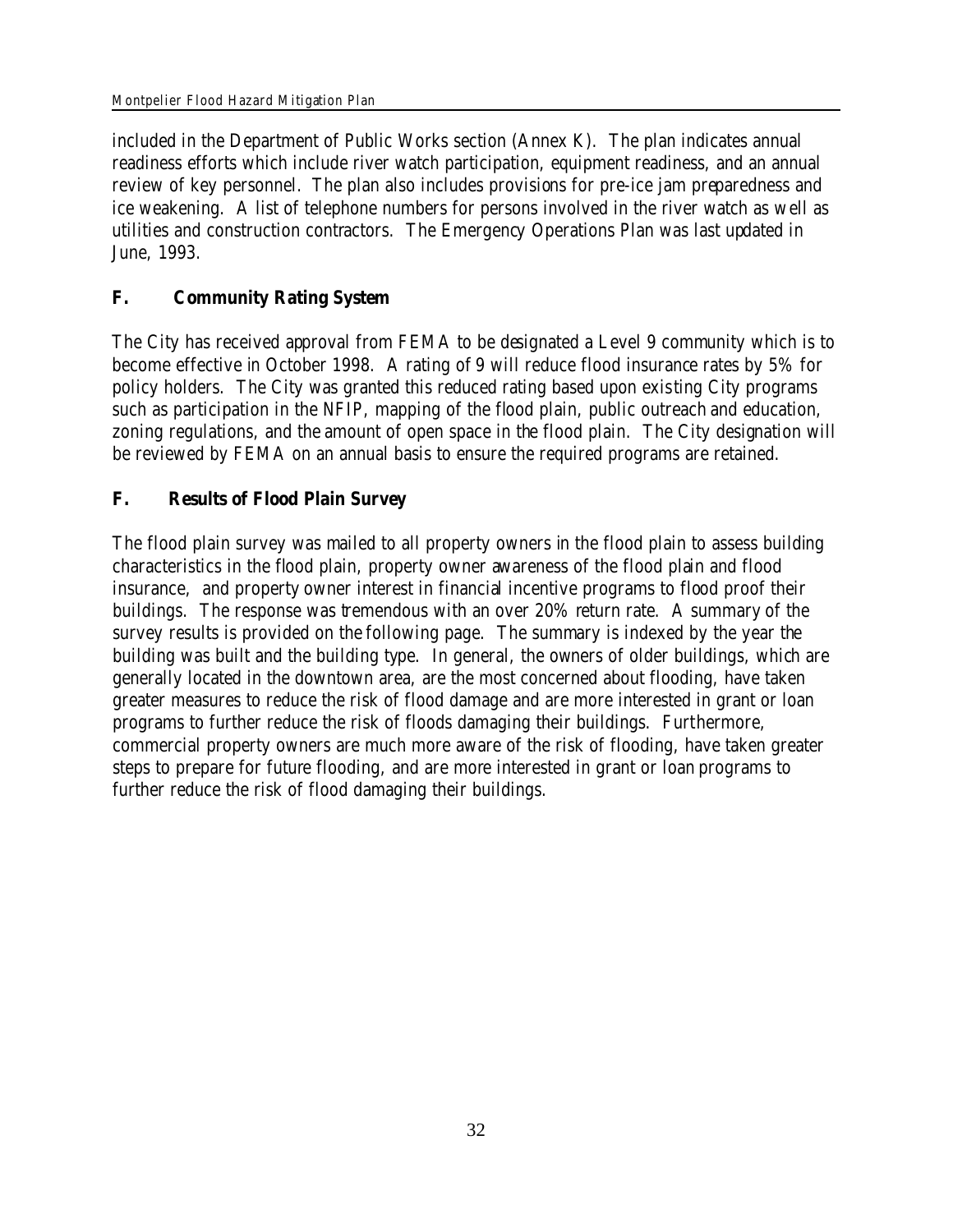# **Summary of Floodplain Survey Results February 5, 1998 February 5, 1998**

| Year Built/<br><b>Building</b><br>Type | <b>Are Utilities</b><br>Are Fuel Tanks Not<br>Located In<br>Anchored to the<br>Ground?<br>Basement? |                |                       | Are You<br>Were You<br><b>Aware Your</b><br>Aware of Any<br>Past Flood<br>Property is in<br>Damage?<br>the<br>Floodplain? |                       |                | Do You Consider<br>Flooding to be a Threat<br>to Your Property? |                     |                       | Do You<br><b>Presently Have</b><br>a Flood<br><b>Insurance</b><br>Policy? |                       | <b>Are You Aware</b><br>That Flood<br>Insurance is<br>Available and<br>Often Required? |                       | Would You be Interested in<br>a Grant Program To<br><b>Floodproof Your Home or</b><br>Building? |           |                        | Would You be Interested<br>in a Low Interest Loan<br>Program? |                        |           |                        |                         |                       |
|----------------------------------------|-----------------------------------------------------------------------------------------------------|----------------|-----------------------|---------------------------------------------------------------------------------------------------------------------------|-----------------------|----------------|-----------------------------------------------------------------|---------------------|-----------------------|---------------------------------------------------------------------------|-----------------------|----------------------------------------------------------------------------------------|-----------------------|-------------------------------------------------------------------------------------------------|-----------|------------------------|---------------------------------------------------------------|------------------------|-----------|------------------------|-------------------------|-----------------------|
|                                        | Yes                                                                                                 | N <sub>o</sub> | Yes                   | <b>No</b>                                                                                                                 | Don't<br>Know         | Yes            | N <sub>o</sub>                                                  | Yes                 | N <sub>o</sub>        | Yes                                                                       | N <sub>o</sub>        | Don't<br>Know                                                                          | Yes                   | N <sub>o</sub>                                                                                  | Yes       | N <sub>o</sub>         | Yes                                                           | N <sub>o</sub>         | Maybe     | Yes                    | N <sub>0</sub>          | Maybe                 |
| 1800-1850<br>$(n=8)$                   | 7<br>87%                                                                                            | 12%            | 5 <sup>5</sup><br>62% | 3<br>38%                                                                                                                  | $\bf{0}$<br>0%        | 6<br>75%       | $\boldsymbol{2}$<br>25%                                         | 4<br>50%            | 4<br>50%              | 3<br>37%                                                                  | 3 <sup>1</sup><br>37% | $\boldsymbol{2}$<br>25%                                                                | $\overline{4}$<br>50% | $\overline{4}$<br>50%                                                                           | 6<br>75%  | $\mathbf{2}$<br>25%    | $\overline{4}$<br>50%                                         | $\bf{0}$<br>0%         | 4<br>50%  | 12%                    | $\boldsymbol{2}$<br>25% | $\overline{5}$<br>62% |
| 1850-1900<br>$(n=53)$                  | 51<br>98%                                                                                           | 2%             | 25<br>47%             | 26<br>49%                                                                                                                 | $\overline{c}$<br>4%  | 45<br>86%      | $\overline{7}$<br>14%                                           | 41<br>79%           | 11<br>21%             | 38<br>72%                                                                 | 13<br>24%             | $\overline{2}$<br>4%                                                                   | 33<br>61%             | 21<br>39%                                                                                       | 51<br>96% | $\mathbf{2}$<br>4%     | 29<br>56%                                                     | $6\phantom{1}$<br>12%  | 16<br>32% | 17<br>33%              | 11<br>21%               | 24<br>46%             |
| 1900-1950<br>$(n=30)$                  | 27<br>90%                                                                                           | 3<br>10%       | 17<br>57%             | 10<br>33%                                                                                                                 | 3<br>10%              | 22<br>76%      | $\overline{\mathcal{U}}$<br>24%                                 | 17<br>57%           | 13<br>43%             | 19<br>63%                                                                 | 8<br>27%              | 3<br>10%                                                                               | 14<br>50%             | 14<br>50%                                                                                       | 23<br>79% | $6\phantom{.}6$<br>21% | 13<br>48%                                                     | $6\phantom{.}6$<br>22% | 9<br>30%  | $6\phantom{.}6$<br>21% | 12<br>43%               | 10<br>36%             |
| 1950-1998<br>$(n=16)$                  | 9<br>56%                                                                                            | 44%            | 7<br>44%              | 9<br>56%                                                                                                                  | $\bf{0}$<br>0%        | 13<br>81%      | 3<br>19%                                                        | $\mathbf{2}$<br>12% | 14<br>88%             | 4<br>25%                                                                  | 9<br>56%              | 3<br>19%                                                                               | $\overline{4}$<br>25% | 12<br>75%                                                                                       | 15<br>94% | 6%                     | 3<br>19%                                                      | 9<br>56%               | 25%       | 6%                     | 9<br>56%                | 38%                   |
| Total<br>$(n=107)$                     | 95<br>89%                                                                                           | 12<br>11%      | 54<br>51%             | 46<br>44%                                                                                                                 | $5\phantom{.0}$<br>5% | 86<br>82%      | 19<br>18%                                                       | 64<br>60%           | 42<br>40%             | 64<br>60%                                                                 | 33<br>31%             | 10<br>9%                                                                               | 55<br>52%             | 51<br>48%                                                                                       | 95<br>90% | 11<br>10%              | 49<br>48%                                                     | 21<br>20%              | 33<br>32% | 25<br>24%              | 34<br>33%               | 43<br>43%             |
|                                        |                                                                                                     |                |                       |                                                                                                                           |                       |                |                                                                 |                     |                       |                                                                           |                       |                                                                                        |                       |                                                                                                 |           |                        |                                                               |                        |           |                        |                         |                       |
| Residential<br>$(n=58)$                | 55<br>95%                                                                                           | 3<br>5%        | 43<br>75%             | 10<br>19%                                                                                                                 | 4<br>6%               | 41<br>71%      | 17<br>29%                                                       | 24<br>41%           | 34<br>59%             | 24<br>40%                                                                 | 28<br>47%             | 8<br>13%                                                                               | 20<br>35%             | 38<br>65%                                                                                       | 48<br>83% | 10<br>17%              | 21<br>37%                                                     | 13<br>23%              | 22<br>40% | $\overline{4}$<br>7%   | 20<br>35%               | 33<br>58%             |
| Commercial<br>$(n=49)$                 | 40<br>85%                                                                                           | 15%            | 13<br>23%             | 33<br>70%                                                                                                                 | 7%                    | 47<br>100<br>% | $\mathbf{0}$<br>0%                                              | 41<br>87%           | $6\phantom{.}$<br>13% | 40<br>85%                                                                 | 6<br>13%              | 2%                                                                                     | 34<br>72%             | 13<br>28%                                                                                       | 46<br>98% | 2%                     | 20<br>53%                                                     | $\overline{7}$<br>18%  | 11<br>29% | 21<br>45%              | 15<br>32%               | 11<br>23%             |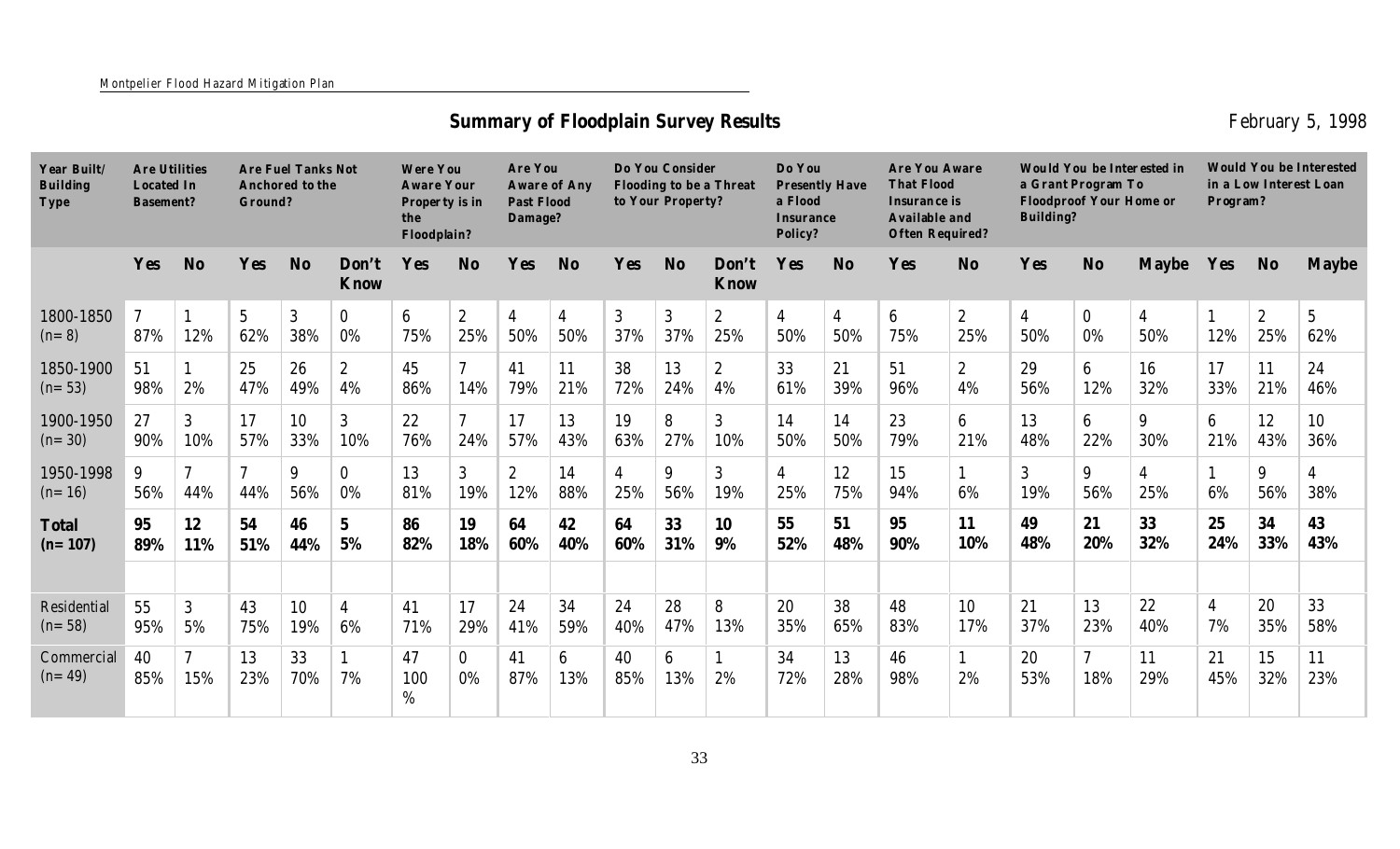# **VIII. Flood Mitigation Recommendations**

The flood mitigation recommendations are presented in the following section and are divided into various categories. Within each category the mitigation recommendations are prioritized as being of "High", "Medium", or "Low" priority. Information regarding which agencies will be responsible for implementation, the resources available, and the time frame for the recommendations to be implemented will be given for all of the mitigation recommendations. The available resources refer to both financial and informational resources.

- **A. Early Warning and Emergency Response**
- 1. *Reorganize the River Watch Program.* **High Priority** Who: City of Montpelier When: Short term
- 2. *Work to increase volunteer citizen participation in the River Watch Program.* **High Priority** Who: City of Montpelier When: Short term
- 3. *Increase ice jam and ice movement detection training for River Watch volunteers and city officials.* **High Priority**. Following the 1992 flood during the formation of the River Watch program, volunteers were trained by CRREL and Montpelier Emergency Management personnel to properly report, log, and detect ice movement. Who: City of Montpelier, CRREL When: Short term Resources Available: CRREL, FEMA
- 4. *Continue the placement of ice movement detection units on the ice at important locations.* **High Priority** Who: City of Montpelier When: Existing program which should be continued.
- 5. *Establish a yearly meeting of city and other officials to prepare and coordinate emergency responses to flooding.* **High Priority**. For several years following the 1992 flood, officials met during the winter for the Ice Jam Reunion to coordinate flood prevention measures and emergency procedures. City officials meet each winter to discuss the ice jam situation but this could be expanded to once again include federal and state officials.
	- Who: City of Montpelier, State Buildings and General Services Department, Vermont Emergency Management, FEMA
	- When: Short term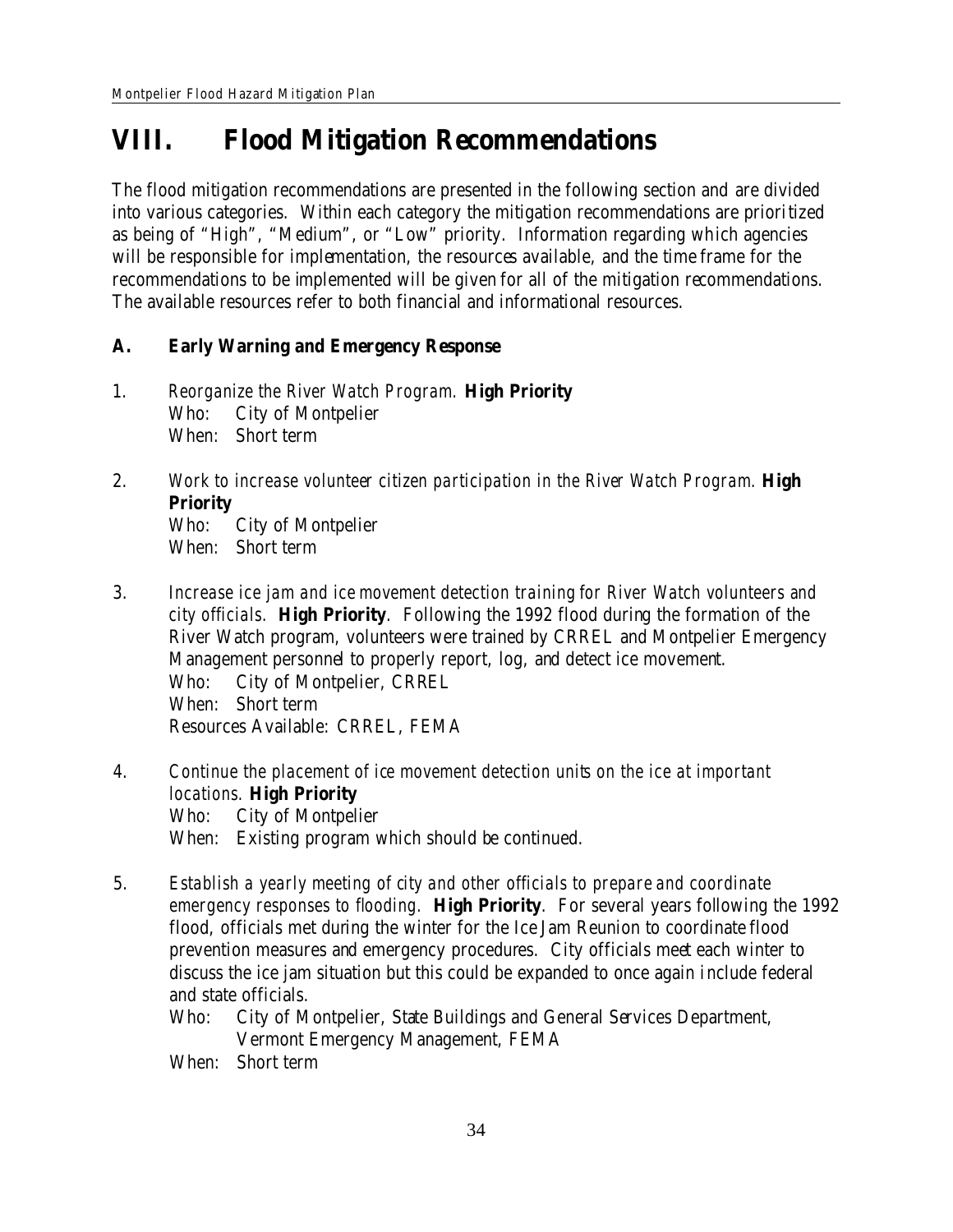- 6. *Increase number of ice movement detection units and upgrade existing units.* **Medium Priority** Who: City of Montpelier, CRREL When: Long term
- 7. *Increase residents' awareness of the proper emergency procedures to follow during a flood.* **Medium Priority** Who: City of Montpelier When: Long term Resources Available: City of Montpelier Police and Fire Departments, Federal Emergency Management Agency, Institute for Home and Business Safety
- 8. *Continue to work with utilities to ensure their assistance in controlling hazardous situations which may arise during a flood.* **Low Priority** Who: City of Montpelier, Green Mountain Power, Central Vermont Public Service Corporation, fuel service companies When: Long term
- 9. *Lobby for the continued and/or increased funding of the USGS river stream gauges.* **Low Priority** Who: City of Montpelier, United States Geological Survey When: Long term
- 10. *Encourage the use of the National Weather Service's NOAA weather radios among the general public.* **Low Priority** Who: City of Montpelier, National Weather Service When: Long term
- **B. Building and Property Improvements**
- 1. *Provide assistance to property owners to dry flood proof their buildings.* **High Priority** This assistance could be in the form of grant money, loans, or technical assistance. The survey sent to flood plain property owners showed that over 50% of commercial properties owners and 37% of residential property owners would be interested in grant programs to flood proof their homes or buildings. 45% of commercial property owners would also be interested in low interest loan programs to flood proof their buildings. Dry flood proofing techniques consist of upgrading the building to not allow water to enter.
	- Who: City of Montpelier, State Labor and Industry, Vermont Emergency Management, FEMA
	- When: Short term

Resources Available: FEMA Flood Hazard Mitigation Assistance Program Project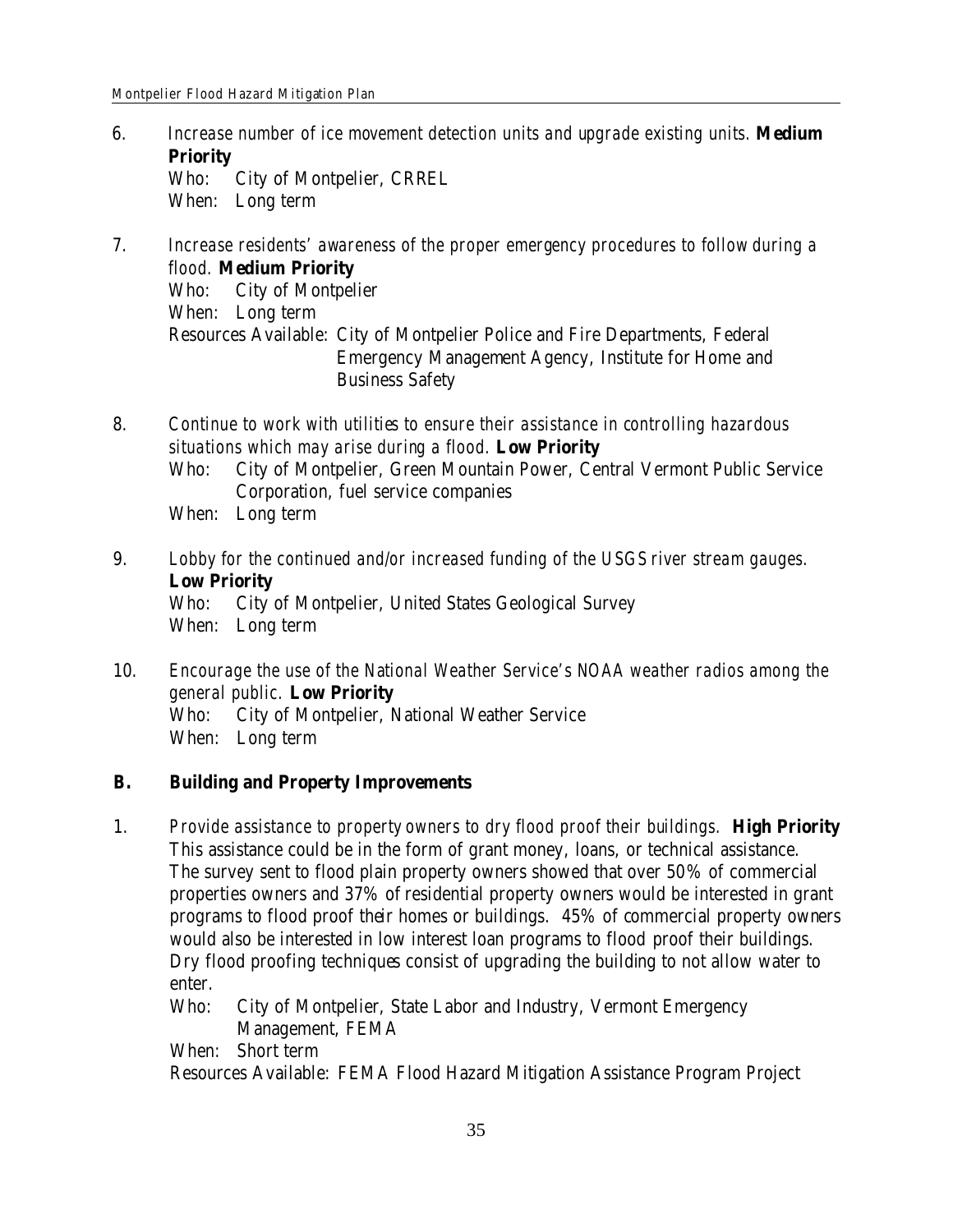Grant, Institute for Home and Business Safety, FEMA retrofitting and flood proofing library

- 2. *Provide assistance to property owners to wet floodproof their buildings.* **High Priority.** Wet flood proofing techniques allow water to enter into a building but balances the hydrostatic pressure to reduce damage to the building. Wet flood proofing is often not appropriate for older buildings since their foundations and general construction cannot withstand an increase in hydrostatic pressure; however, this form of flood proofing may still be appropriate for newer buildngs.
	- Who: City of Montpelier, State Labor and Industry, Vermont Emergency Management, FEMA

When: Short term

Resources Available: FEMA Flood Hazard Mitigation Assistance Program Project Grant, Institute for Home and Business Safety, FEMA retrofitting and flood proofing library

3. *Encourage the proper anchoring and venting of fuel tanks to avoid contamination and injuries from floating tanks.* **High Priority.** An estimated 8,000 gallons of fuel oil was discharged into the floodwater during the 1992 flood. Much of the oil was washed downstream, however, a large amount was left behind in basements, storm sewer drains, streets, and grassed areas. The residue of this discharged fuel presents environmental concerns as well as public health and safety risks. Many reports were also received of smaller tanks floating in the flood waters which can pose a significant safety hazard.

Who: City of Montpelier, Vermont Emergency Management, fuel service companies When: Short term

Resources Available: FEMA Flood Hazard Mitigation Assistance Program Project Grant

- 4. *Encourage property owners to install utilities in the first floor or above the floodplain*. **High Priority** Who: City of Montpelier, State Labor and Industry When: Long term Resources Available: FEMA Flood Hazard Mitigation Assistance Program Project Grant
- 5. *Elevate buildings above the 100 year flood plain level.* **High Priority** Who: City of Montpelier, Vermont Emergency Management When: Short term Resources Available: FEMA Flood Hazard Mitigation Assistance Program Project Grant
- 6. *Encourage owners of historic properties to implement appropriate mitigation measures*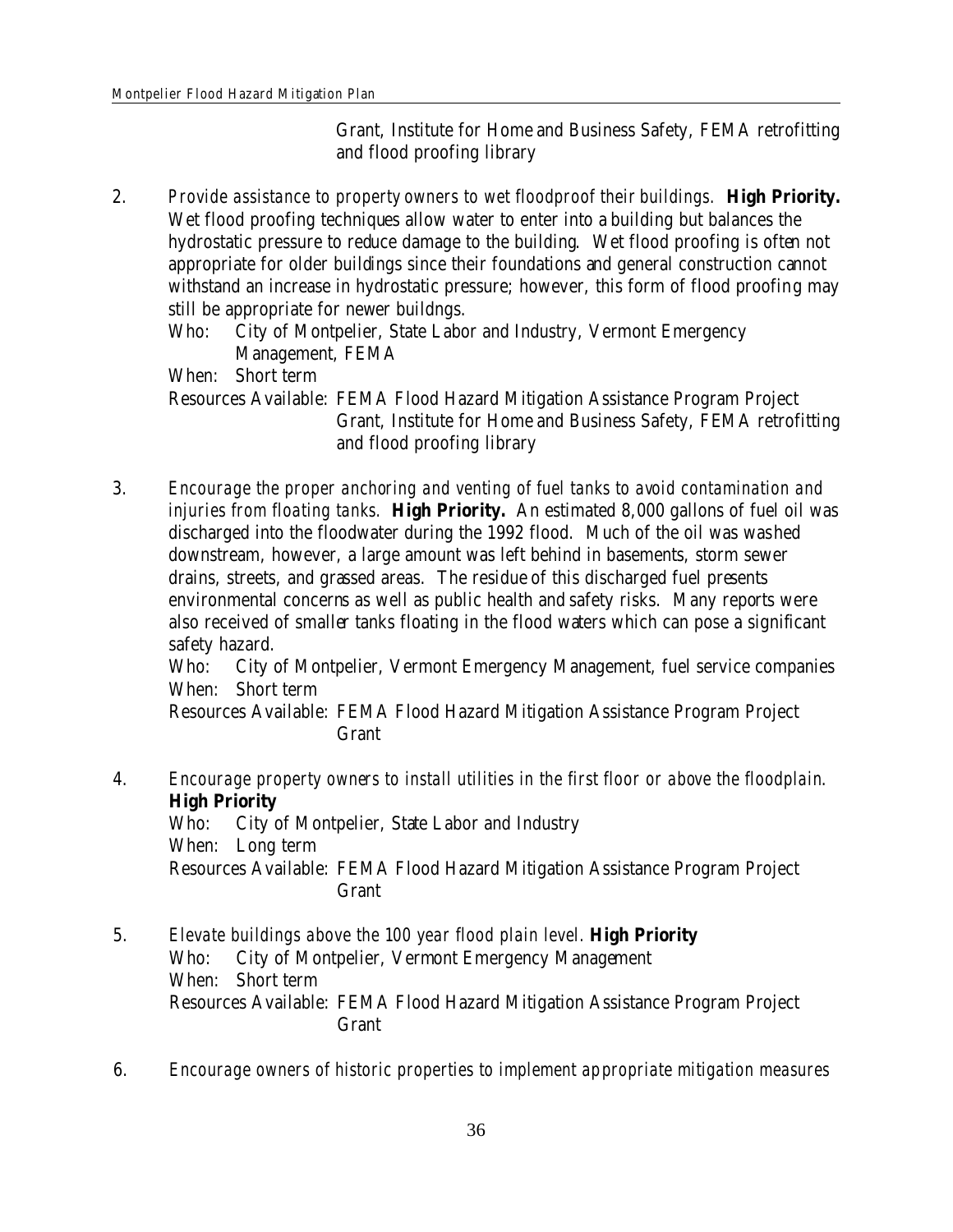*to reduce or prevent damage from flooding.* **Medium Priority** Who: City of Montpelier, State Division of Historic Preservation When: Medium term and ongoing Resources Available: FEMA Flood Hazard Mitigation Assistance Program Project Grant, State Division of Historic Preservation

7. *All actions taken to repair structures following a flood should consider the historic nature of the structures and area.* **Medium Priority** Who: City of Montpelier, State Division of Historic Preservation When: Medium term and ongoing

- **C. Public Awareness and Education**
- 1. *Increase participation in and awareness of the NFIP homeowner insurance program.* **High Priority**. There are currently only 224 flood insurance policies in the city. According to the survey results, 72% of commercial property owners carry flood insurance but only 35% of residential property owners have flood insurance. This correlates with property owner views on the threat of flooding to their property where 85% of commercial property owners considered flooding to be a significant threat to their properties while only 40% of residential property owners considered flooding to be a significant threat to their properties. Also, nearly all commercial property owners were aware that flood insurance is available but only 83% of residential property owners were aware that flood insurance is available. The City has begun to increase awareness of the availability and need for flood insurance through the Community Rating System requirements.

Who: City of Montpelier, FEMA

When: Presently being done and should be continued and improved upon. Resources Available: City of Montpelier, FEMA

2. *Increase education and awareness of residents regarding the history of flooding in Montpelier, safety procedures to follow during flooding, and the existing size and extent of the flood plain.* **Medium Priority**. The City has begun this process through the Community Rating System requirements but public awareness programs should still be increased by distributing materials through area banks, targeting mailings, and so on. Who: City of Montpelier When: Existing program which should be continued and improved upon.

Resources Available: City of Montpelier, FEMA

3. *Educate residents and property owners regarding the most effective way to clean up after a flood.* **Medium Priority**. Many health problems can occur from not allowing a building to properly dry out following a flood and flooding may also present other hazards such as broken glass and the distribution of hazardous materials. The City has begun to educate residents about this through the Community Rating System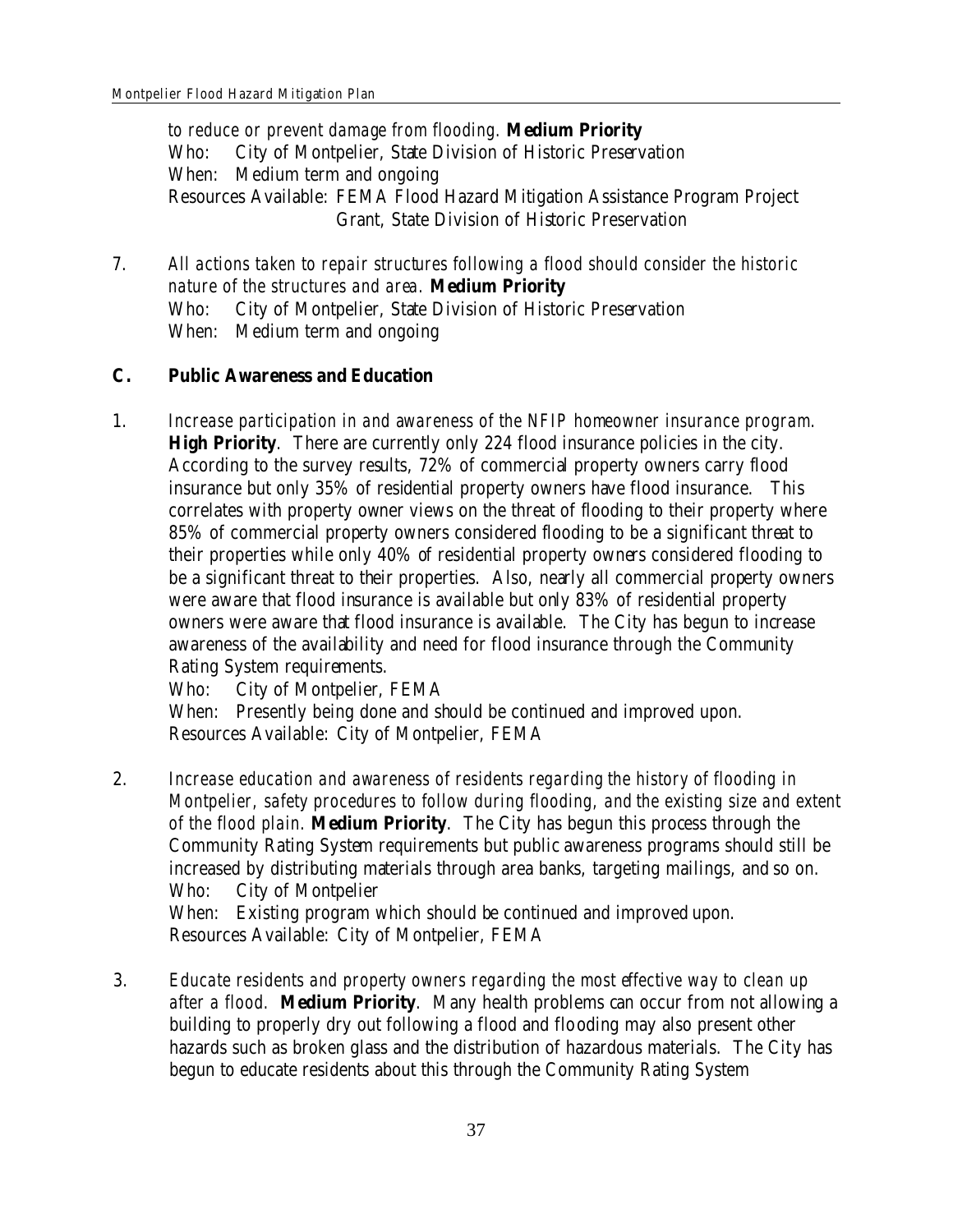requirements. Who: City of Montpelier, FEMA When: Existing program which should be continued and improved upon. Should also be intensified following a flood event. Resources Available: City of Montpelier, FEMA

- 4. *Provide information and implement a workshop for insurance professionals, property owners, merchants, and community leaders to explain the costs and benefits of the National Flood Insurance Program (NFIP).* **Medium Priority** Who: City of Montpelier, FEMA When: Medium term Resources Available: City of Montpelier, FEMA
- **D. Protection of Product Inventory and Records**

1. *Encourage businesses and offices to develop a system of duplicate records with one set to be stored off-site in a secure area.* **Low Priority** Who: City of Montpelier, Montpelier Merchants Association When: Long term

- 2. *The storage of materials in the basements of buildings should be discouraged.* **Low Priority**. Much of the damage caused by the 1992 flood included damage to records and other materials stored in the basement of commercial buildings. Who: City of Montpelier, Montpelier Merchants Association When: Long term
- **E. Municipal Programs, Activities and Mitigation Measures**
- 1. *The crane situated at Cemetery Bend during the winter months should be continued.* **High Priority**. One of the outcomes of the review of the 1992 ice jam flood was the placement of a large crane with an I-beam attached which could break up the ice near the Cemetery Bend which is the most vulnerable area for ice jams to occur. Who: City of Montpelier When: Existing program which should be continued. Resources Available: City of Montpelier
- 2. *Ice cutting should be continued based on monitoring of the ice cover situation.* **High Priority**. The cutting of the river ice has been shown to weaken the ice cover in the ice jam risk area below the Bailey Avenue Bridge. Who: City of Montpelier When: Existing program which should be continued. Resources Available: City of Montpelier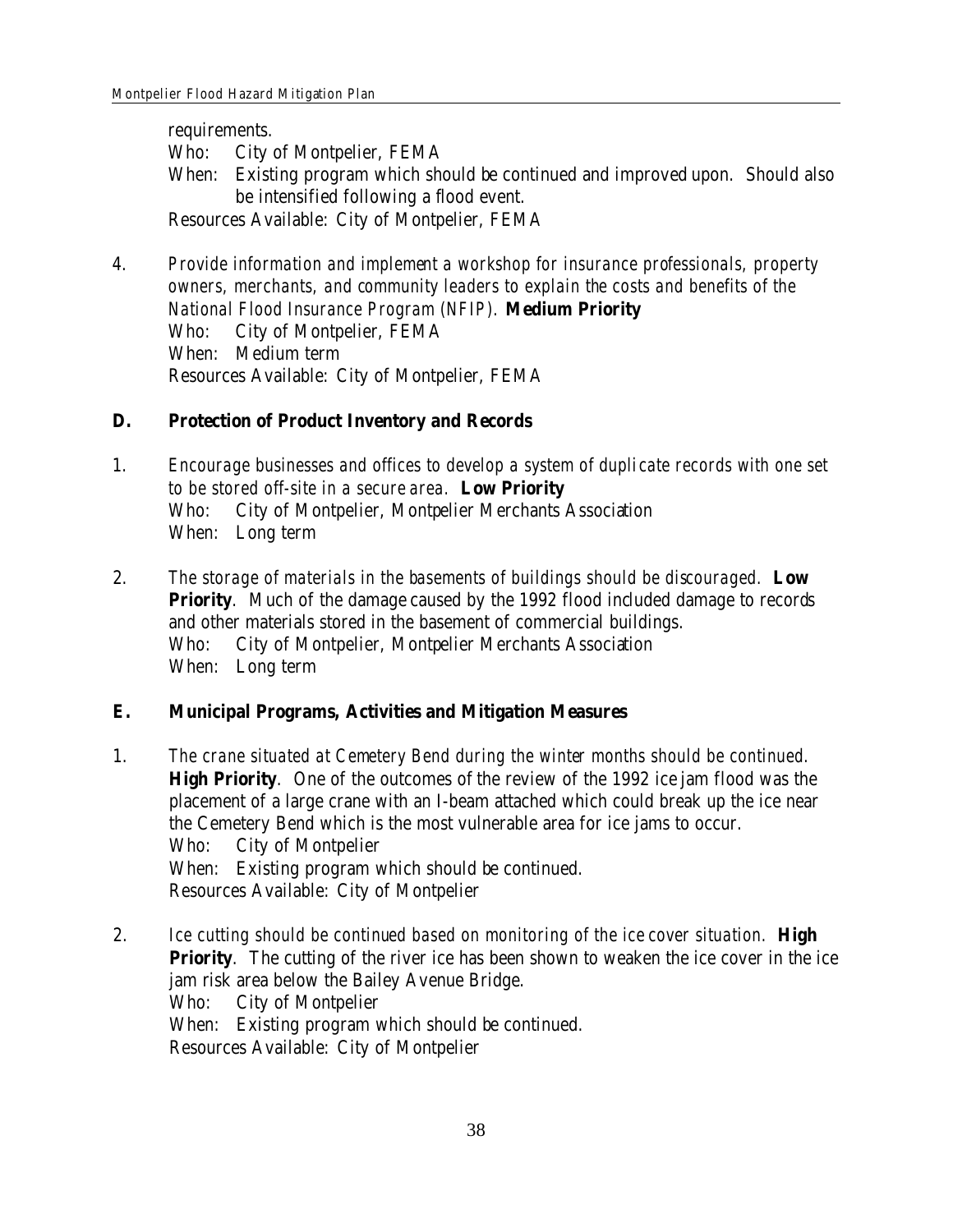- 3. *Continue the City's participation in the National Flood Insurance Program (NFIP) and the issuing of Flood Plain Permits for development in the flood plain.* **High Priority**. The Flood Plain Development Regulations in the Zoning and Subdivision Regulations have been very successful in ensuring new construction is built to proper flood proofing standards. Structures built following the initiation of these regulations were spared from significant damage during the 1992 flood. Who: City of Montpelier, Vermont Emergency Management When: Existing program which should be continued. Resources Available: City of Montpelier, Vermont Emergency Management, FEMA
- 4. *The City should continue to seek alternate locations outside of the rivers for snow dumping and storage.* **Medium Priority**. The practice of dumping snow in the rivers may reduce the hydraulic capacity of the rivers, not only due to the snow, but also the sand and debris carried with it. The piles of snow may also compress, and large chunks break off, blocking narrow parts of the river channels. Who: City of Montpelier When: Existing policy which should be continued
- 5. *Continue to maintain thermal weakening techniques as an available option to reduce ice thickness and ice cover.* **Medium Priority**. The thermal weakening of the ice was shown to work during the winter of 1992-93 however questions remain regarding the amount of labor required, the availability of State permits, and the availability of suitable storage area for the material.

Who: City of Montpelier When: Medium term Resources Available: City of Montpelier, CRREL, State Water Quality Division

- 6. *State permits should be pursued in order to allow the dusting of the ice with dark material to weaken the ice through thermal weakening.* **Medium Priority** Who: City of Montpelier, State Water Quality Division When: Medium term
- 7. *The City should establish a procedure for direct communication with the operator of the facility at the Wrightsville Dam for the purpose of reducing discharge during a future ice jam.* **Medium Priority**. This dam controls approximately 17% of the total drainage area above the Montpelier USGS gauge. The actual water level cannot be directly controlled; however, the turbines can be shut off which could potentially reduce the level of water by up to a half foot. Even if jams form, reduced discharge will lower water levels and thus prevent or reduce potential flooding. Water transit time from the Wrightsville reservoir to Montpelier is approximately 2 hours which would provide enough time to cause a reduction in the water level of an ice jam. Who: City of Montpelier, Green Mountain Power When: Short term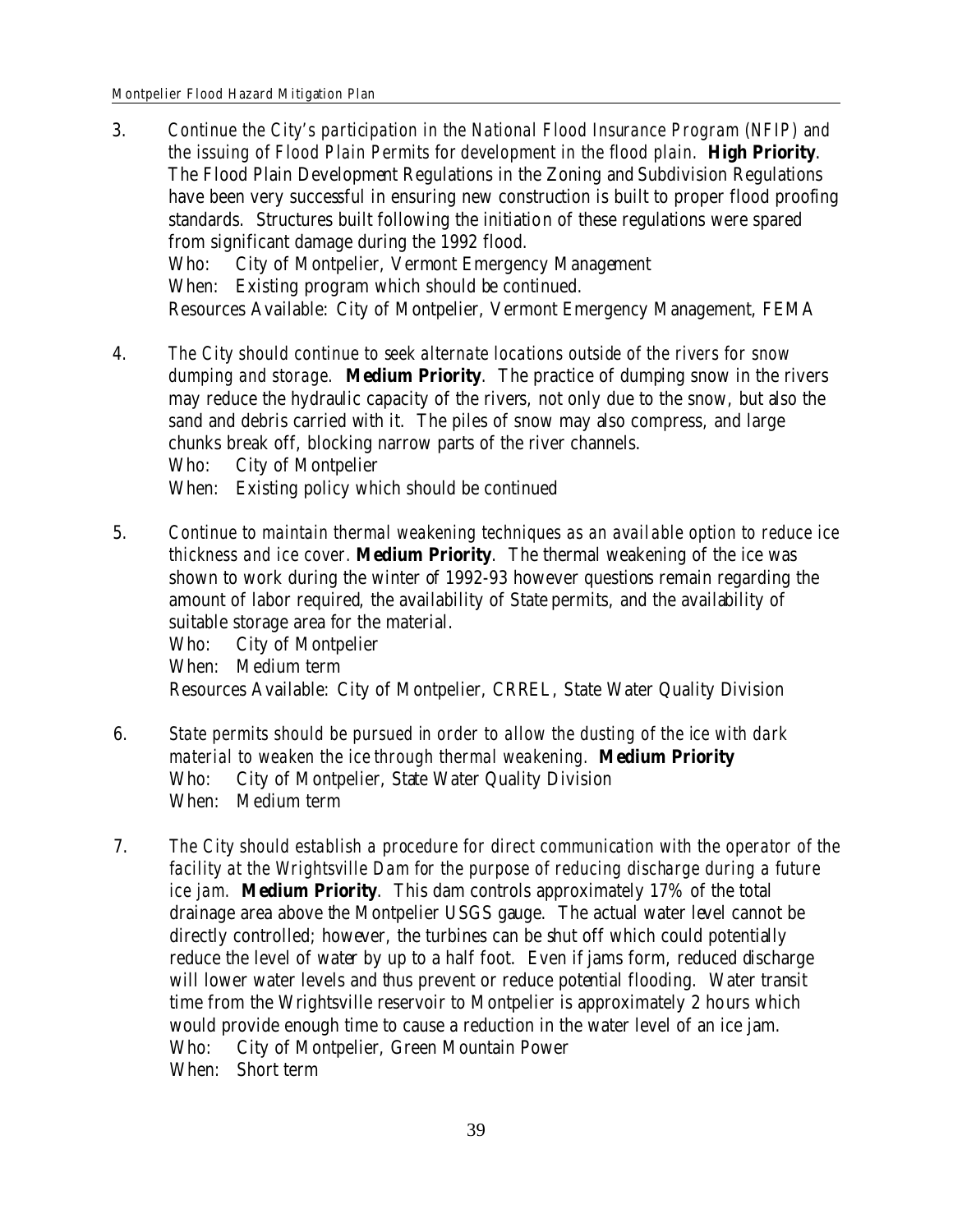8. *The city should establish a procedure for direct communication with the operator of the facilities at the East Barre Dam, Molly's Falls Pond, Levesque Hydroelectric dam, and Worcester for the purpose of improving the early warning system for fluvial floods.* **Medium Priority**. These dams are automatically monitored off-site at central locations by their operators. A system could be implemented that the Montpelier Police Department is automatically contacted in the event that water levels exceed a certain height at the various stations in order to provide city officials with an early indication of rising water levels.

Who: City of Montpelier, Green Mountain Power When: Medium term

9. *Continue to participate in the Community Rating System.* **Medium Priority**. Pursue a lower rating for the City to further reduce flood insurance rates for the city's property owners.

Who: City of Montpelier, FEMA

When: Existing program which should be continued.

Resources Available: City of Montpelier, FEMA Community Rating System program

- 10. *Consider the advantages of municipal buildings being floodproofed.* Many of the City's municipal buildings are presently located in the flood plain including the Fire Station and City Hall. Proper arrangements should be made to ensure the maintenance of emergency services during a flood. **Low Priority** Who: City of Montpelier
	- When: Long term and when new and expanded facilities are warranted.
- 11. *Pursue funding of a "Self-insurance Disaster Fund" to alleviate the economic hardship felt by the city following a disaster.* **Low Priority** Who: City of Montpelier When: Low Priority Resources Available: City of Montpelier
- 12. *Explore utilizing waste heat from the City's waste water treatment plant to melt or weaken ice that forms downstream of Bailey Avenue.* **Low Priority**. CRREL recommended diverting the discharge pipe approximately 50 feet upstream to prevent anchor ice from forming beneath the I-89 bridge. Due to slope gradient requirements for the plant's intake and discharge pipes, this option may prove costly. Who: City of Montpelier, CRREL When: Long term
- **F. Open Space**
- 1. *Encourage the preservation of existing open space in the floodplain.* Approximately 25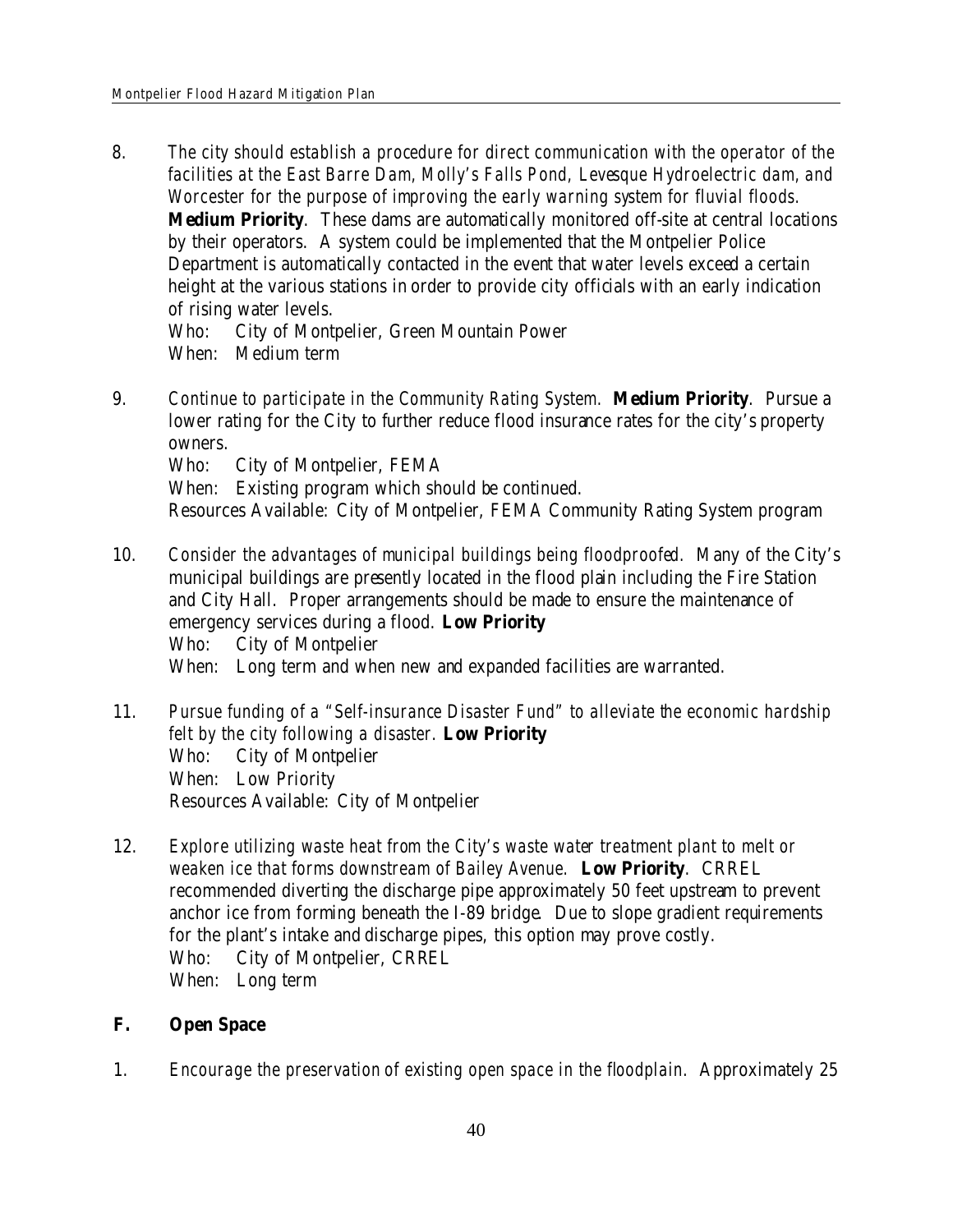acres of open space presently exists in the floodplain which is made-up mostly of the Elm Street Recreation Field, Green Mountain Cemetery, Montpelier High School playing fields, and the Statehouse lawn. **Medium Priority**.

Who: City of Montpelier

When: Long term and during the planning stages of City and State projects which seek to reduce the amount of open space in the flood plain.

- **G. Ice Retention Structures**
- 1. *Explore the feasibility of modifying the Bailey and Pioneer Dams to retain break-up ice runs by installing piers above the dam crests.* **Low Priority**. The piers would restrain movement of the ice cover that forms on the pool above the dam. As water levels rise during the break-up period, the ice cover rises on the piers and water flows under the cover and over the dam crest. Retaining ice covers above these two dams could increase the chances of initiating ice jams upstream of Montpelier. Who: City of Montpelier, CRREL, State Water Quality Division When: Long term Resources Available: CRREL, FEMA
- 2. *Consult with CRREL regarding other innovative structures which could potentially retain break-up ice runs.* **Low Priority**. CRREL has been testing other ice retention structures such as wire-mesh booms, trusses, and boulder lines during the years since their initial report following the 1992 flood. These new innovations should be reviewed for their suitability in helping to reduce the potential for ice jam formation in Montpelier.

Who: City of Montpelier, CRREL When: Long term

- 3. *Explore the feasibility of installing a tension weir to control the production of frazil ice along the steep river section above the Route 2/302 intersection.* **Low Priority.** The weir develops a small pool in the river in which an ice boom collects frazil ice to form an ice cover. One of the causes of ice jams is frazil ice moving downstream and becoming lodged in slower moving portions of the river. Who: City of Montpelier, CRREL, State Water Quality Division When: Long term Resources Available: CRREL
- **H. Removal of Buildings and Hazards**
- 1. *Buildings which pose a hazard to public safety should be removed from the floodplain either through relocation, elevation, or demolition.* **High Priority** Who: City of Montpelier, State Labor and Industry When: To be considered when a building is declared unsafe in the flood plain.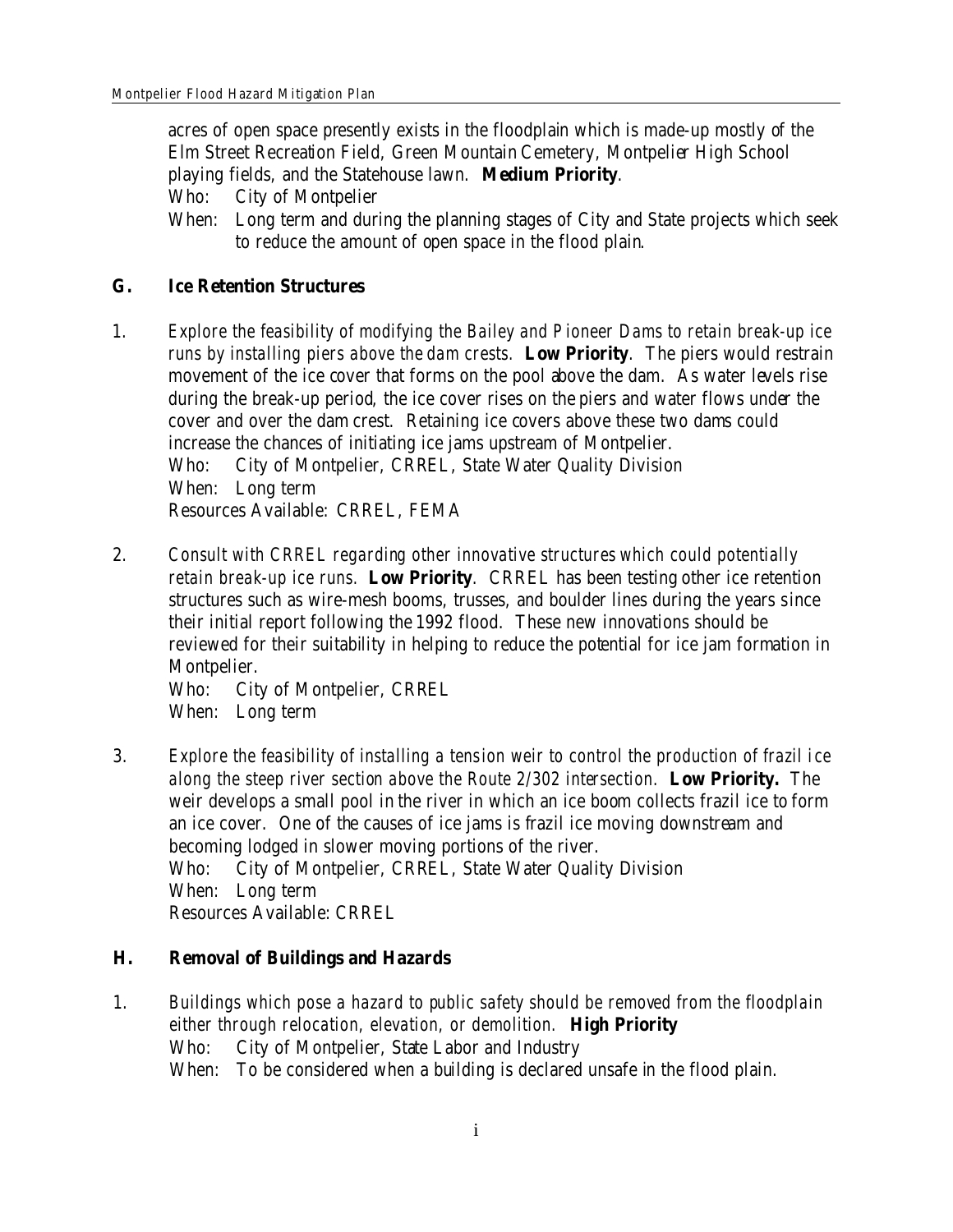Resources Available: FEMA Flood Hazard Mitigation Assistance Program Project Grant

2. *Study the area of the Winooski River from the Bailey Avenue bridge to Cemetery Bend to determine if dredging or the removal of islands/impediments would be beneficial*. **High Priority**. This reach of the river is very susceptible to ice jams and there are many features of the river which may increase the severity of ice jams in this reach. Specifically, a large island has formed down river of the bridge which may serve to block ice moving down river. It may be beneficial to either remove or reduce this island in size. Who: City of Montpelier, State Water Quality Division, CRREL When: Short term

Resources Available: City of Montpelier, State Water Quality Division, CRREL, Army Corps of Engineers, FEMA Flood Hazard Mitigation Assistane Program Project Grant

3. *Remove hazards, impediments, and other debris from the rivers and riverbanks.* **Medium Priority**. Often debris such as large trees can impede the normal flow of water and act as a dam where ice can become jammed. Montpelier's rivers also contain many man-made structures which are no longer in use which pose a significant hazard by restricting the natural flow of water. When no longer in use these structures should be removed and the river returned to its natural state. Who: City of Montpelier, State Water Quality Division When: Short term

Resources Available: FEMA Flood Hazard Mitigation Assistance Program Project Grant, City of Montpelier, State Water Quality Division

**I. Flood Hazard Mitigation Options Not Included in this Plan**

Through previous studies of Montpelier's flooding situation and initial reviews of this plan, a number of mitigation options were suggested which have not been included in this plan. While these mitigation options may seem viable on initial inspection, each contain significant flaws and potential negative impacts which have led to their not being included in the final recommendations of this plan.

# Channel Modifications and Dredging

Modifying the Winooski River channel geometry and slope was investigated for the DuBois and King Study (1994). Because of the frequency of ice jams in the reach from Bailey Avenue to the Dog River, this reach was evaluated to determine if channel hydraulic characteristics could be improved enough to reduce potential flood levels associated with ice jams. The evaluation was based upon attempting to maximize the slope of the river to increase the energy gradient and reduce the potential for fractured ice to stall. Widening the river channel was also included in the analysis. The results of the analysis indicated that the upstream water surface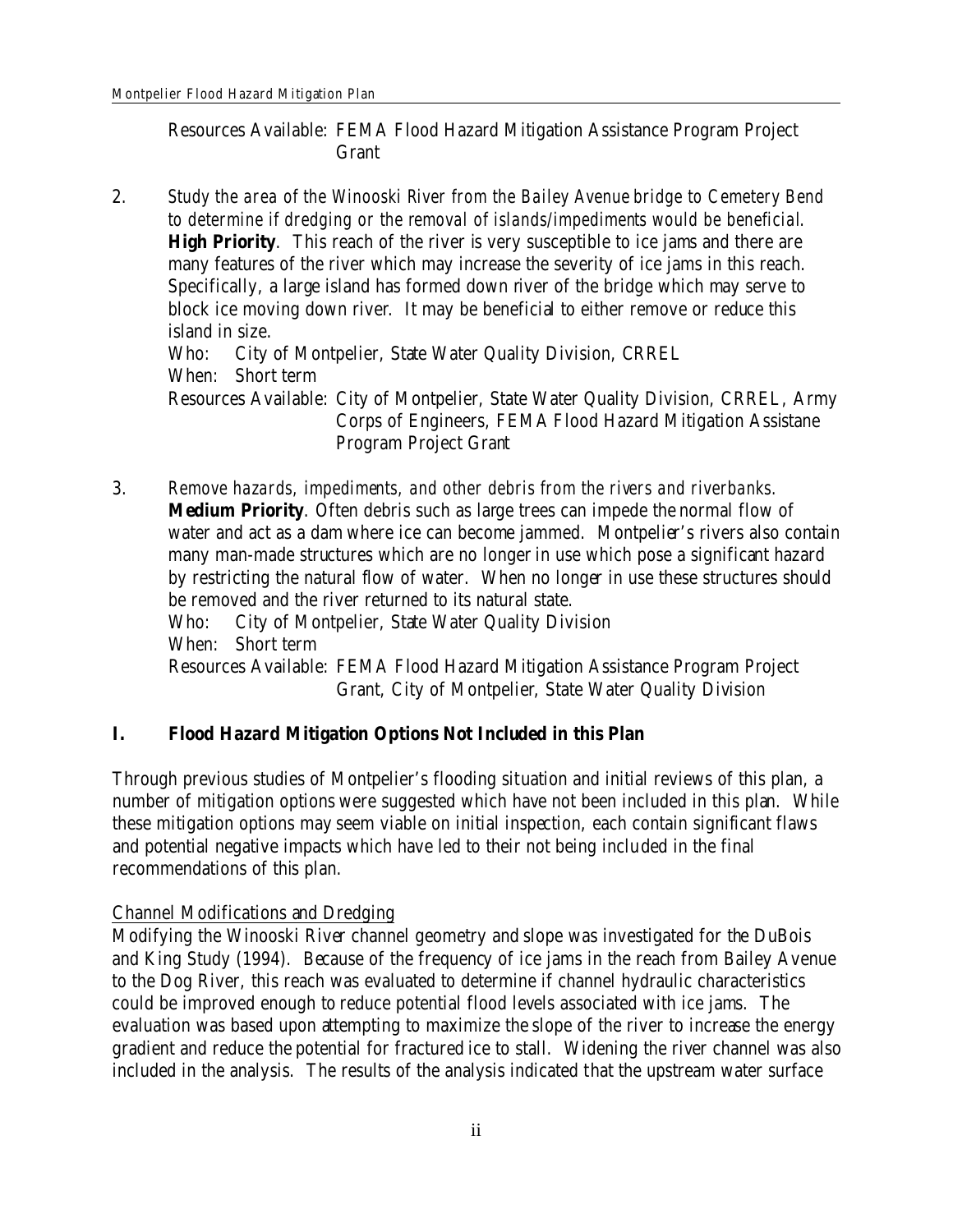during ice jam conditions similar to the March 1992 event would be reduced by less than one foot through these measures.

Dredging and other channel modifications pose other concerns to the river itself and the potential for ice jams. According to CRREL, the main effect of dredging a river is that the river's velocity is slowed. This slower velocity has a number of negative outcomes. First, fine particles carried by the river are more apt to be deposited in areas of the river which have a slower velocity which means that this dredged section of the river would quickly fill back in. Therefore dredging has a very short term life and would need to be done often to maintain any benefits. Second, it has been shown on other rivers that slowing a river's velocity actually worsens the effects of an ice jam since the ice jam is stopped due to the lower water level and the slower river velocity. Ice jams are alleviated by "floating-out" the ice jam. With a lower water level and lower water velocity, ice jams cannot be "floated-out" as easily and frazil ice moving downriver more readily collects behind the jam therefore worsening the effects of the jam. The slower the velocity of the river, the more difficult it becomes to "float-out" an ice jam.

Negative effects to the river itself can include increased bank instability, bank erosion, and riverbed erosion. Removing natural impediments such as islands and sand bars is not suggested as a mitigation option since the impediments would quickly build up again since the cause of the impediments would be still present. According to the State Water Quality Division, obtaining the necessary permits to dredge the Winooski River would be difficult to obtain based upon the existing information regarding the effect of dredging on ice jam alleviation.

# Diversion Channels

This was studied in the DuBois and King Inc. Study (1994) for the Army Corps of Engineers. The following is a summary of the description and findings from that study.

Ideally a new dry bypass channel would be located such that the inlet was upstream of the head of the ice jam, within an open water reach. The outlet would be located downstream of the toe of the ice jam with a free discharge capacity. A diversion channel which would reduce the potential for inundation in the downtown area would need to extend over 6,500 feet from below the Cemetery Bend to above Granite Street.

The high density development in and around the flood plain prevents any reasonable feasibility of constructing a diversion channel of this magnitude. The high costs of constructing both open channel and buried flow structures, combined with utility relocation and construction through the railroad bed and traveled roads, and also the potentially significant impacts to environmental and cultural resources, eliminates this alternative from further evaluation.

Due to the relatively high frequency of ice jams occurring in the reach between Bailey Avenue and the Cemetery Bend, an analysis was performed to determine if a bypass channel to divert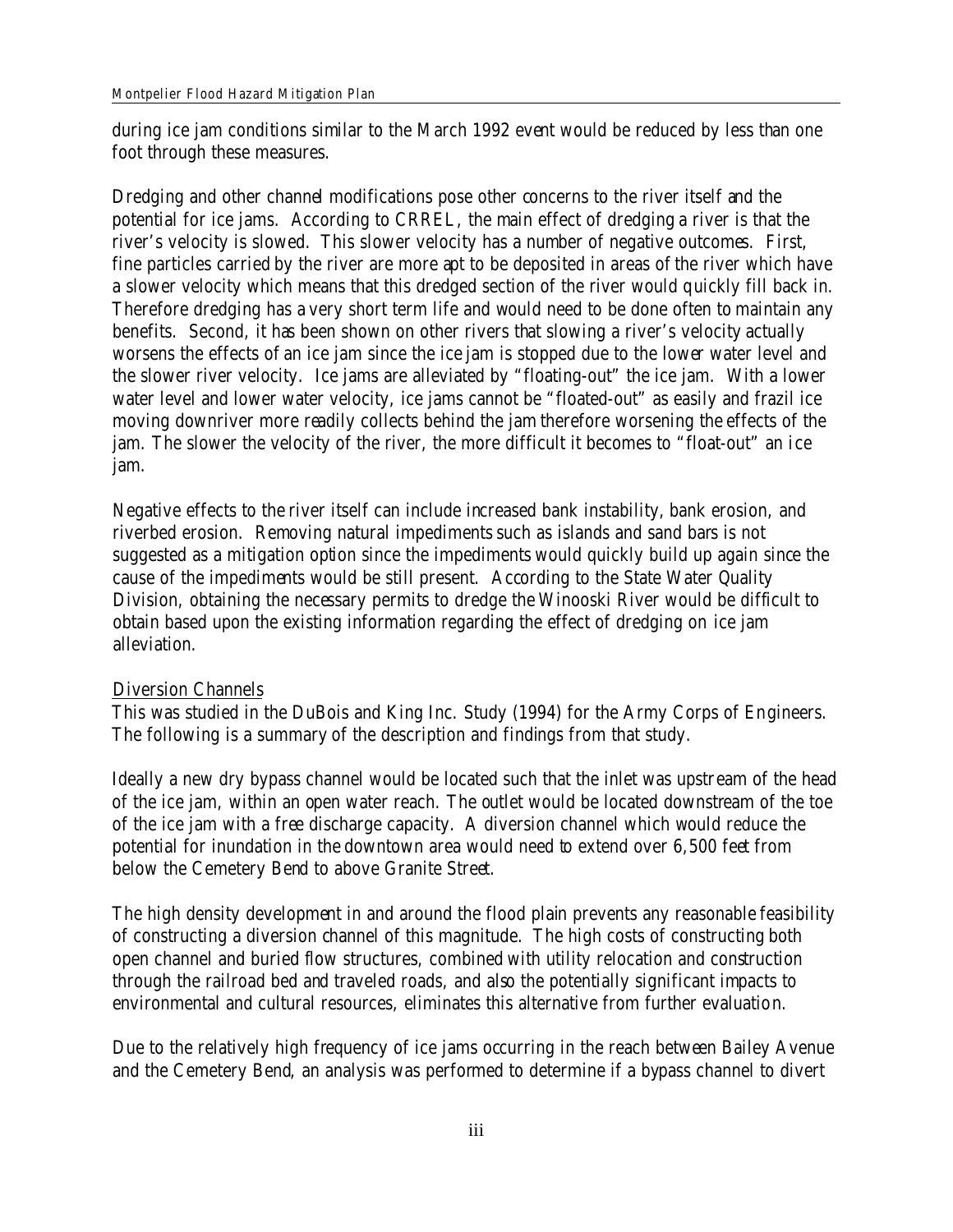#### Montpelier Flood Hazard Mitigation Plan

the Winooski River around this area would be beneficial. The results of the analysis indicate that the water level of an ice jam would be reduced by approximately 0.5-1.0 feet assuming that the bypass channel is not blocked with snow or ice and that water is able to freely enter the inlet to the channel. Because of the minimal reduction in the ice jam water level this option was not considered further.

# Flood Walls and Dikes

The DuBois and King Inc. Study (1994) concluded that constructing a flood wall along the right bank of the Winooski River from the confluence with the North Branch to the railroad bridge and then extending it up both sides of the North Branch to the Lane Shops dam was a feasible option. The purpose of the flood wall is to reduce the potential for inundation of the downtown by raising the banks of the North Branch, preventing them from being overtopped as water in the Winooski River backs up the North Branch during flood events. The top of the wall was proposed to be set at an elevation of 529.5 feet which provides protection from a 100 year flood event. The wall was proposed to be constructed with reinforced concrete, impervious earthen materials, dry laid up stone, or architectural panels while the walls of buildings abutting the river would need to be dry flood proofed.

The construction of a flood wall is not being included in this plan due to practical and aesthetic concerns. Concerns remain about how the numerous bridges which span the North Branch would be dealt with since having walls is not useful if the bridges provide an outlet for the water to circumvent the heightened walls. Some sort of gate system would need to be incorporated which would not be feasible for aesthetic and practical reasons. The public and city officials have also raised concerns with the appearance of a wall extending through the downtown which would obscure the river and be readily noticeable from many streets and buildings.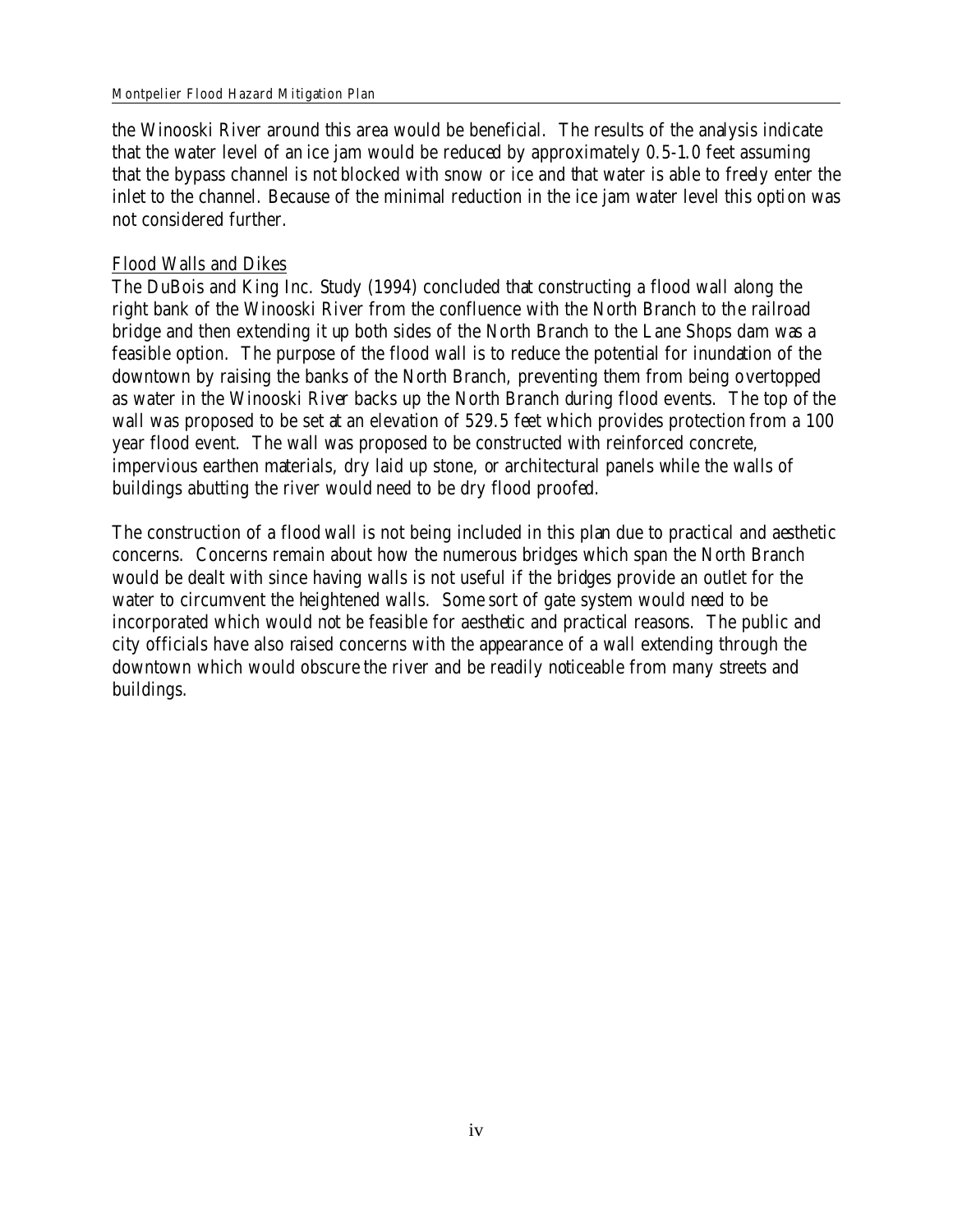# **Table of Contents**

| A.<br><b>B.</b><br>C.<br>D.<br>E.<br>F.<br>Π.<br>A.<br><b>B.</b><br>$C_{\cdot}$<br>D.<br>E.<br>F.<br>G.<br>H.<br>$\mathbf{I}$ .<br>J.<br>K.<br>III.<br>$A_{\cdot}$<br><b>B.</b><br>$C$ .<br>IV.<br>A. |
|-------------------------------------------------------------------------------------------------------------------------------------------------------------------------------------------------------|
|                                                                                                                                                                                                       |
|                                                                                                                                                                                                       |
|                                                                                                                                                                                                       |
|                                                                                                                                                                                                       |
|                                                                                                                                                                                                       |
|                                                                                                                                                                                                       |
|                                                                                                                                                                                                       |
|                                                                                                                                                                                                       |
|                                                                                                                                                                                                       |
|                                                                                                                                                                                                       |
|                                                                                                                                                                                                       |
|                                                                                                                                                                                                       |
|                                                                                                                                                                                                       |
|                                                                                                                                                                                                       |
|                                                                                                                                                                                                       |
|                                                                                                                                                                                                       |
|                                                                                                                                                                                                       |
|                                                                                                                                                                                                       |
|                                                                                                                                                                                                       |
|                                                                                                                                                                                                       |
|                                                                                                                                                                                                       |
|                                                                                                                                                                                                       |
|                                                                                                                                                                                                       |
|                                                                                                                                                                                                       |
|                                                                                                                                                                                                       |
|                                                                                                                                                                                                       |
|                                                                                                                                                                                                       |
|                                                                                                                                                                                                       |
|                                                                                                                                                                                                       |
| <b>B.</b>                                                                                                                                                                                             |
| $\mathcal{C}$ .                                                                                                                                                                                       |
| D.                                                                                                                                                                                                    |
| E.                                                                                                                                                                                                    |
| V.                                                                                                                                                                                                    |
| VI.                                                                                                                                                                                                   |
| VII.                                                                                                                                                                                                  |
| A.                                                                                                                                                                                                    |
| <b>B.</b>                                                                                                                                                                                             |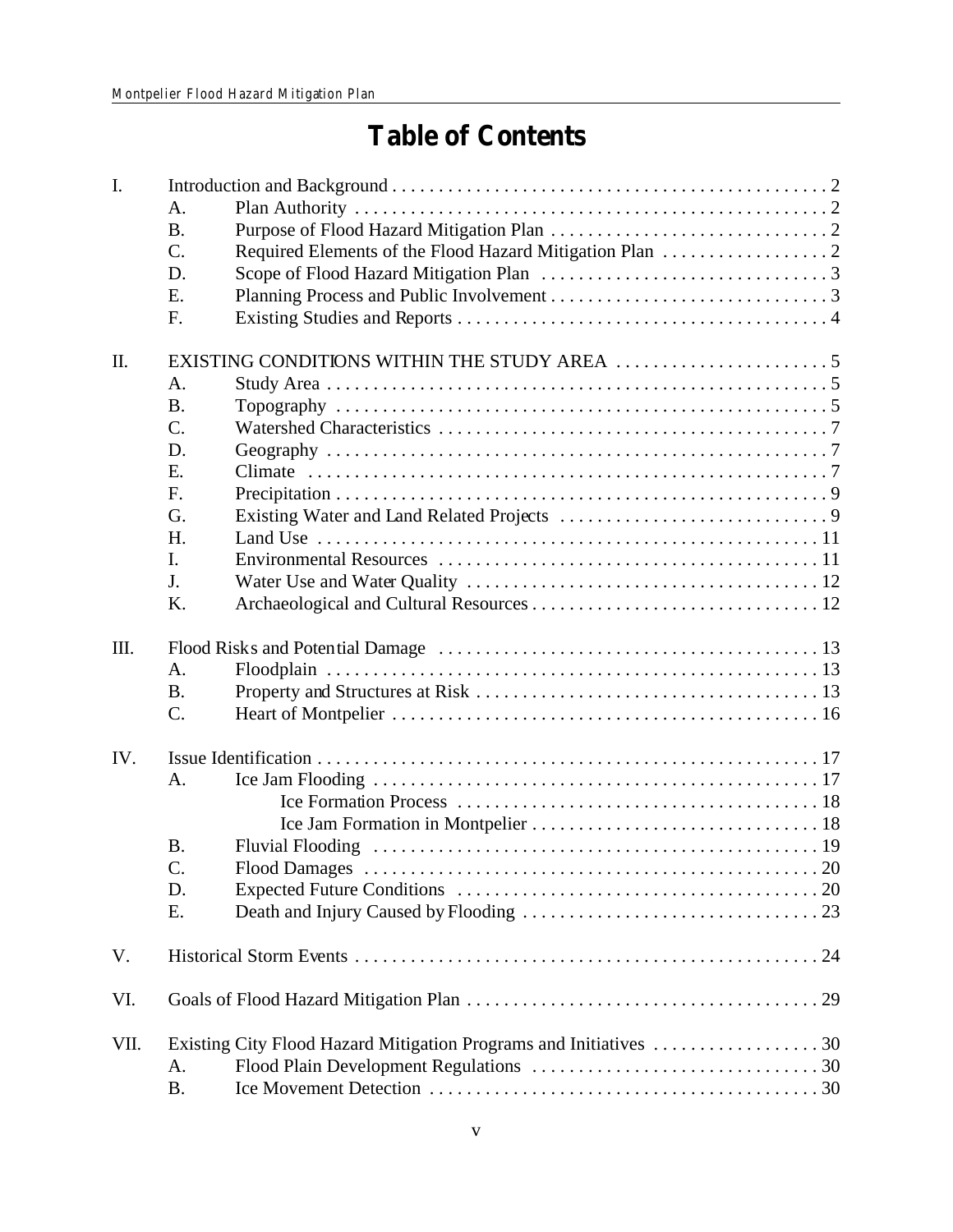|       | C.             |                                                              |  |
|-------|----------------|--------------------------------------------------------------|--|
|       | D.             |                                                              |  |
|       | E.             |                                                              |  |
|       | F.             |                                                              |  |
|       | F.             |                                                              |  |
| VIII. |                |                                                              |  |
|       | $\mathsf{A}$ . |                                                              |  |
|       | B.             |                                                              |  |
|       | C.             |                                                              |  |
|       | D.             |                                                              |  |
|       | E.             | Municipal Programs, Activities and Mitigation Measures 38    |  |
|       | F.             |                                                              |  |
|       | G.             |                                                              |  |
|       | H.             |                                                              |  |
|       | I.             | Flood Hazard Mitigation Options Not Included in this Plan 42 |  |
|       |                |                                                              |  |
|       |                |                                                              |  |
|       |                |                                                              |  |
|       |                |                                                              |  |

# **List of Figures**

Figure 1 Site Location Map . . . . . . . . . . . . . . . . . . . . . . . . . . . . . . . . . . . . . . . . . . . . . . . . . . . . .6